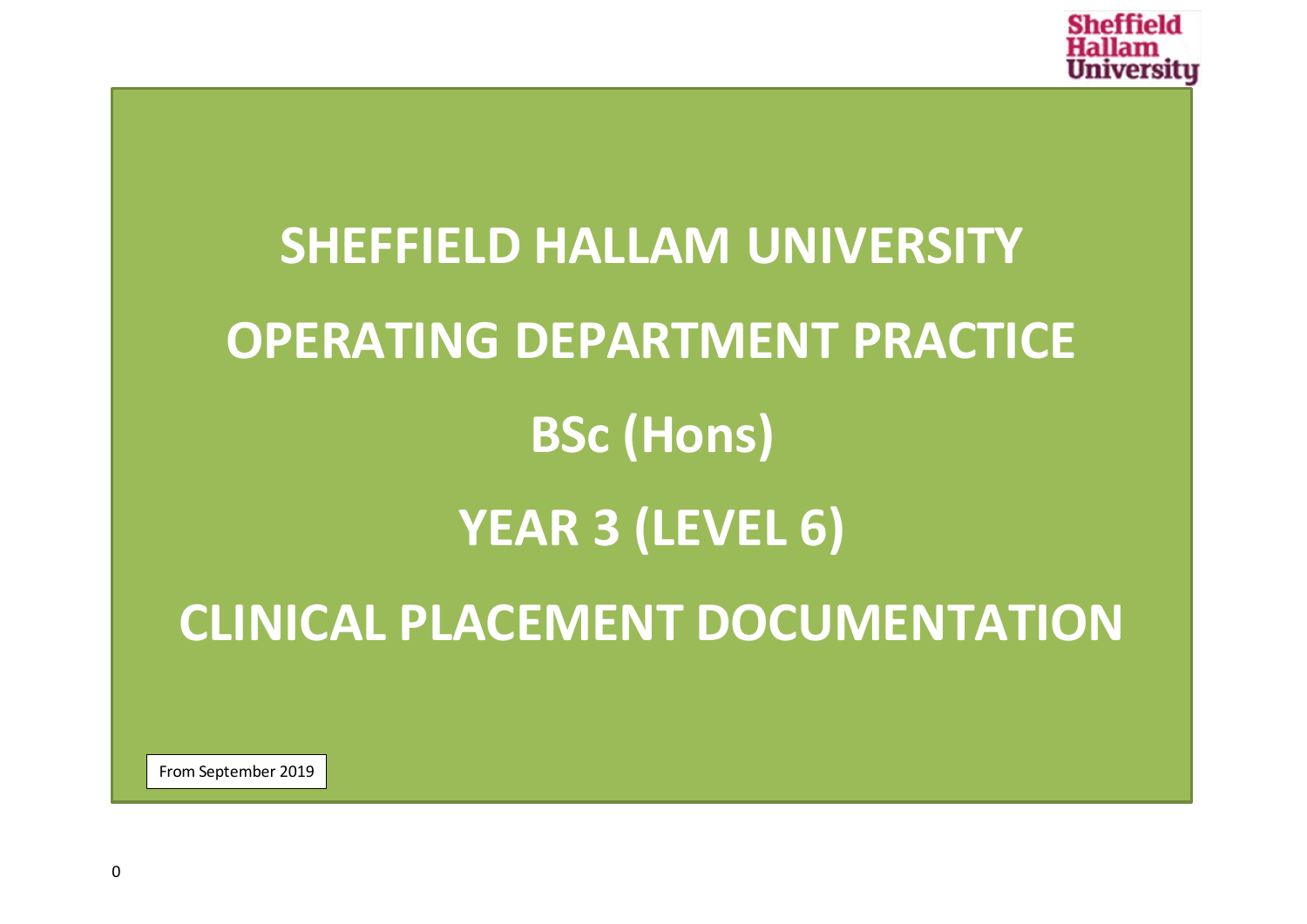

### **CONTENTS**

| <b>PAGE</b> | <b>CONTENT</b>                                        |
|-------------|-------------------------------------------------------|
|             |                                                       |
|             | Introduction to clinical document                     |
|             | <b>Module Descriptor</b>                              |
|             | Clinical Progression through year 3                   |
| 8           | Absence reporting                                     |
| 9           | <b>ODP</b> Team contact information                   |
| 11          | CPC contact information                               |
| 14          | Training record                                       |
| 15          | <b>Clinical Competencies Anaesthetics and Surgery</b> |
| 33          | <b>Clinical Competencies Obs/Emergencies</b>          |
| 47          | <b>Simulated Competencies</b>                         |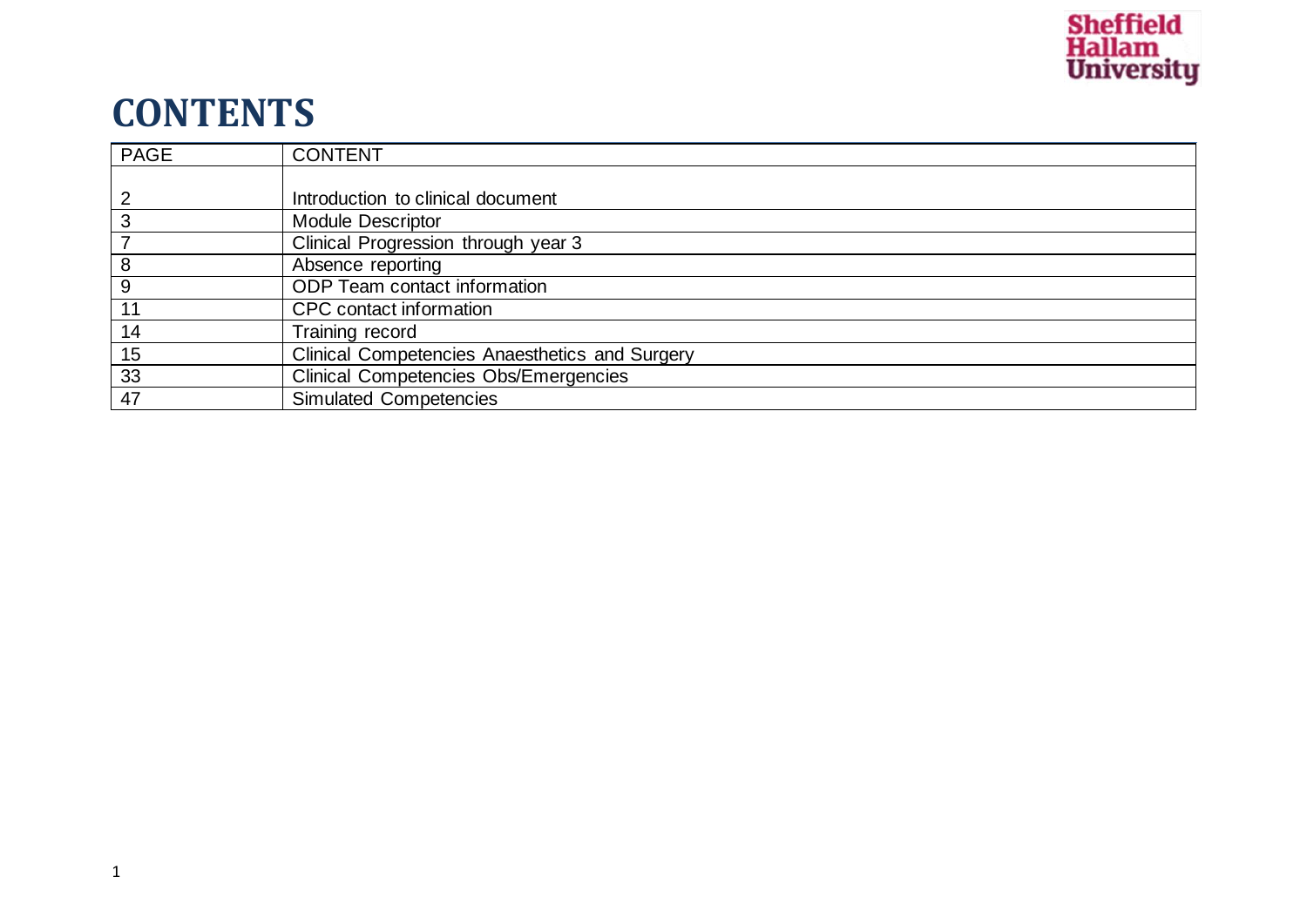

### **INTRODUCTION TO CLINICAL DOCUMENTATION**

This document covers the required clinical competencies you, a third year ODP student on placement and is part of the 'ODP PREPARATION FOR PROFESSIONAL PRACTICE' module within our curriculum at Sheffield Hall University. You must complete all sections and act professionally at all times to be able to complete year 3 of our programme. The documentation is there to support both you, the student and the Practice Educators, and clearly states the requirements within each section of the paperwork. Sheffield Hallam University has a website for continual professional support which addresses all aspects of the student learn ing on clinical placement. This site is available to support Practice educators.

#### <https://www3.shu.ac.uk/HWB/placements/OperatingDepartmentPractitioners/>

Further support is accessible via the named Visiting Lecturer/Academic Advisor for each placement site can be found on page 7 & 8 of this document. By the end of Level 6 you should be able to achieve the following: (please note some of these skills may have been completed at level 5 i.e. PACU)

#### **Anaesthetics**

"At Level 6 students should be able to effectively assess, plan, implement and evaluate care for a diverse range of patients, including complex, non-scheduled and emergency cases. It is expected at the end of Level 6 that students will have been exposed to a wide range of patient presentations, during th eir programmes; this must include paediatric, shared airway, dual life and emergency procedures" (CODP, 2018, page 26).

#### **Surgery**

"At Level 6 students should be able to effectively assess, plan, implement and evaluate care for a diverse range of patient's, including complex, non-scheduled and emergency cases undergoing surgical procedures. It is expected that they will also demonstrate proficiency in enhanced surgical skills, commensurate with Surgical First Assistant; demonstrating the responsibility and autonomy inherent in this role. Students should lead the Team Brief and be able to inter pret information gained from that process to plan equipment and care strategies and also lead the surgical Time Out and Sign Out processes in order to plan and monitor care in tervention resulting from the processes.

At the end of Level 6 it is anticipated that students will have been exposed to a wid e range of patient presentations, during their programmes; this must include paediatric, shared airway, dual life and emergency procedures" (CODP, 2018, Page 29).

#### **PACU**

"At Level 6 students should be able to effectively and systematically assess, plan, impl ement and evaluate holistic care for a diverse range of patients, including complex, nonscheduled and emergency cases. They should be developing resuscitation and critical care skills and be increasingly proficien t in independent management of care, including a deep understanding of the pharmacotherapeutics utilised; demonstrating the responsibility and autonomy inherent in this role.

At the end of Level 6 it is anticipated that students will have been exposed to a wide range of patient presentations, during their programmes; this must include paediatric, shared airway, dual life and emergency procedures" (CODP, 2018, page 32).

College of Operating Department Practitioners (2018), *Bachelor of Science (Hons) in Operating Department Practice; Curriculum Document*. London: CODP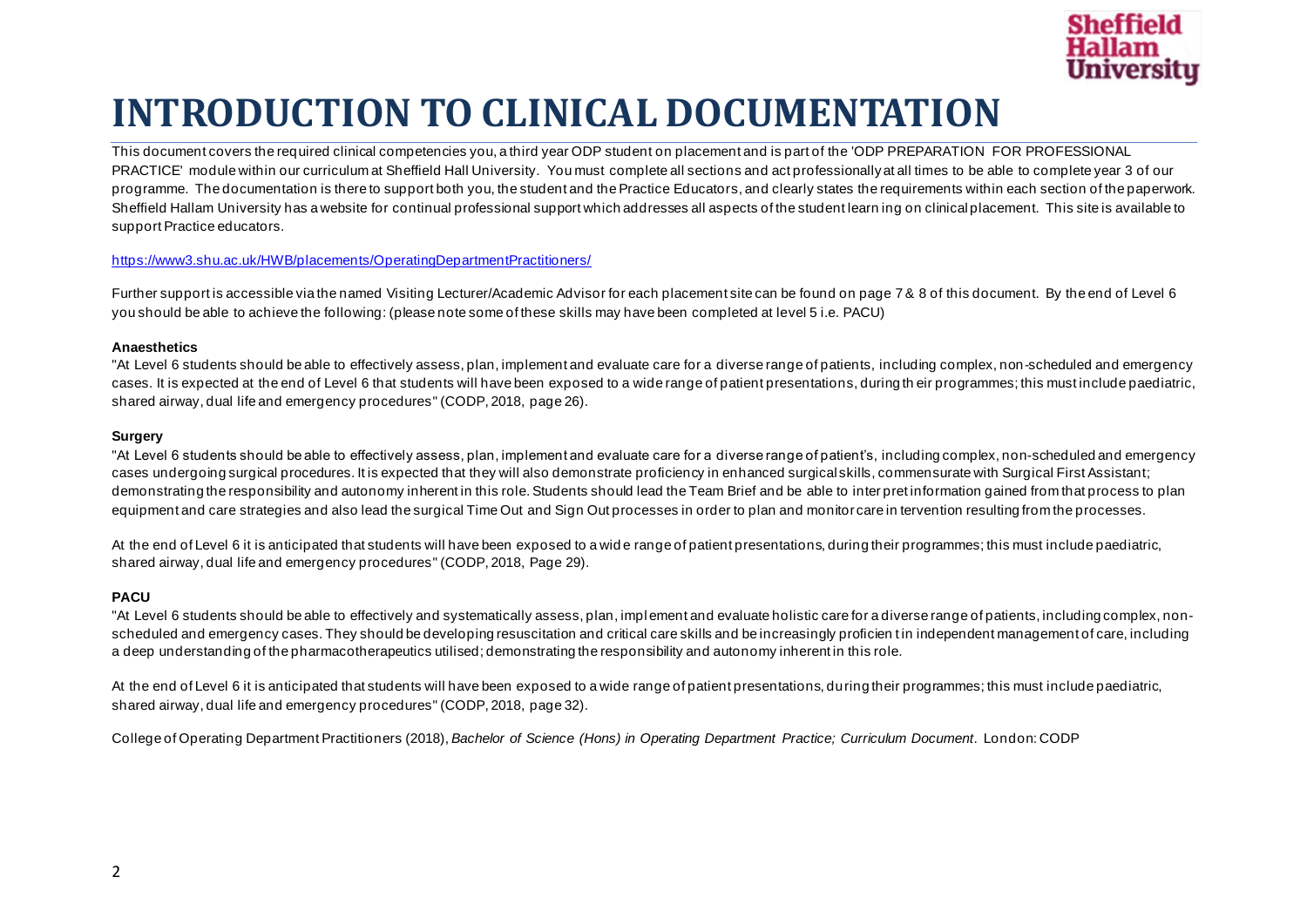#### **Sheffield** Hallam **University MODULE DESCRIPTOR**

| <b>TITLE</b>         | ODP-Preparation for Professional Practice |
|----------------------|-------------------------------------------|
| SI MODULE CODE       | 66-607218                                 |
| <b>CREDITS</b>       | 20                                        |
| <b>LEVEL</b>         |                                           |
| <b>JACS CODE</b>     | B990                                      |
| <b>SUBJECT GROUP</b> | <b>ODP</b>                                |
| <b>DEPARTMENT</b>    | AHP                                       |
| <b>MODULE LEADER</b> | Martin Reilly                             |

| MODULE STUDY HOURS (based on 10 hours per credit)* |                           |                          |                                    |
|----------------------------------------------------|---------------------------|--------------------------|------------------------------------|
| Scheduled Learning and Teaching                    | Placement (if applicable) | Independent Guided Study | <b>Total Number of Study Hours</b> |
| <b>Activities</b>                                  |                           |                          |                                    |
| 100                                                | 460                       |                          | 560                                |

#### **MODULE AIM**

Provide you with the opportunity to critically apply your enhanced practice skills and underpinning knowledge through a justified evidenced based approach.

#### **MODULE LEARNING OUTCOMES**

By engaging successfully with this module a student will be able to

- Apply and rationalise safe clinical skills within wider practice, including more challenging and diverse situations, evaluating the effectiveness of your interventions.
- Demonstrate a pro-active approach in your ability to take responsibility for the wellbeing of staff and patients, practicing with increasing autonomy, as you safely and effectively manage complex patient's caseloads.
- Demonstrate appropriate professional behaviours, communication and skills related to your current scope of practice. Ensuring you demonstrate appropriate health care values and adherence to placement policy and procedures.
- Reflect on feedback and learning experiences demonstrating your own readiness for professional practice.

#### **INDICATIVE CONTENT**

- Duty of Care
- Gaining Consent for enhanced practice
- Communication Skills
- Electronic patient records
- **Anaesthetics**
- Surgery
- Recovery
- Critical Care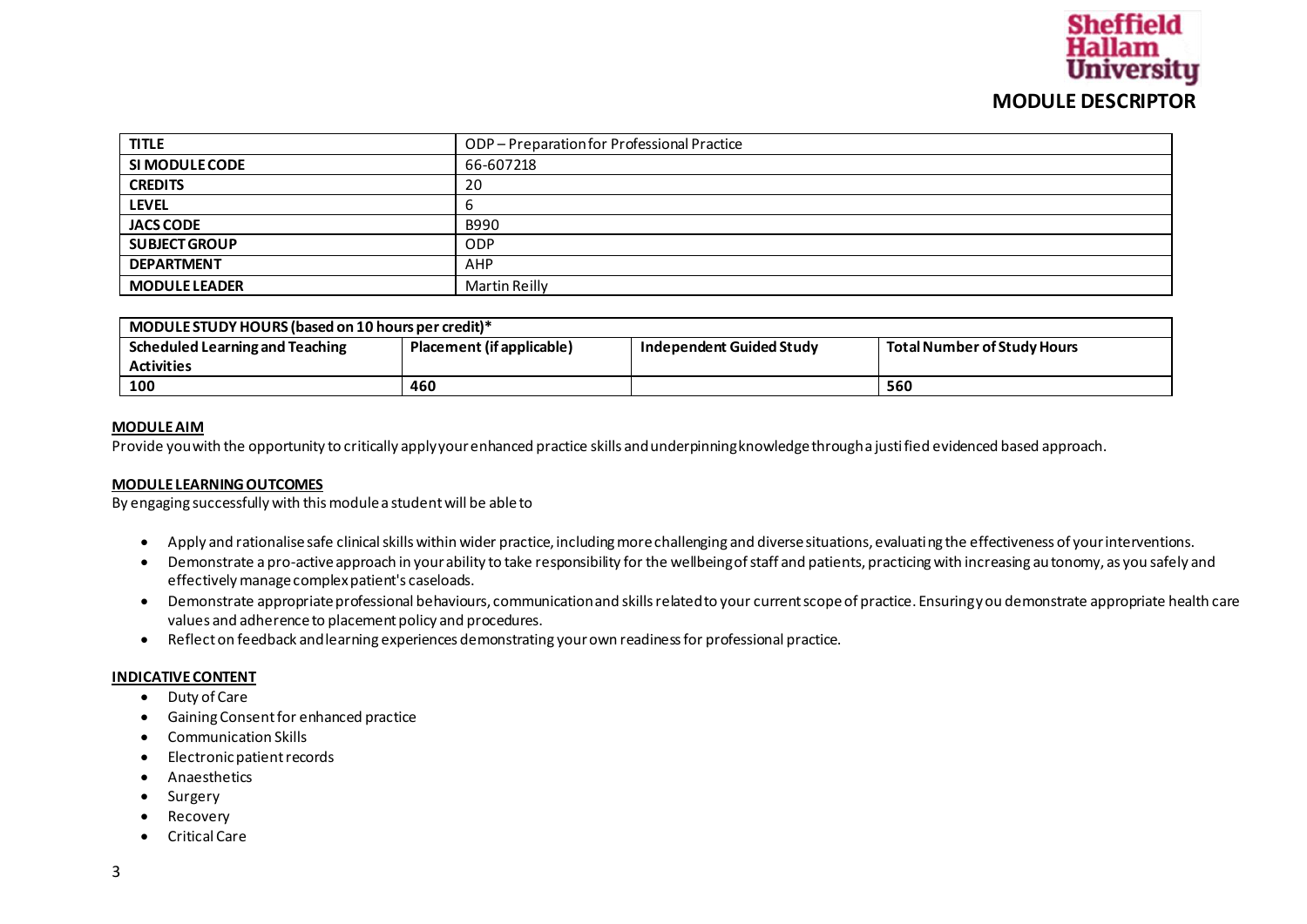

- Clinical Emergencies
- Obstetrics
- Role of the Surgical First Assistant.
- E-portfolio development

#### **LEARNING, TEACHING AND ASSESSMENT - STRATEGY AND METHODS**

You will be supported in your learning in the following ways:

Knowledge development via modules specific to practice skills will be developed concurrently within the programme.

This is a preceptorship style placement to support your development towards autonomous professional practice -this will include mirroring real world practice such as 7 day working. You will have the opportunity to work in areas including:

- Obstetrics
- Emergency / Trauma

Hi and lo fidelity simulation will be used to support skills advancement where practice on patients could result in harm. You will complete an Immediate Life Support Certificate developing enhanced care skills to benefit the patients within their care. An e-professional development portfolio will enable you to reflect, self-assess and develop action plans thus exploring your own practice and the practice of others.

#### **Formative feedback**

Formative feedback will occur within sessions

Formative assessment of such activities will include practical tasks within the University/clinical environment dependant on access to learning resources.

Formative feedback will be provided by your placement educators and through your halfway review process. You will also be encouraged to seek feedback from service users, colleagues, and peers to support your self-development.

#### **ASSESSMENT TASK INFORMATION**

| Task No.* | <b>Short Description of Task</b> | Task Weighting % | <b>Word Count or Exam</b><br>Duration** | In-module retrieval<br>available |
|-----------|----------------------------------|------------------|-----------------------------------------|----------------------------------|
|           | Clinical Competence              | Pass/Fail        | N/A                                     | N                                |
|           | Poster                           | 100%             | N/A                                     | N                                |

#### **Task 1**

Your learning on placement will be monitored and assessed via Clinical Placement Documentation.

#### **Task 2**

You will develop a poster which demonstrates an area of key learning you have experienced on placement which you feel has impacted on your development towards being an autonomous practitioner.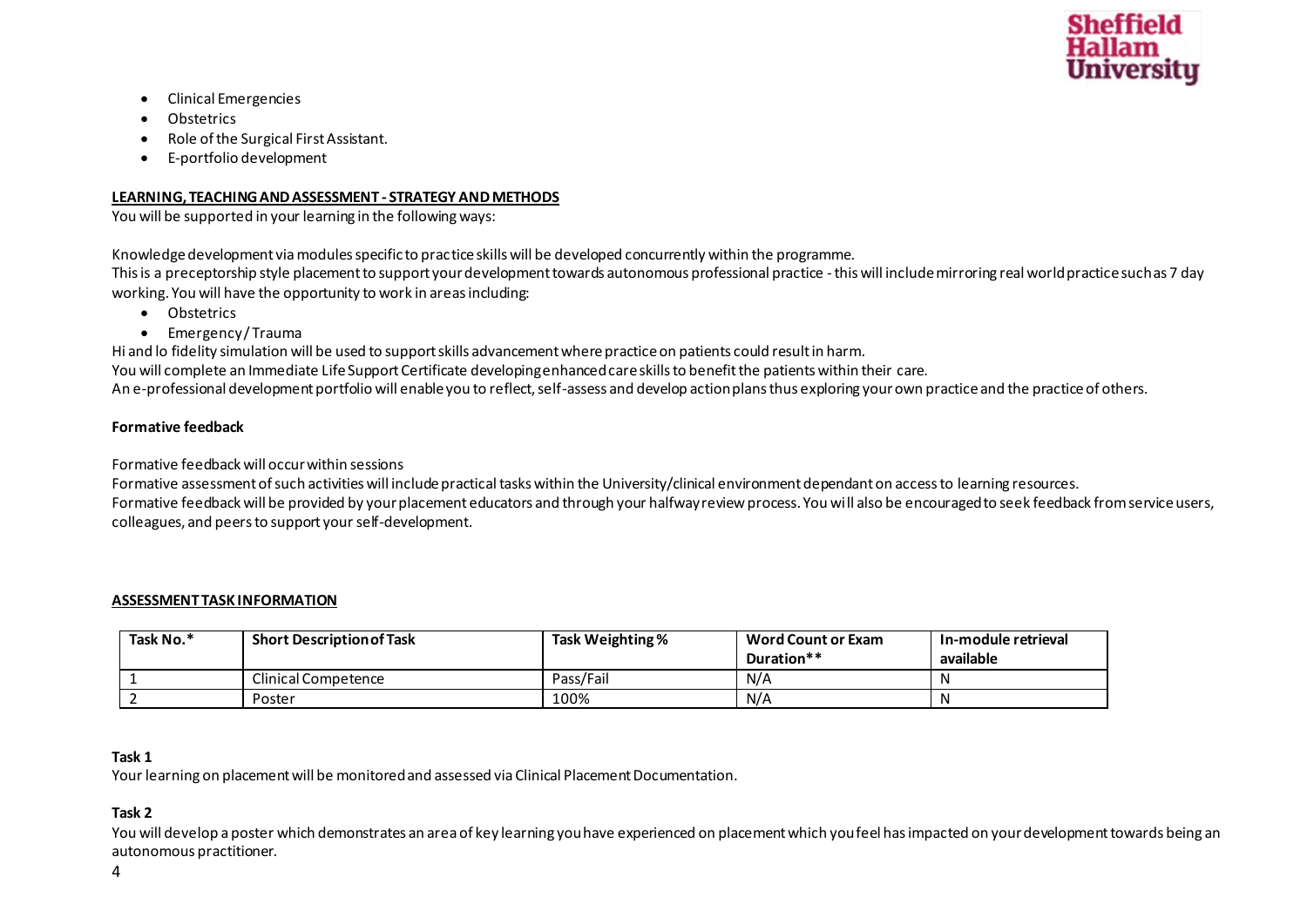

#### **FEEDBACK**

You will receive both formative and summative feedback at timely intervals by academic tutors in accordance with SHU guidelines, which will allow you to identify your own learning needs. The feedback may take the format of verbal or written comments from lecturers, academic tutors, peers or in the form of computer based feedback. All summative feedback will be received on the  $15<sup>th</sup>$  working day from submission in accordance with assessment feedback regulations.

You will also receive feedback in placement via mentor/supervisor discussions, giving you a clear indication of your progressions through the clinical practice competence Gateways. This will include verbal and written feedback regarding your current skills and knowledge throughout the programme, enabling you to develop in a timely manner, towards a successful completion.

#### **LEARNING RESOURCES FOR THIS MODULE**

Learning will be primarily undertaking whilst working within the clinical environment, supplemented with a combination of taught sessions via other modules on the programme, group work and use of practical demonstration allowing you to practice a range of skills in a safe and controlled environment within the university. This will allow you to make valuable connections between core theoretical principles and the application of these in practice. Resources include the clinical environment itself, Blackboard, Resource Lists online, learning centre resources and the clinical skills suite.

Reading lists via the 'Resource Lists Online' will mainly be electronic where possible to aid accessibility and will include key subject books, professional journals, and other professional peer assessed websites. These will be updated annually to reflect the ever changing world. The reading lists will be made available via Blackboard at the commencement of each learning pathway.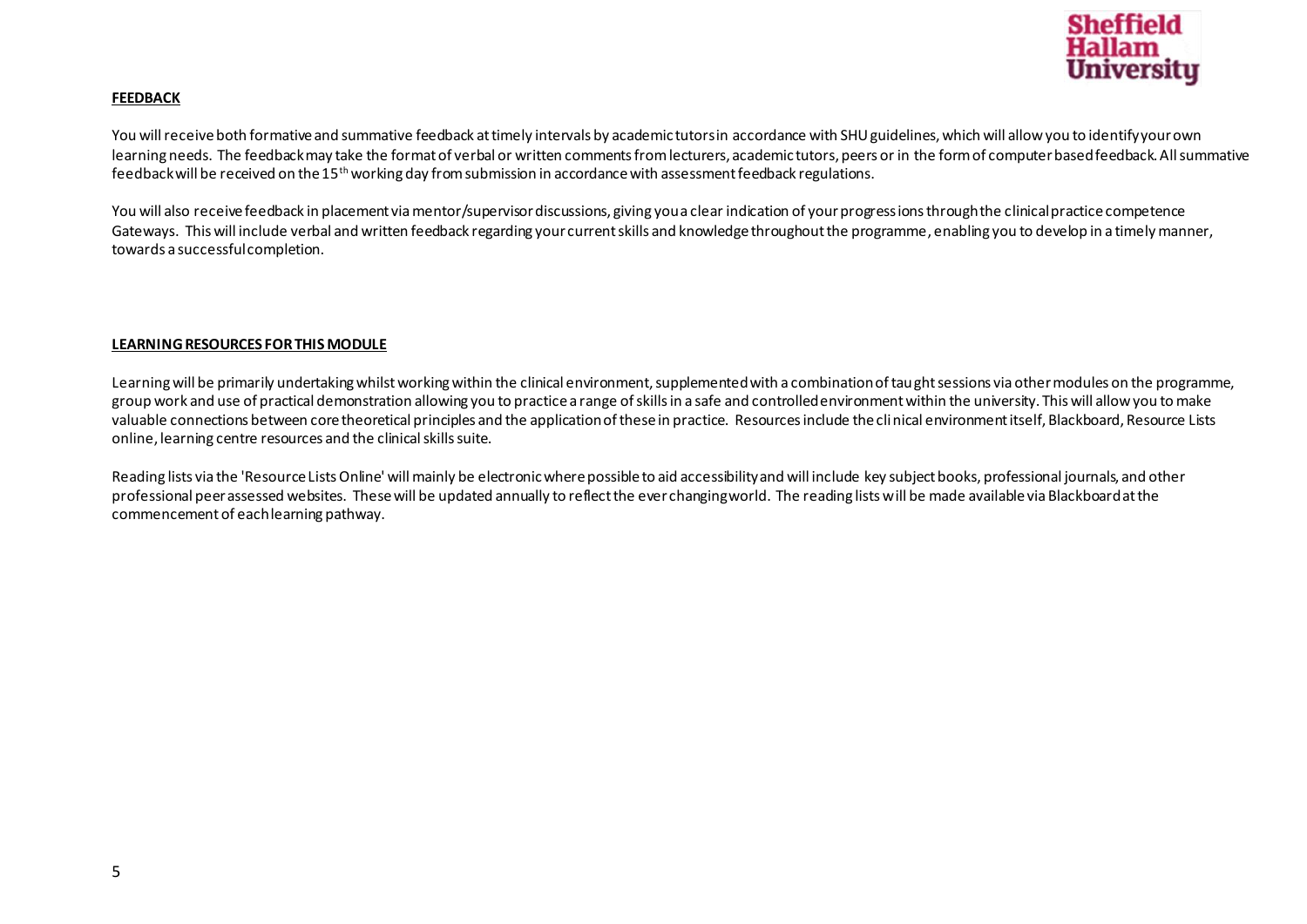

### **CLINICAL PROGRESSION THROUGH YEAR 3**

| Week<br>No. | Date                 | Year <sub>3</sub>              |                                           |
|-------------|----------------------|--------------------------------|-------------------------------------------|
| 9           | 20/09/21             | Notes                          |                                           |
| 10          | 27/09/21             |                                |                                           |
| 11          | 04/10/21             |                                | University                                |
| 12          | 11/10/21             |                                |                                           |
| 13          | 18/10/21             |                                |                                           |
| 14          | 25/10/21             |                                | Placement                                 |
| 15          | 01/11/21             |                                | 37hrs/week                                |
| 16          | 08/11/21             |                                |                                           |
| 17          | 15/11/21             |                                | <b>University</b>                         |
| 18          | 22/11/21             |                                | Placement 37hrs                           |
| 19          | 29/11/21             | Friday in Uni                  | Placement 30hrs                           |
| 20          | 06/12/21             | Monday in Uni                  | Placement 30hrs                           |
| 21          | 13/12/21             | Friday in Uni                  | Placement 30hrs                           |
| 22          | 20/12/21             |                                |                                           |
| 23          | 27/12/21             |                                |                                           |
| 24          | 03/01/22             |                                | Placement 37hrs                           |
| 25          | 10/01/22             | Friday in Uni                  | Placement 30hrs                           |
| 26<br>27    | 17/01/22<br>24/01/22 | Friday in Uni<br>Monday in Uni | Placement 30hrs<br><b>Placement 30hrs</b> |
| 28          | 31/01/22             |                                | Placement 37hrs                           |
| 29          | 07/02/22             |                                | Placement 37hrs                           |
| 30          | 14/02/22             |                                |                                           |
| 31          | 21/02/22             |                                | University                                |
| 32          | 28/02/22             |                                | Placement 37hrs                           |
| 33          | 07/03/22             |                                | Placement 37hrs                           |
| 34          | 14/03/22             | Friday in Uni                  | Placement 30hrs                           |
| 35          | 21/03/22             | Mon & Fri in Uni               | Placement 30hrs                           |
| 36          | 28/03/22             |                                | <b>Placement 37hrs</b>                    |
| 37          | 04/04/22             |                                | Placement 37hrs                           |
| 38          | 11/04/22             |                                |                                           |
| 39          | 18/04/22             |                                |                                           |
| 40          | 25/04/22             |                                |                                           |
| 41          | 02/05/22             |                                |                                           |
| 42          | 09/05/22             |                                |                                           |
| 43          | 16/05/22             |                                |                                           |
| 44          | 23/05/22             |                                | <b>University</b>                         |
| 45          | 30/05/22             |                                |                                           |
| 46          | 06/06/22             |                                |                                           |
| 47          | 13/06/22             |                                |                                           |
| 48          | 20/06/22             |                                |                                           |
| 49          | 27/06/22             |                                |                                           |
| 50          | 04/07/22             |                                |                                           |
| 51          | 11/07/22             |                                | Refer placement                           |
| 52          | 18/07/22             |                                |                                           |
| 53          | 25/07/22             |                                |                                           |

You are required to complete a yearlong placement in year 3 of the BSc (Hons) ODP. The hours you will complete in practice is 37.5 per week. You are also expected to complete some out of hours work by the time you complete the course.

Throughout the year there are 3 review points to ensure that you are progressing effectively. This is so that the academic and clinical teams can support your learning. The dates for these review periods are November, January and towards the end of the programme. At each review point, you are required to complete and pass a mid-term review and a professional behaviours competency. Your academic advisors will be available to review this with you and your practice educators should it be required.

The submission of your Year 3 Clinical competencies is like any other academic hand in. The actual date of the hand in will be scheduled as per any other assessment and your portfolio will be marked by a member of the academic team during a visual inspection of your paperwork. You **must attend and present your work** on this day **and then upload to PebblePad** in order to pass the year. You will be provided with more information throughout the year, but if you are struggling at any point in the programme we urge you to talk to your Practice Educators and contact your academic advisor as soon as possible.

Year 3 contains 2 clinical pathways. Both pathways are required to be completed successfully in order to pass this element of the module. They are:

- Clinical placement learning –this is a rotational placement more like that of a qualified practitioner. Within this period, you will be expected to practice a preceptorship style placement. As you progress you are likely to experience more challenges, complex patients and procedures, as well as developing into a more autonomous practitioner. Obstetrics and emergency anaesthetics and surgery will be covered in this year. You will continue to develop the skills already practiced in years 1 & 2, but a deeper understanding and ability to adapt these skills is now required. Furthermore, you are being educated to become a future Practice Educator and teacher in the clinical environment, and therefore your ability to support learners will be assessed.
- Simulated placement learning you will come to the University to practice enhanced skills deemed by the College of Operating Department Practitioners as essential for future practitioners. These knowledge and simulated skills will provide you with fundamental theory and skills to take forward so that these can be developed should you or your employer require these in future, once qualified.

#### **Failing placement**

If you fail your placement you will be expected to commence your referral period. You will be given a 6 weeks referral period. During this period you are required to redo all competencies which you have failed. Failure to complete in this period will mean you have failed the programme.

Please note that you will not be granted extensions for clinical placements. If you miss a significant amount of time you mu st contact the Academic Advisor and student support, to plan your continuation on the programme.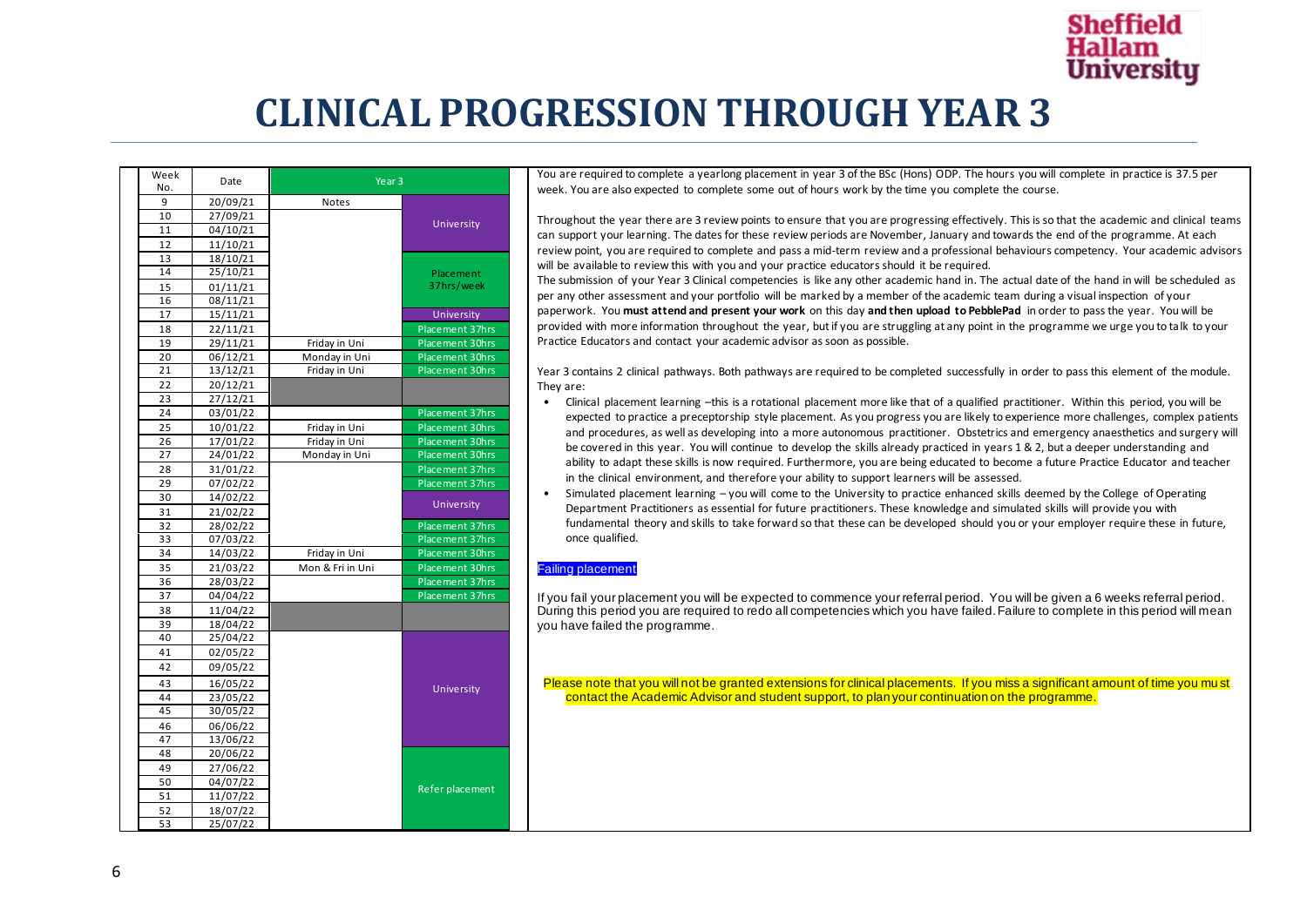

### **ABSENCE REPORTING**

You must attend your allocated placement for the whole day/shift on all dates assigned to you by your placement provider you are expected to complete 34 hours a week.

Please report sickness absence as soon as possible when you know that you will be unable to attend your placement because of sickness.

Please note that you should report both 'Practice Placement Absence' and 'Taught Session Absence' by completing the [Student Absence Form](https://docs.google.com/forms/d/e/1FAIpQLSdzs7Q-2Vlm070GRz0akFpY-27U3Okg9kAkWqrWxi4SpdJ2XA/viewform). If you are not currently logged in to Google Drive, clicking on the link will require you to log in using your email address as per the below example (username@my.shu.ac.uk). This will then take you to the Sheffield Hallam University login page where you would login using your single sign on Sheffield Hallam University login details. The HWB Student Absence Google Form will then open for your completion.



WE WILL CLOSELY MONITOR ATTENDANCE IN ACADEMIC AND CLINICAL PLACEMENT AS THIS IS A PROFESSIONAL REQUIREMENT. POOR ATTENDANCE IN PRACTICE CAN DIRECTLY AFFECT YOUR PROGRESS IN THE PRACTICE BASED LEARNING ENVIRONMENTS AND ON THE COURSE. IF YOU ARE GOING TO REQUIRE SIGNIFICANT TIME OUT OF PLACEMENT DUE TO SICKNESS YOU MUST TALK TO PLACEMENT PROVIDER, STUDENT SUPPORT OFFICERS AND YOUR ACADEMIC ADVISOR WHO WILL ADVISE AND SUPPORT YOU PLEASE SEE THE ABSENCE POLICY.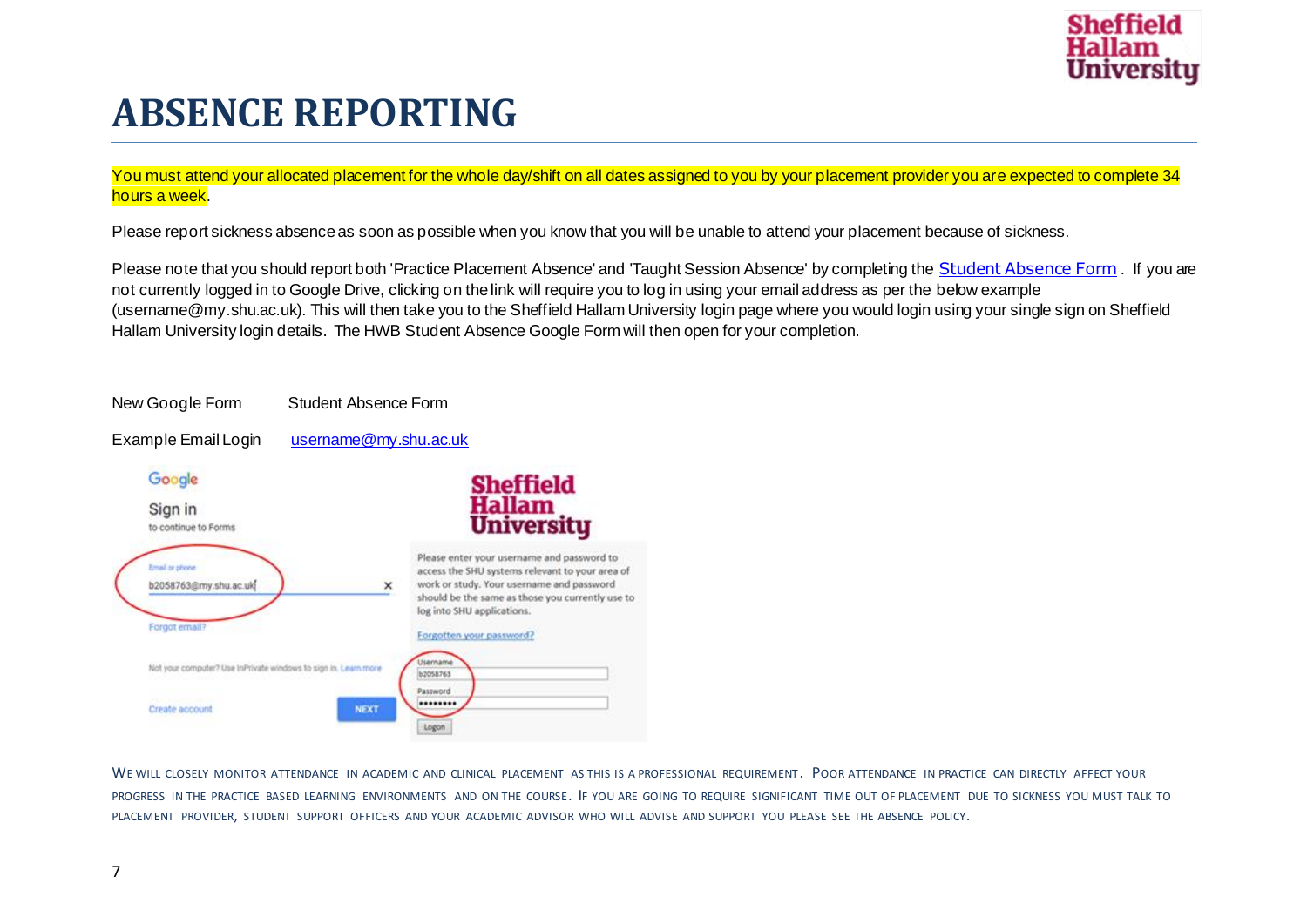### **ODP TEAM CONTACT INFORMATION**

| <b>Martin Reilly - Principal Lecturer/Professional Lead</b> | Victoria Cadman - Senior Lecturer/ Course Lead    |
|-------------------------------------------------------------|---------------------------------------------------|
| Direct Line: 0114 225 5612                                  | Direct Line: 0114 225 5781                        |
| Mobile: 07919 696004                                        | Mobile: 07879 803338                              |
| Email: m.reilly@shu.ac.uk                                   | Email: v.cadman@shu.ac.uk                         |
| <b>Academic advisor for Barnsley and Leeds</b>              |                                                   |
| <b>Frankie Milton - Senior Lecturer</b>                     | Jenny Ward Lecturer-Placement lead                |
| Direct Line: 0114 225 5431                                  | Direct Line: 0114 225 5686                        |
| Mobile: 07919 696056                                        | Mobile: 07385491129                               |
| Email: f.milton@shu.ac.uk                                   | Email: jw4120@exchange.shu.ac.uk                  |
| Academic advisor for Nottingham                             | <b>Academic Advisor for Sheffield</b>             |
| Marie Stanton - Senior Lecturer - Year 1 tutor              | Katie McCallum - Senior Lecturer- Assessment lead |
| Direct Line: 0114 225 2412                                  | Direct Line: 0114 225 5673                        |
| Mobile: 07909873297                                         | Mobile: 07766774008                               |
| Email: m.stanton@shu.ac.uk                                  | Email: K.McCallum@shu.ac.uk                       |
| Academic Advisor for Chesterfield and Rotherham             | Academic Advisor for Doncaster and Lincoln        |
|                                                             |                                                   |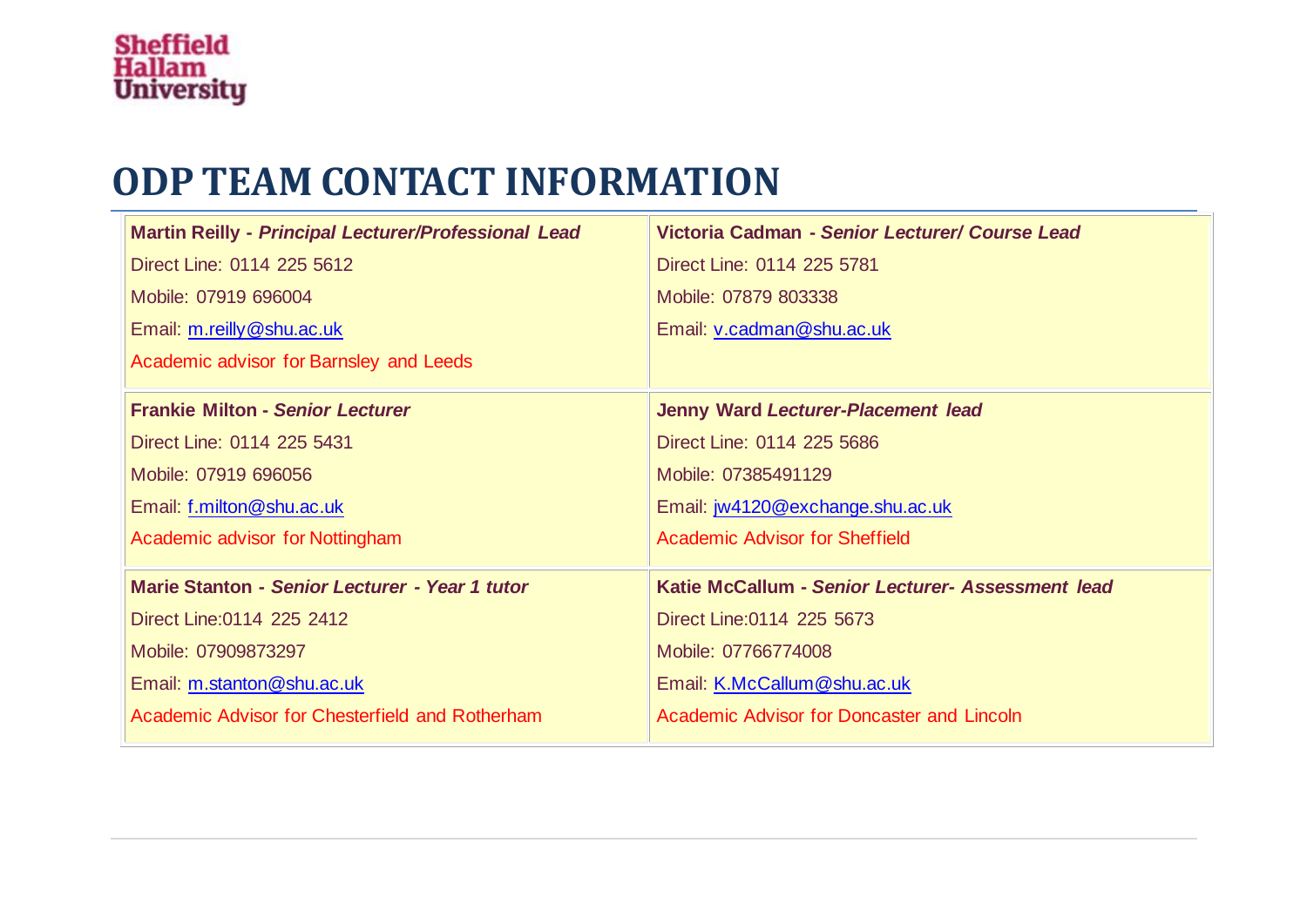

| Nicola Murdock- Lecturer- Admissions lead |                                                           |
|-------------------------------------------|-----------------------------------------------------------|
| Direct line: 01142256572                  |                                                           |
| Mobile 07867407224                        |                                                           |
| Email nm5487@exchange.shu.ac.uk           |                                                           |
| Academic Advisor for SCH and Mansfield    |                                                           |
|                                           | <b>Student Support Advisor</b>                            |
|                                           | To contact you must go through Hallam Help on 01142252222 |
| <b>Mel Hogan - Senior Administrator</b>   | Email: hallamhelp@shu.ac.uk                               |
| Direct Line: 0114 225 5458                |                                                           |
| Email: m.hogan@shu.ac.uk                  | Multi Faith advisor support                               |
|                                           | To contact you must email LSSS-MultifaithChaplaincy-      |
|                                           | mb@exchange.shu.ac.uk                                     |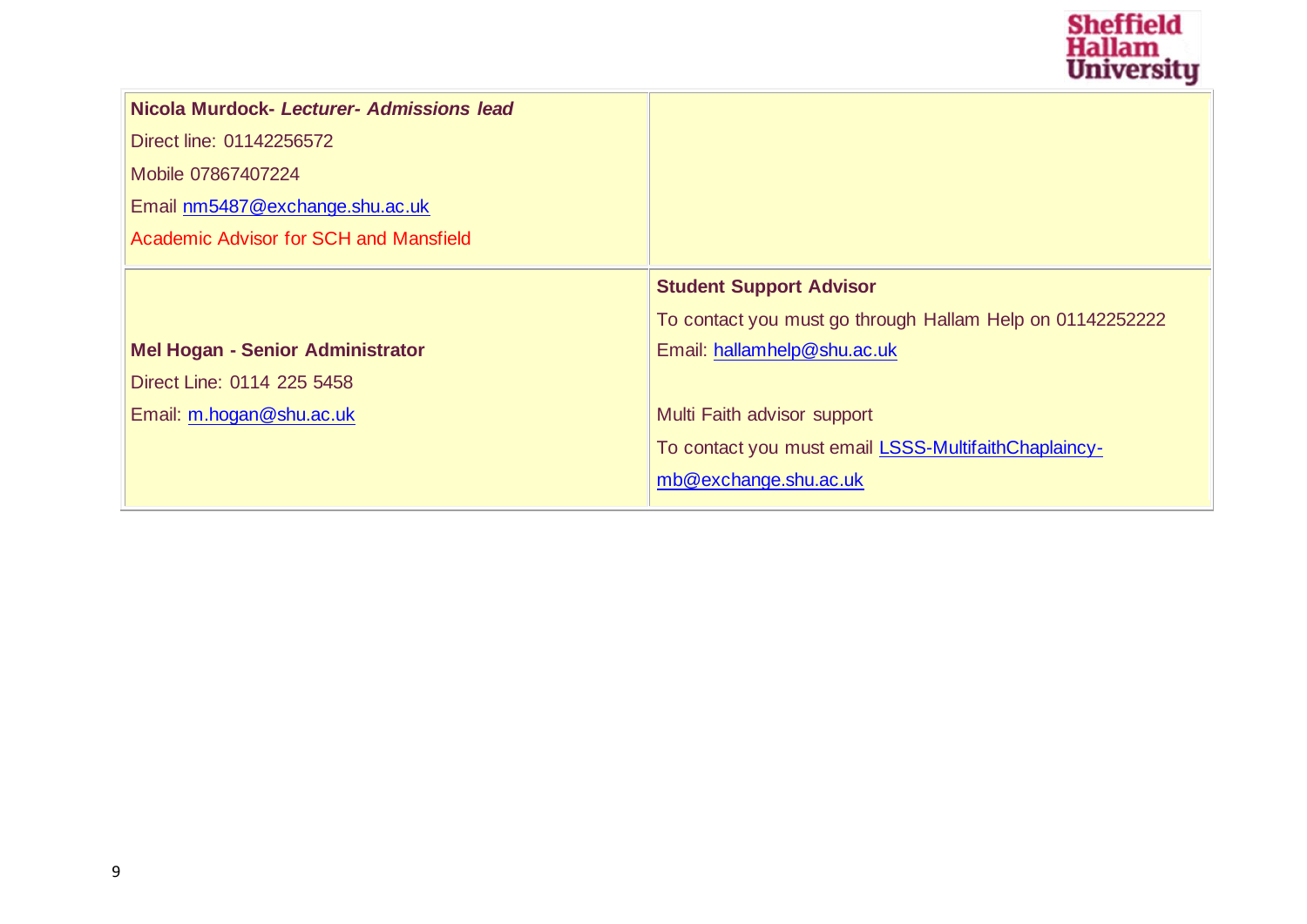# Sheffield<br>Hallam<br>University

#### **CPC Contact Information**

| <b>Sheffield Teaching Hospitals NGH/RHH</b> | <b>Sheffield Children's Hospital</b>                     |
|---------------------------------------------|----------------------------------------------------------|
| <b>Sinead Peckham/ Noella Wood</b>          | <b>Chris Matthews</b>                                    |
| Sinead.peckham@nhs.net_noella.wood@nhs.net  | christopher.matthews3@nhs.net                            |
| 0114 2715194 NGH                            | Direct Line 0114 2717793                                 |
| 0114 2713247 RHH                            |                                                          |
|                                             |                                                          |
|                                             |                                                          |
|                                             |                                                          |
| <b>Thornbury Hospital</b>                   | <b>Claremont Hospital</b>                                |
| <b>Lesley Hibbert and Sam drabble</b>       | <b>Jessica Wale</b>                                      |
| Lesley.hibbert@bmihealthcare.co.uk          | Jessica.Wale@claremont-hospital.co.uk                    |
| samantha.drabble@bmihealthcare.co.uk        | Reception 01142630330 ask to be put through to theatres. |
|                                             |                                                          |
| Theatre 01142674532                         |                                                          |
| <b>Rotherham Trust</b>                      | <b>Doncaster Trust</b>                                   |
|                                             |                                                          |
| Direct line 01709 427100                    | <b>Linda Walker</b>                                      |
|                                             | linda.walker15@nhs.net                                   |
|                                             | <b>Kirsty Stanley</b>                                    |
|                                             | Kirsty.stanley8@nhs.net                                  |
|                                             | direct line 01302644649                                  |
|                                             |                                                          |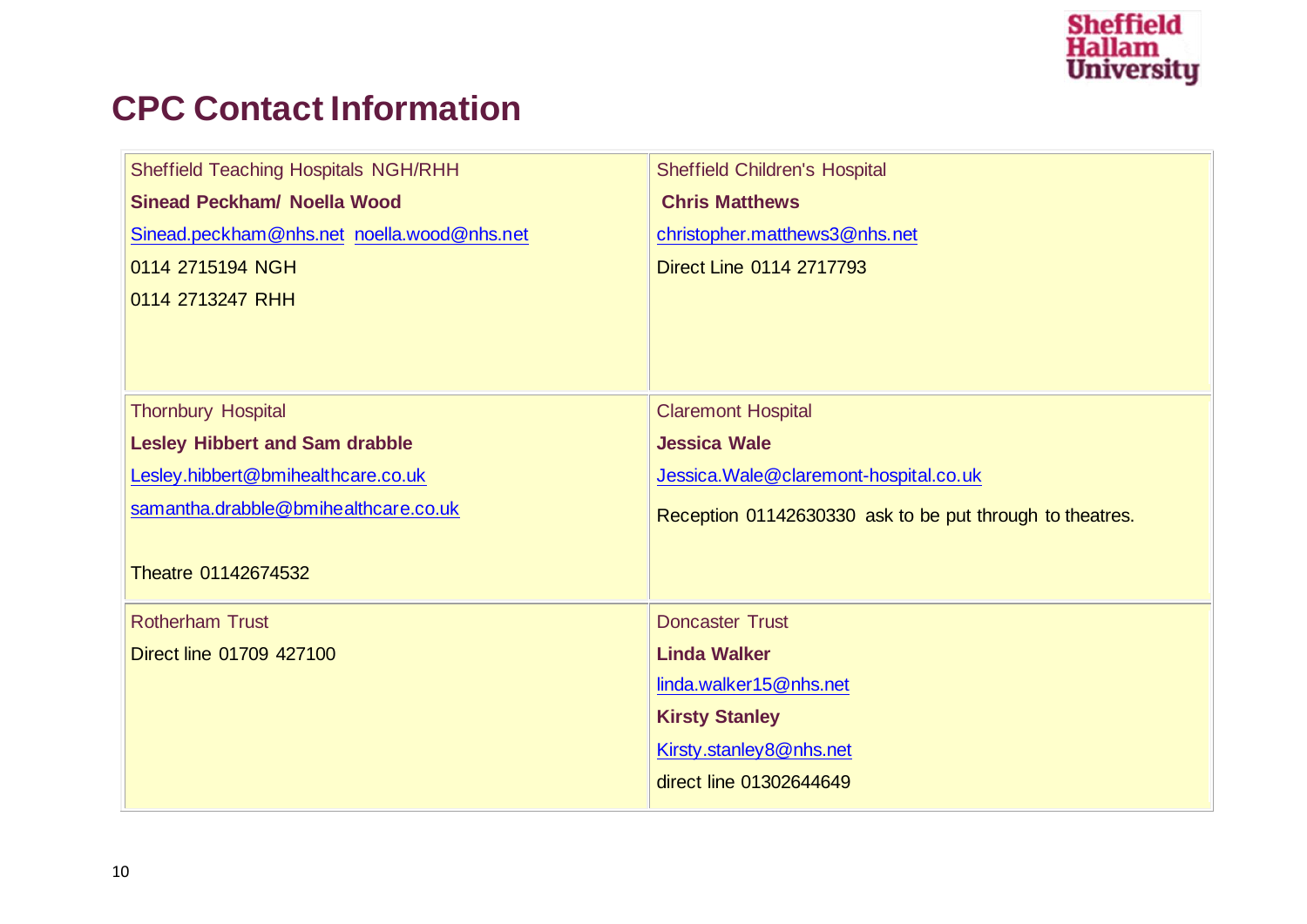

| <b>Barnsley Trust</b><br><b>Caroline (Katy) North</b><br>cnorth@nhs.net<br>01226435473 Katy 07795181015                                                                                                                                                                                           | <b>Mansfield Hospital (Kings Mill)</b><br><b>Caroline Robinson CPC/clinical education lead</b><br>caroline.robinson3@nhs.net<br>01623622515 ext 2049/3717/3707                  |
|---------------------------------------------------------------------------------------------------------------------------------------------------------------------------------------------------------------------------------------------------------------------------------------------------|---------------------------------------------------------------------------------------------------------------------------------------------------------------------------------|
| <b>Lincoln Hospital</b><br><b>Barton Sarah (ULHT)</b><br>Sarah.Barton@ULH.nhs.uk<br>01522 573752                                                                                                                                                                                                  | Nottingham Hospital<br><b>Tess Smith and Gaz Dawe</b><br>Tendai.Smith@nuh.nhs.uk garry.dawe@nuh.nhs.uk<br>0115 9249924 ext 86425 QMC<br><b>Ext 56957 City</b>                   |
| <b>Leeds Teaching Hospitals</b><br><b>Stanimira Stoeva/Holly Cartwright and Michelle</b><br><b>Hardcastle/ Megan smith</b><br>megan.smith41@nhs.net<br>Stanimira.stoeva@nhs.net<br>Michelle.hardcastle@nhs.net<br>holly.cartwright@nhs.net<br>Tel 011320 66106/66403 St James<br>LGI 0113 3923673 | <b>Chesterfield Royal Hospital NHS Foundation Trust</b><br><b>Leanne Stevens Melissa Price- Earnshaw</b><br>Melissaprice1@nhs.net<br>Leanne.stevens1@nhs.net<br>Tel 01246512307 |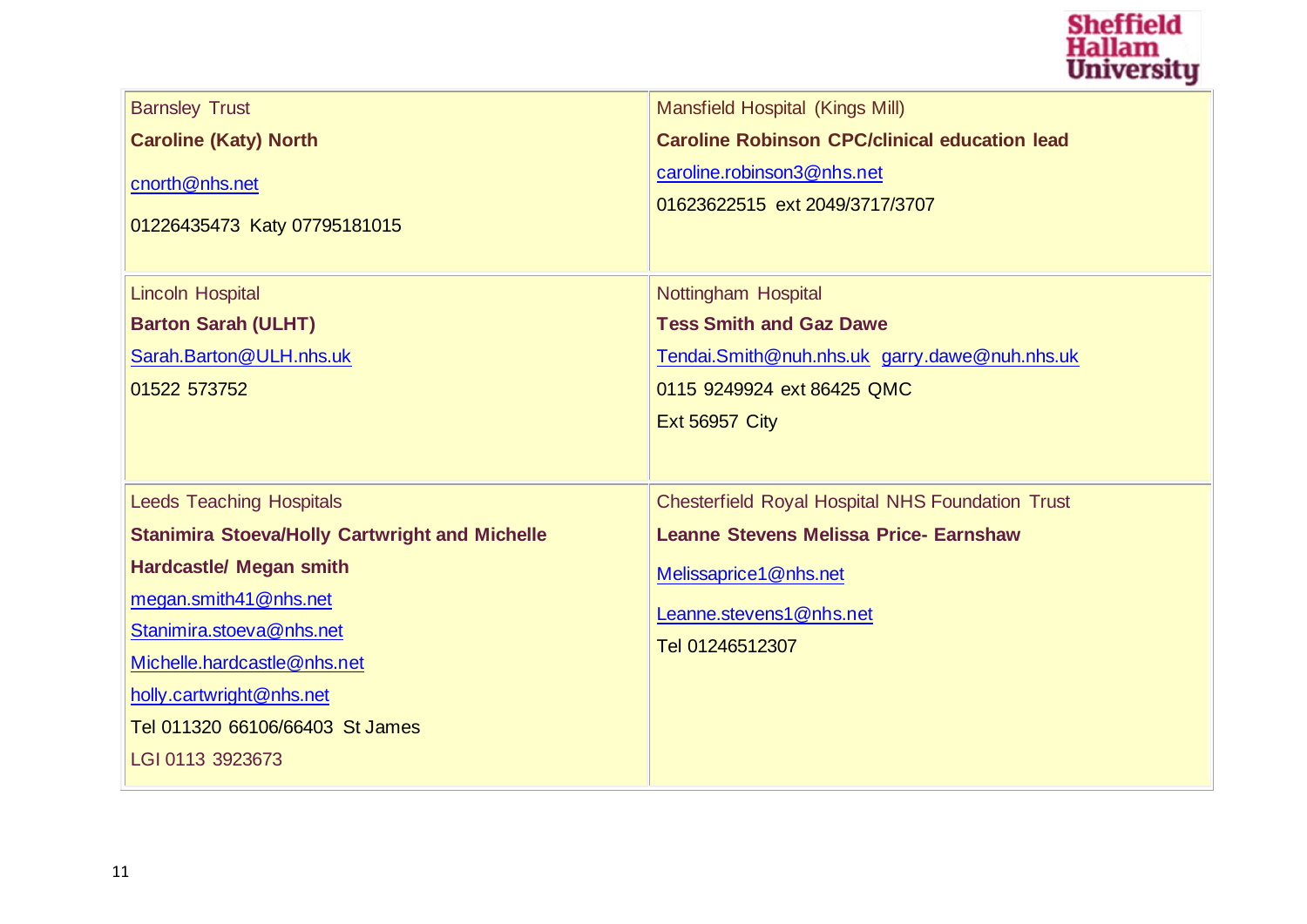

### **TRAINING RECORD**

As part of your professional development you are required to complete mandatory training the ones highlighted are undertaken within university however for your continuous professional development use this space to demonstrate and record the training that you have completed.

| <b>Content</b>                | <b>Comments</b>                     | <b>Trainer Sign/date</b> |
|-------------------------------|-------------------------------------|--------------------------|
| <b>BLS</b>                    |                                     |                          |
| <b>Moving and Handling</b>    |                                     |                          |
| <b>Information Governance</b> |                                     |                          |
| <b>Fire</b>                   |                                     |                          |
|                               |                                     |                          |
|                               |                                     |                          |
|                               |                                     |                          |
|                               |                                     |                          |
|                               |                                     |                          |
|                               |                                     |                          |
|                               |                                     |                          |
|                               |                                     |                          |
|                               |                                     |                          |
| <b>Student name:</b>          | <b>Practice Educator name:</b>      |                          |
| <b>Student signature:</b>     | <b>Practice Educator Signature:</b> |                          |
| Date of agreement:            | <b>Placement:</b>                   |                          |
|                               |                                     |                          |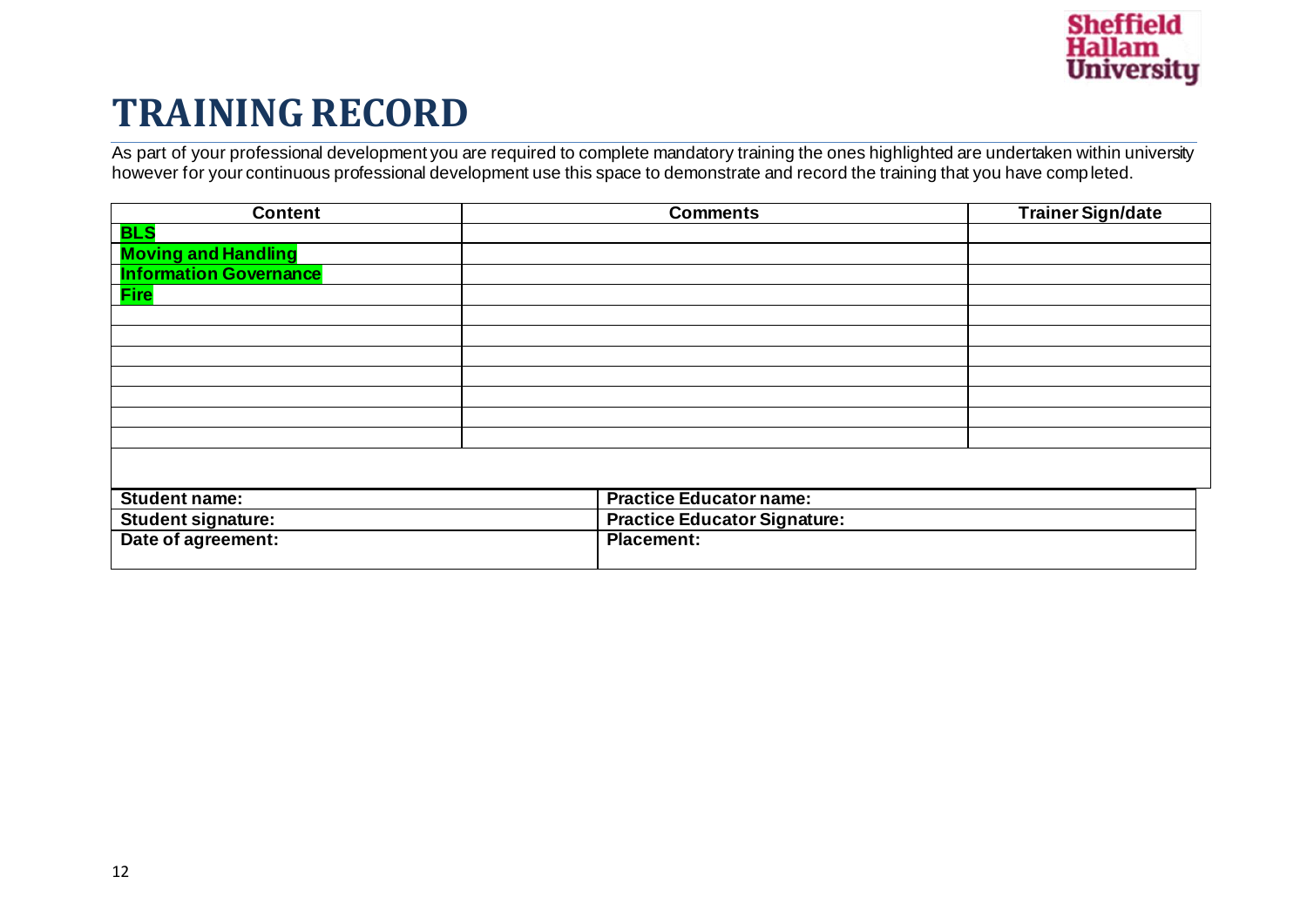

| <b>SHEFFIELD HALLAM UNIVERSITY</b> |                       |
|------------------------------------|-----------------------|
| <b>OPERATING DEPARTMENT</b>        | <b>Student Name</b>   |
| <b>PRACTICE</b>                    | <b>Student Number</b> |
| <b>BSc (Hons)</b>                  | Completion date       |
| YEAR 3 (LEVEL 6)                   | Pass/Fail             |
| <b>CLINICAL COMPETENCIES</b>       |                       |
|                                    |                       |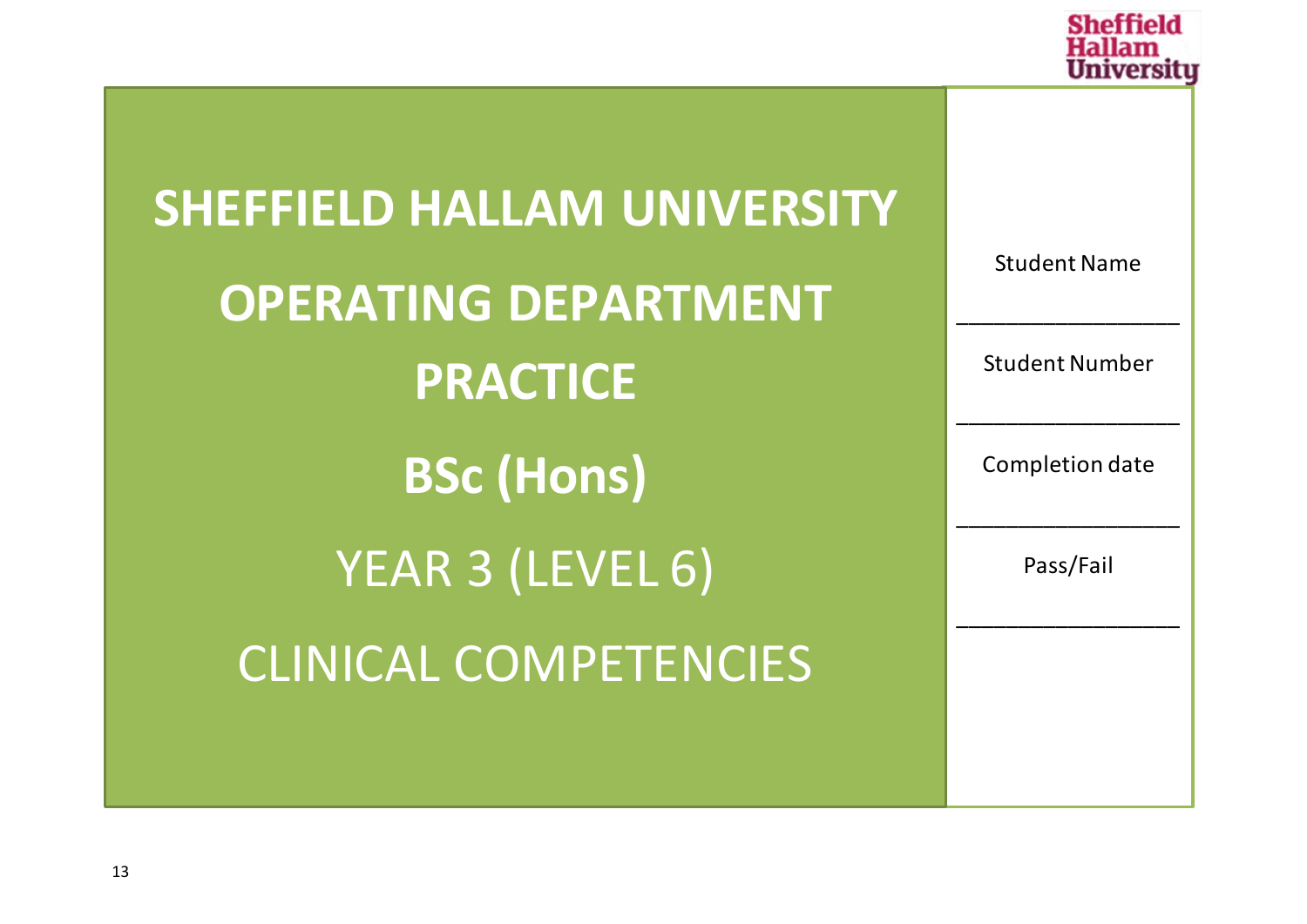

### **CLINICAL COMPETENCIES INTRODUCTION**

Year 3 clinical portfolio concerns the development of proficiency in the skills already learned in years 1 and 2. It also focuses on the development of new skills, which enable you to effectively care for patients who have specific or complex needs and to care for patients in emergency situations. By the end of the year it is expected that you are able to competently care for patients to the level of a newly qualified practitioner. In addition to this, **you are required to demonstrate competence in supporting other learners** in the clinical environment, as preparation and personal development towards being a practice educator. To pass placement in year 3 the student is required to complete the following: -

C.1 Professional Behaviours

C.2 Anaesthetics

C.3 Surgery

- C.4 Anaesthetics Obstetrics & Emergencies/Trauma
- C.5 Surgery Obstetrics & Emergencies/Trauma

C.6 Complex Care

**Practice Educators** must ensure that the student is effectively supported during their time on placement by:

- Allocating a named Practice Educator to complete all aspects of the paperwork
- Ensuring there is an effective introduction to the clinical area

- Completing all aspects of the paperwork including the introduction and learning agreement, mid-term review and progression statement with the student.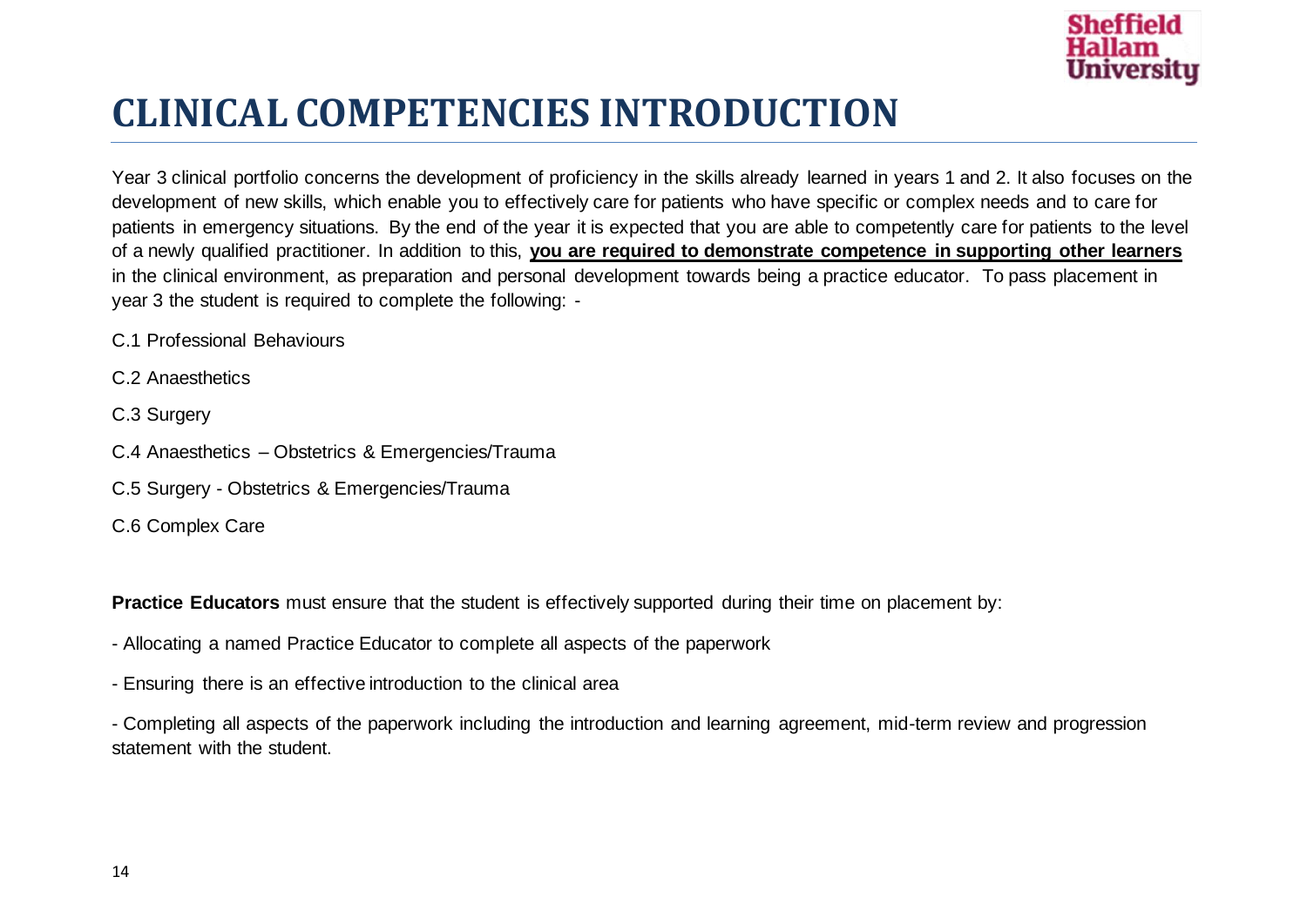

### **INTRODUCTION TO THE CLINICAL AREA**

**PLEASE COMPLETE THIS FORM FOR EACH NEW PLACEMENT AREA**

This section should be completed by the Practice Educator/supervisor with the student, before or as soon as possible after, the student has commenced in the new work area and prior to completing their learning agreement. The purpose of this introduction is to ensure the student has been fully orientated to their new placement area and has been made aware of specific policies, procedures and protocols related to this work area. By completing the checklist, and signing and dating this declaration, the 'introducer' and the student confirm a thorough introduction was carried out to the satisfaction of both parties.

| <b>Content</b>                                                                                                                                                                                                                                                                                                                                                                          | <b>Requirements</b>                                                     | <b>TICK</b> |  |
|-----------------------------------------------------------------------------------------------------------------------------------------------------------------------------------------------------------------------------------------------------------------------------------------------------------------------------------------------------------------------------------------|-------------------------------------------------------------------------|-------------|--|
| <b>Practice Educators</b>                                                                                                                                                                                                                                                                                                                                                               | Designated Named Practice Educator and at least one other identified.   |             |  |
| <b>Security and safety</b>                                                                                                                                                                                                                                                                                                                                                              | Security badges and key codes. Fire procedure and incident reporting    |             |  |
| <b>Orientation</b>                                                                                                                                                                                                                                                                                                                                                                      | Department geography / layout and facilities                            |             |  |
| Staff changing and recreation facilities                                                                                                                                                                                                                                                                                                                                                | Protocol and any specific requirements e.g. lockers, padlocks, personal |             |  |
|                                                                                                                                                                                                                                                                                                                                                                                         | items                                                                   |             |  |
| Storage areas-equipment, instruments,                                                                                                                                                                                                                                                                                                                                                   | Equipment and items used for Anaesthetics, Surgical and PACU.           |             |  |
| consumables.                                                                                                                                                                                                                                                                                                                                                                            | Stocking and storage protocols                                          |             |  |
| <b>Communication</b>                                                                                                                                                                                                                                                                                                                                                                    | Work area contact numbers                                               |             |  |
| <b>Attendance</b>                                                                                                                                                                                                                                                                                                                                                                       | Expected protocol for the work area and sickness reporting policy.      |             |  |
| <b>Shift Patterns</b>                                                                                                                                                                                                                                                                                                                                                                   | Staff shift patterns                                                    |             |  |
| <b>Sickness Policy</b>                                                                                                                                                                                                                                                                                                                                                                  | Sickness policy discussed and telephone number for the department given | tel no.     |  |
| <b>Emergency Protocol</b>                                                                                                                                                                                                                                                                                                                                                               | Discussion about emergency protocols and location of equipment          |             |  |
| <b>Previous experience</b>                                                                                                                                                                                                                                                                                                                                                              | Previous achievements and areas for improvements discussed              |             |  |
| Comments- please identify any specific issues discussed in the initial meeting i.e. shift pattern of Practice Educators, student requests for shift<br>patterns e.g. cannot work on certain days, travelling distance or child care issues.<br>Any concerns / potential problems are required to be identified and documented at induction, otherwise they may not be considered later. |                                                                         |             |  |
| <b>Student name:</b>                                                                                                                                                                                                                                                                                                                                                                    | <b>Practice Educator name:</b>                                          |             |  |
| <b>Student signature:</b>                                                                                                                                                                                                                                                                                                                                                               | <b>Practice Educator Signature:</b>                                     |             |  |
| Date of agreement:                                                                                                                                                                                                                                                                                                                                                                      | <b>Placement:</b>                                                       |             |  |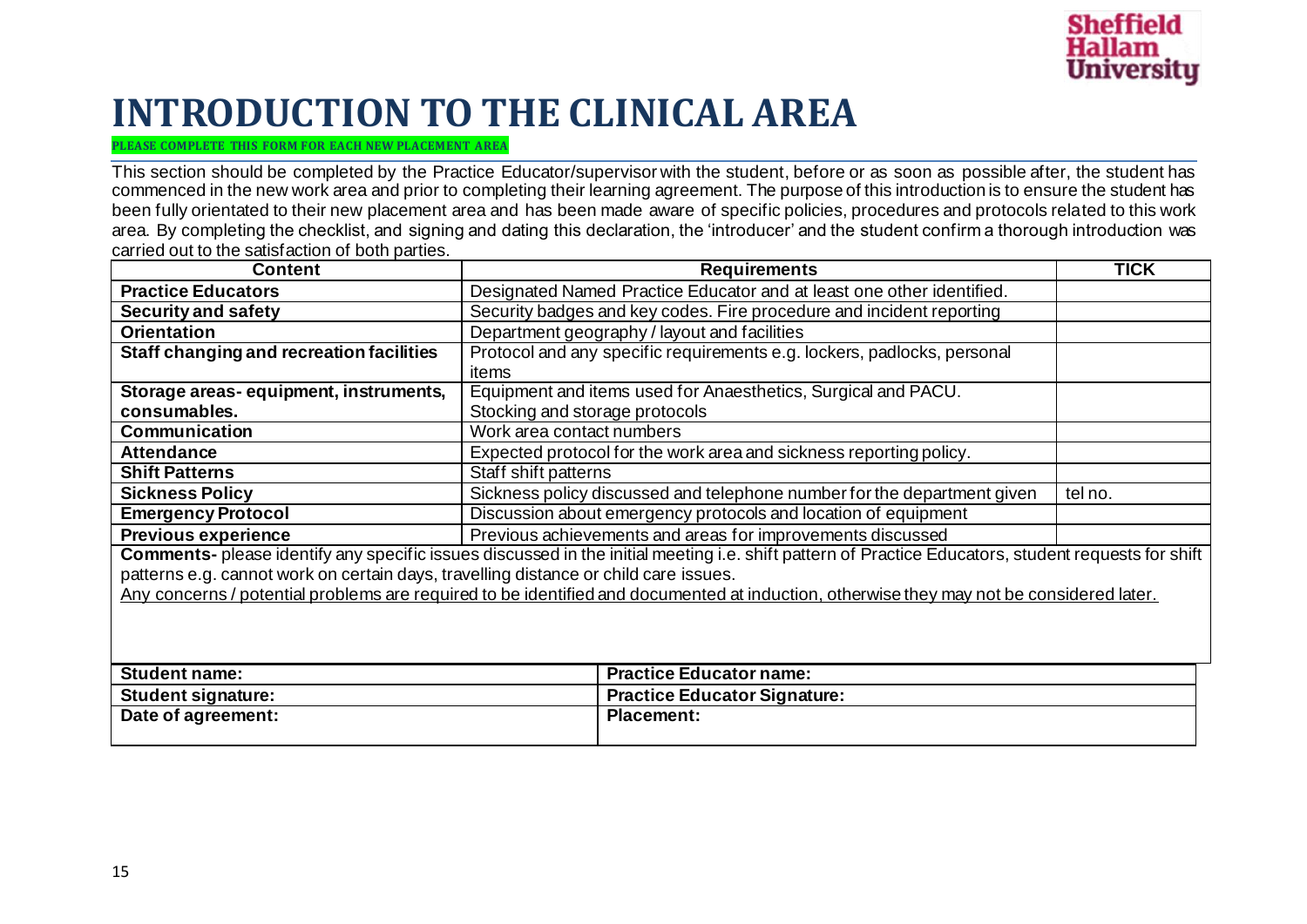

### **LEARNING AGREEMENT YEAR3 PLACEMENTS**

Year 3 clinical period is yearlong and concentrates on two important aspects: -

- 1. To establish confidence and proficiency in the skills developed in years 1 and 2 by ensuring the student has a good understanding regarding all the practical competencies and,
- 2. Developing new skills in complex cases, emergency/trauma and obstetric specialities.

During this year, students will be expected to support other learners including their peers by delivering teaching sessions to year 1 and potentially year 2 students so that they can demonstrate their knowledge acquired over the previous 2 years. At some point during year 3 it is required for students to participate in 'out of hours' practice.

To complete the year 3 clinical competencies the student will be expected to; -

- Complete Competency Statements C.1 C.3
- Be an effective member of the multi-disciplinary team (supernumerary)
- Improve the skills learned in year 1 & year 2 and adapt to more complex situations
- Treat the patient in a holistic way incorporating the 6 C's
- Peer support  $1^{st}$  and  $2^{nd}$  year students

Students should also engage with their Practice Educator for there midterm reviews) to ensure that they are proceeding as planned towards completion.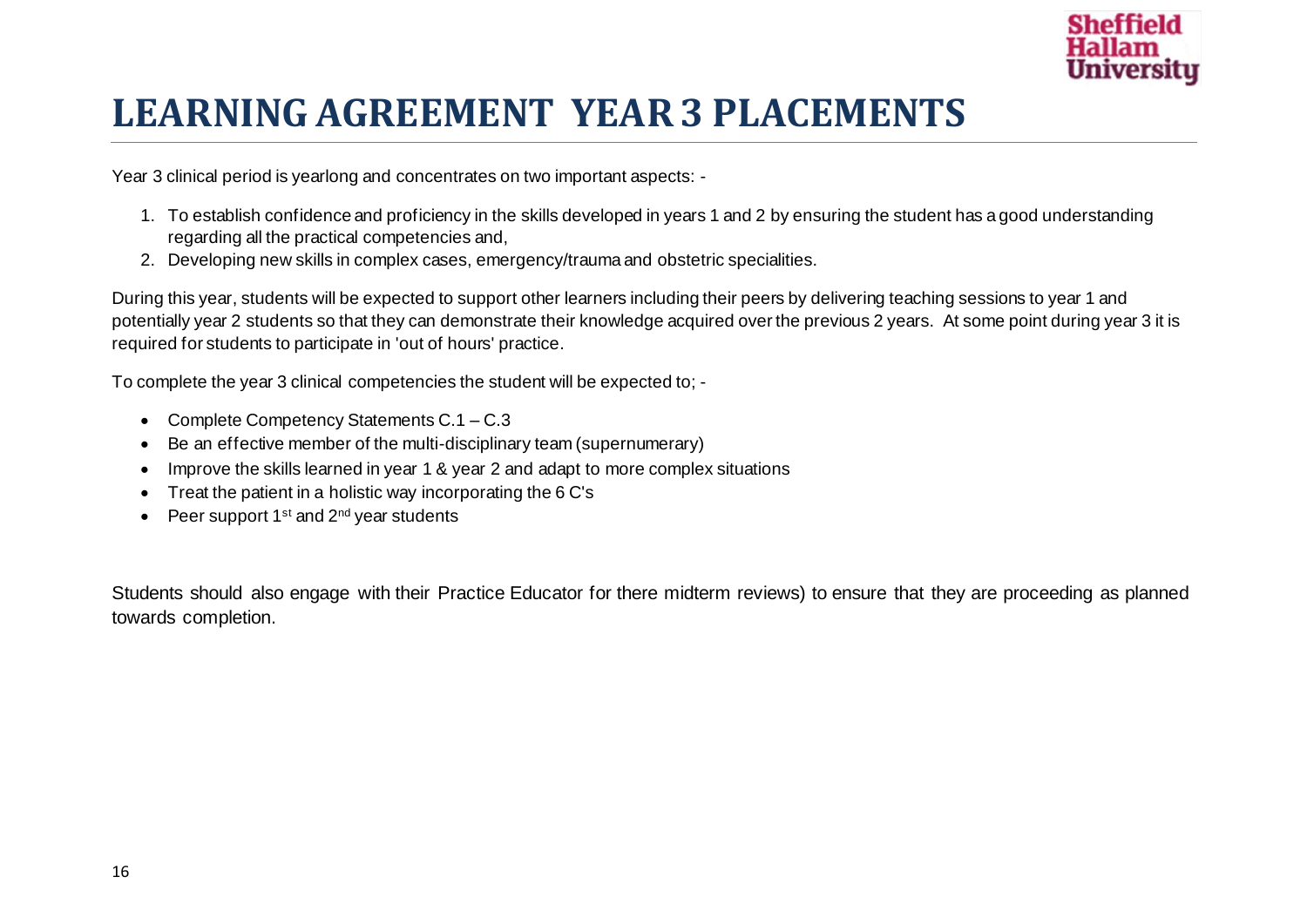

#### **LEARNING AGREEMENT FOR YEAR 3 PLACEMENTS**

**PLEASE COMPLETE THIS FORM FOR EACH NEW PLACEMENT AREA**

| <b>Initial interview</b> |                              |
|--------------------------|------------------------------|
|                          |                              |
|                          |                              |
|                          |                              |
|                          |                              |
|                          |                              |
|                          |                              |
|                          |                              |
|                          |                              |
|                          |                              |
|                          |                              |
|                          |                              |
|                          |                              |
|                          |                              |
|                          |                              |
|                          |                              |
|                          |                              |
|                          |                              |
|                          |                              |
| <b>Student name:</b>     | <b>CPC/Mentor name:</b>      |
| Student signature:       | <b>CPC/Mentor signature:</b> |
| Date of agreement:       |                              |

If there is a cause for concern or a lack of progression, then please consult the 'Cause for Concern' Process.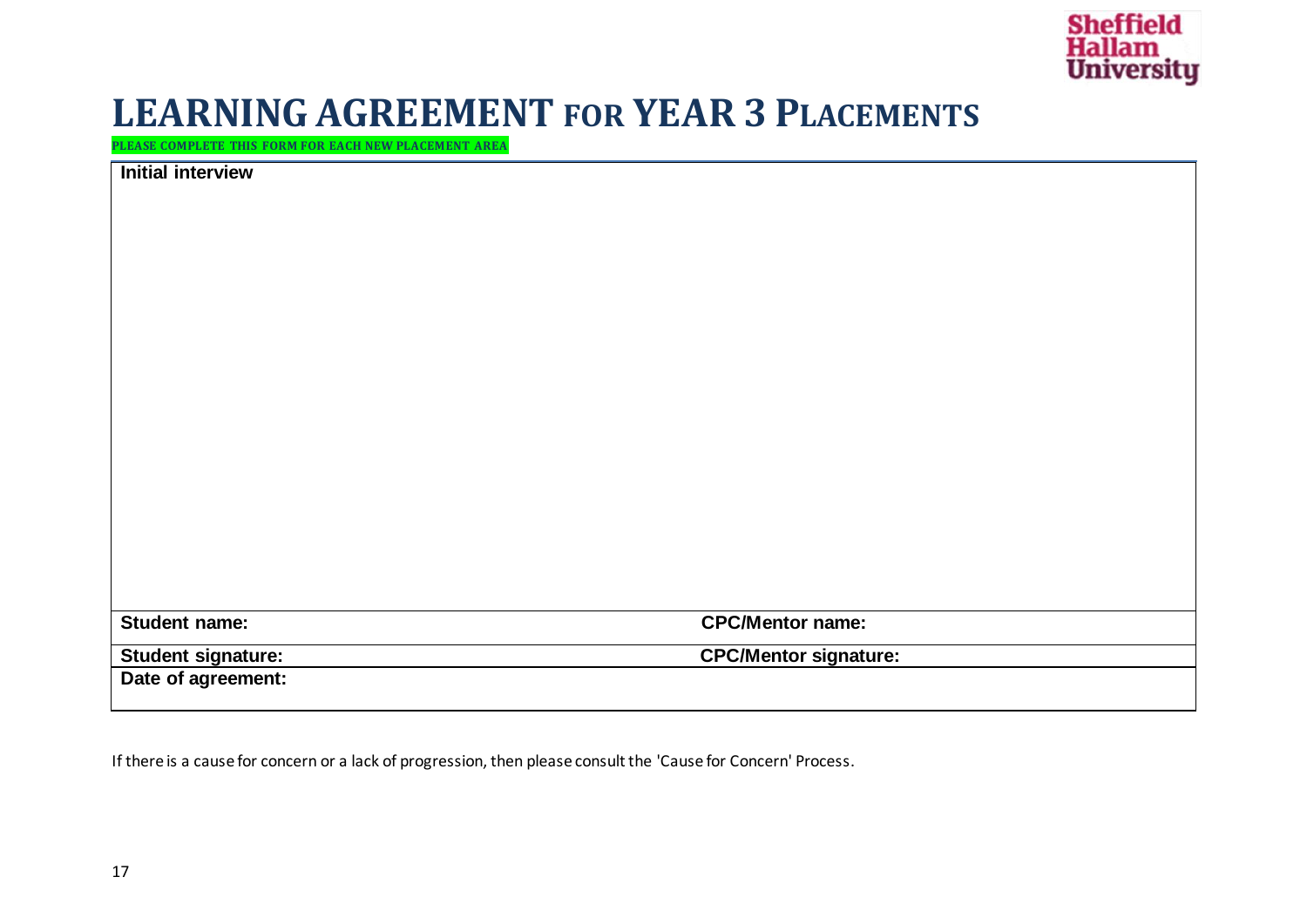

#### **MID TERM REVIEWFOR YEAR3 PLACEMENTS ANAESTHETICS**

**PLEASE COMPLETE THIS FORM FOR EACH NEW PLACEMENT AREA**

| <b>Mid Term Review</b>    |                              |
|---------------------------|------------------------------|
|                           |                              |
|                           |                              |
|                           |                              |
|                           |                              |
|                           |                              |
|                           |                              |
|                           |                              |
|                           |                              |
|                           |                              |
|                           |                              |
|                           |                              |
|                           |                              |
|                           |                              |
|                           |                              |
|                           |                              |
|                           |                              |
|                           |                              |
| Student name:             | <b>CPC/Mentor name:</b>      |
| <b>Student signature:</b> | <b>CPC/Mentor signature:</b> |
| Date of agreement:        |                              |

If there is a cause for concern or a lack of progression, then please consult the 'Cause for Concern' Process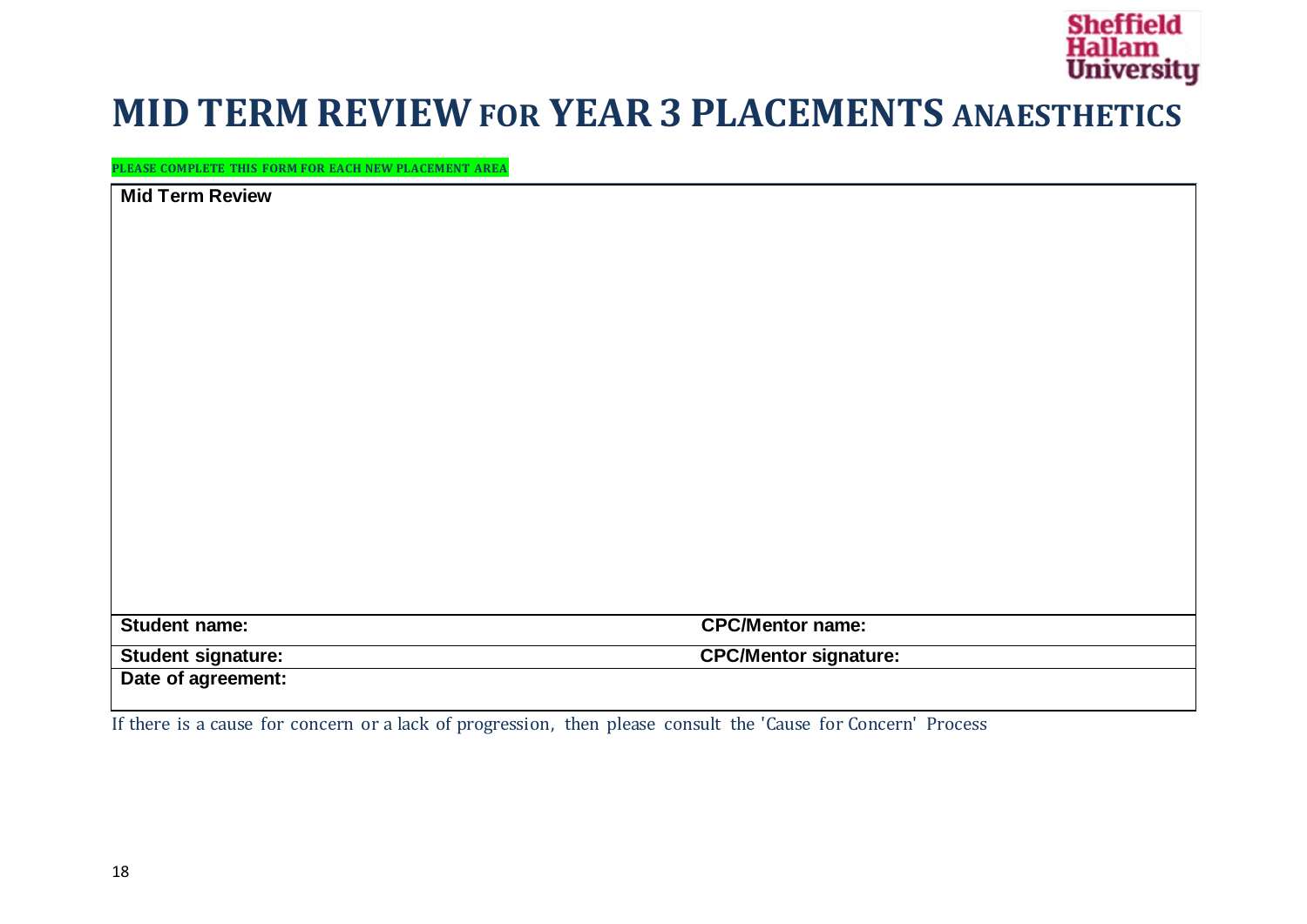

### **C.1A PROFESSIONAL BEHAVIOURS (REQUIREMENTS)**

| <b>COMPETENCE</b>                  | <b>PASS</b>                                                                                                               | <b>FAIL</b>                                                                                         |
|------------------------------------|---------------------------------------------------------------------------------------------------------------------------|-----------------------------------------------------------------------------------------------------|
| <b>Communication</b>               | Uses appropriate language and communication skills as                                                                     | Unable to communicate with staff to effectively                                                     |
|                                    | required for their developmental level on the programme.                                                                  | work as part of the team. Uses inappropriate                                                        |
|                                    | Works effectively within professional boundaries                                                                          | language and displays a disregard for                                                               |
|                                    |                                                                                                                           | professional boundaries. They are unable to                                                         |
|                                    |                                                                                                                           | communicate with patients effectively.                                                              |
| <b>Team working</b>                | Able to understand and evaluate the roles within the MDT                                                                  | The student does not understand the various roles                                                   |
|                                    | and embraces a team ethic towards patient care.                                                                           | of the operating team and show no understanding                                                     |
|                                    |                                                                                                                           | of what it is to be a 'professional' within the MDT                                                 |
| <b>Commitment &amp; Motivation</b> |                                                                                                                           | team                                                                                                |
|                                    | Motivated towards learning and working within the various<br>roles within the theatre environment. All aspects of theatre | The student has not studied materials to support<br>learning or developed skills to achieve a pass. |
|                                    | practice should be considered. Students display a                                                                         | They are reluctant to do roles within their scope of                                                |
|                                    | commitment to develop and learn.                                                                                          | practice due to personal preference. There is no                                                    |
|                                    |                                                                                                                           | commitment to learning being displayed.                                                             |
| Application of theory to practice  | Able to demonstrate clinical reasoning for their actions                                                                  | Cannot demonstrate clinical reasoning for their                                                     |
|                                    | and is able to discuss their understanding and evaluation                                                                 | actions, nor demonstrate understanding of why                                                       |
|                                    | of activities within the clinical environment in relation to                                                              | activities occur at a particular time in relation to                                                |
|                                    | clinical and theoretical concepts.                                                                                        | the working environment.                                                                            |
| <b>Care &amp; Compassion</b>       | Is aware of patient care pathways and is able to contribute                                                               | Does not display care and compassion where                                                          |
|                                    | where possible towards the continuity of care within a                                                                    | appropriate for patient care.                                                                       |
|                                    | department to ensure patient, personal and staff safety                                                                   |                                                                                                     |
|                                    | using compassion where appropriate.                                                                                       |                                                                                                     |
| <b>Punctuality and attendance</b>  | Understands the importance of being on time and                                                                           | Is frequently absent without authorisation, is late                                                 |
|                                    | adhering to the work schedule. If they are absent they                                                                    | for shifts, has extended coffee or dinner breaks                                                    |
|                                    | use the appropriate lines of communication and process                                                                    | and/or does not use effective communications to                                                     |
|                                    | to report this and ensure that the work area and/or<br>University are informed of their situation e.g. return to          | keep the Practice Educator or workplace informed<br>as to where they are. Is unaware or repeatedly  |
|                                    | work dates.                                                                                                               | does not use the absence polity and procedures                                                      |
|                                    |                                                                                                                           | to inform placement or University of their absence.                                                 |
| Courage                            | The student displays an ability 'to do the right thing' in                                                                | Clearly does not understand the concept of                                                          |
|                                    | relation to all of the above sections. Shows an                                                                           | advocacy and cannot discuss what this means in                                                      |
|                                    | understanding of the importance to speak up and can                                                                       | terms of their patients. They fail to speak up                                                      |
|                                    | explain the term advocacy.                                                                                                | when required for patient or staff safety issues.                                                   |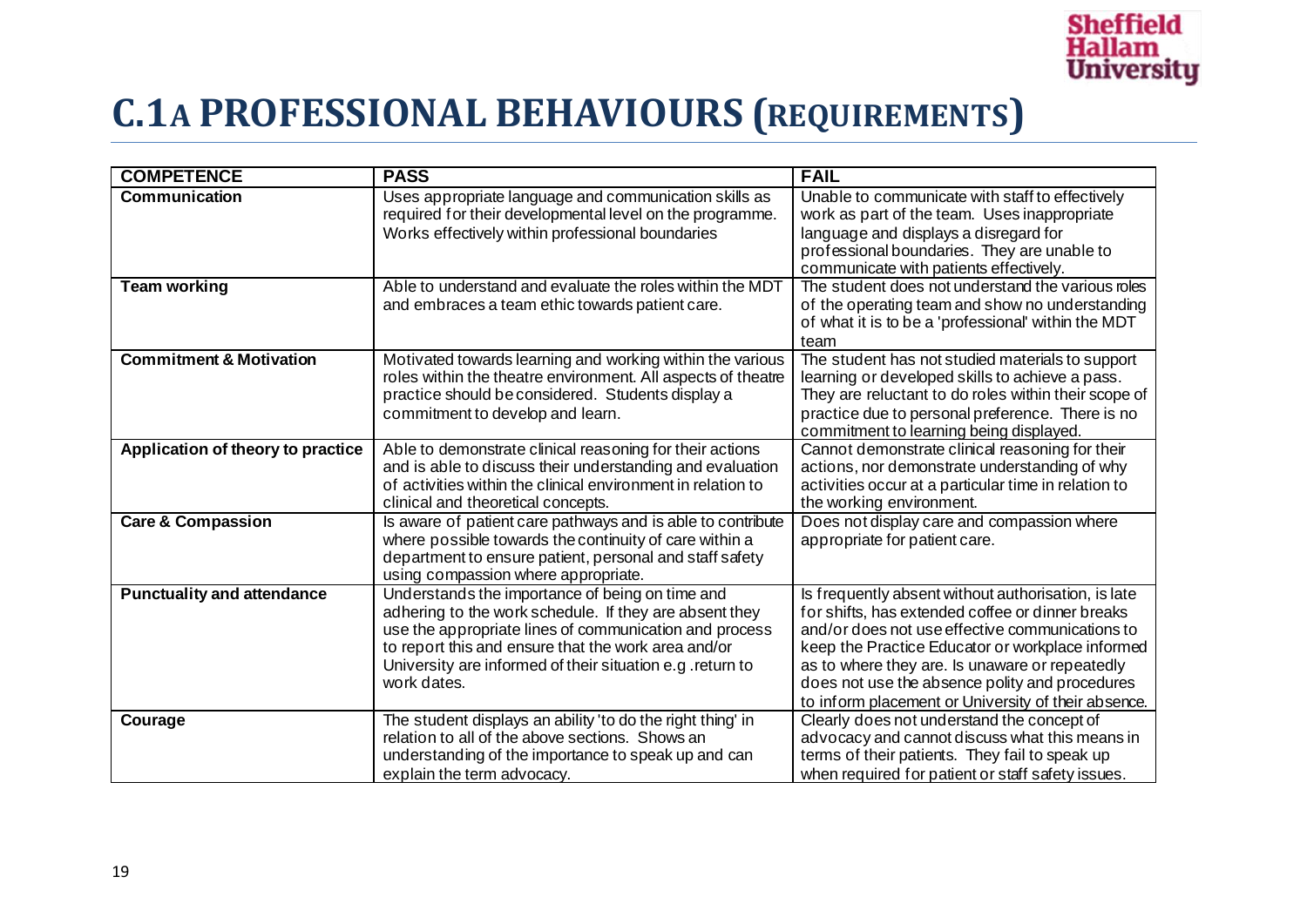

#### **C.1A PROFESSIONAL BEHAVIOURS ANAESTHETICS**

**PLEASE COMPLETE THIS FORM FOR EACH NEW PLACEMENT AREA**

During the Operating Department Practitioner programme students, will be expected to uphold key professional attributes to be able to progress forward on the programme. In each area, the student should achieve a pass in all the sections below. Failure to do so will trigger a fail for this period.

| Competence                                                                                                                               | <b>Pass</b> | Fail | <b>Practice Educator Comments: Sign and Date</b> |
|------------------------------------------------------------------------------------------------------------------------------------------|-------------|------|--------------------------------------------------|
| Communication                                                                                                                            |             |      |                                                  |
| Team working                                                                                                                             |             |      |                                                  |
| <b>Commitment &amp; Motivation</b>                                                                                                       |             |      |                                                  |
| Application of theory to<br>practice                                                                                                     |             |      |                                                  |
| Care & Compassion                                                                                                                        |             |      |                                                  |
| Punctuality and attendance +<br>Timesheet (Signed Daily)                                                                                 |             |      |                                                  |
| Courage                                                                                                                                  |             |      |                                                  |
| <b>Student Name:</b>                                                                                                                     |             |      | <b>Placement:</b>                                |
| <b>Student &amp; CPC/Practice Educator declaration</b>                                                                                   |             |      |                                                  |
| The student can demonstrate practical competence and supporting knowledge regarding the above elements and this is supported by the CPC. |             |      |                                                  |
| Student signature and date                                                                                                               |             |      | <b>CPC/Practice Educator signature and date</b>  |
| If there is a cause for concern or a lack of progression, then please consult the Cause for Concern Process.                             |             |      |                                                  |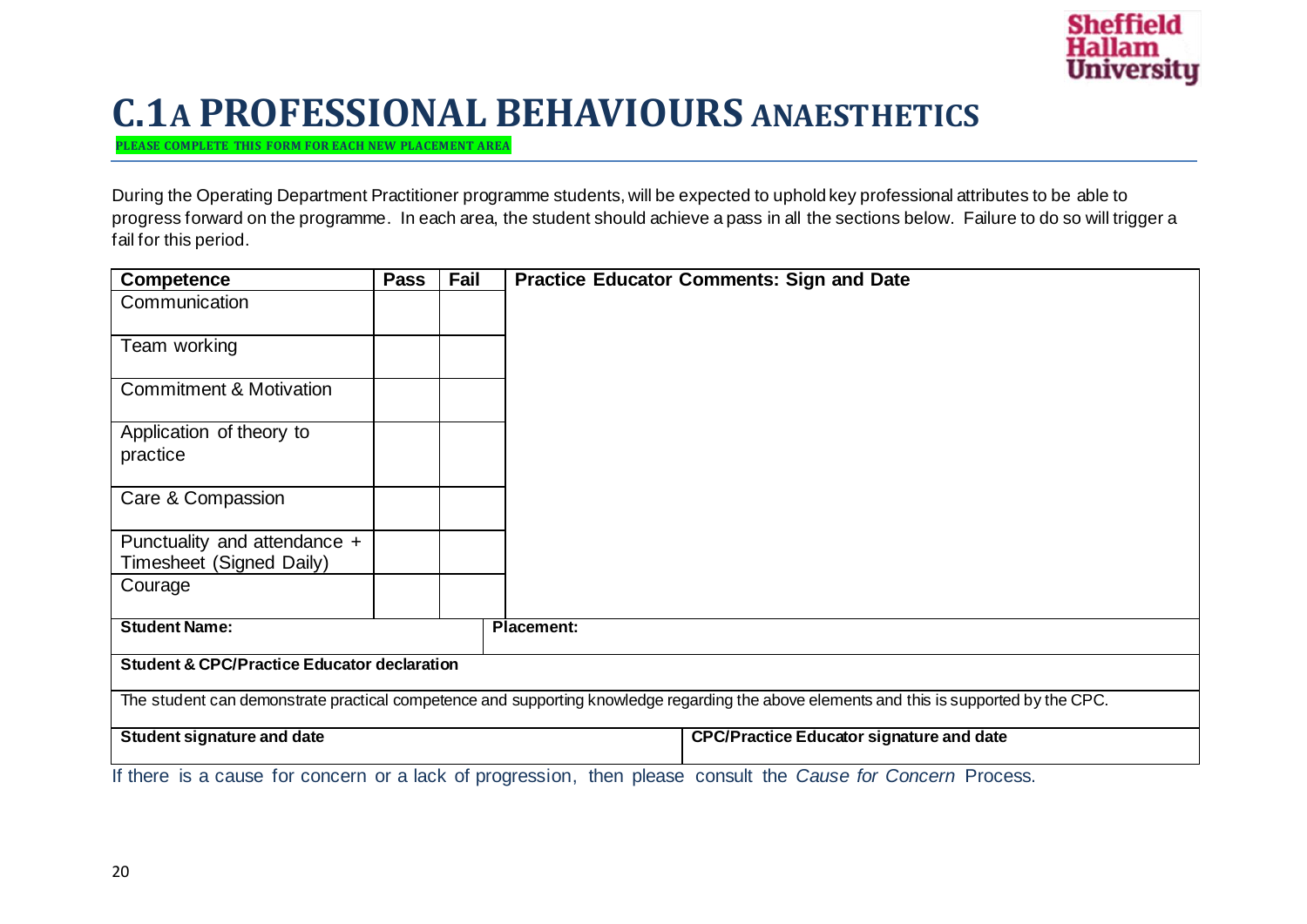

### **C.2 ANAESTHETICS(REQUIREMENTS)**

|              | <b>COMPETENCE</b>                                                                                                                                                                                        | <b>PASS - THE STUDENT CONSISTENTLY;</b>                                                                                                                                                                                                                                                            | FAIL - THE STUDENT CONSISTENTLY;                                                                                                                                                                                                                                                                                              |
|--------------|----------------------------------------------------------------------------------------------------------------------------------------------------------------------------------------------------------|----------------------------------------------------------------------------------------------------------------------------------------------------------------------------------------------------------------------------------------------------------------------------------------------------|-------------------------------------------------------------------------------------------------------------------------------------------------------------------------------------------------------------------------------------------------------------------------------------------------------------------------------|
| A            | Demonstrates knowledge and skills to prepare<br>and check anaesthetic equipment in readiness<br>for the procedures to be carried out.                                                                    | The student is able to set up, justify and correctly check all<br>anaesthetic equipment required for the procedure.                                                                                                                                                                                | The student cannot set up a list without being continuously<br>prompted/or they incorrectly check equipment prior to use and<br>therefore demonstrate unsafe practice.                                                                                                                                                        |
| B            | Demonstrates knowledge for the locations for<br>equipment required for emergency situations.                                                                                                             | The student when questioned can locate emergency<br>equipment. They can provide clinical reasoning for why this<br>is important.                                                                                                                                                                   | The student cannot locate emergency equipment nor/or<br>understand why this is important.                                                                                                                                                                                                                                     |
| $\mathsf{C}$ | Help manage a patient's airway throughout the<br>procedure, demonstrating knowledge of the<br>variation in anatomy from a child to an adult.                                                             | When setting up the anaesthetic area the student<br>demonstrates good understanding regarding the different<br>airway requirements. They can carry out safe airway<br>techniques if required under supervision.                                                                                    | The student does not understand the variation of airways from<br>a child to an adult and is unable to demonstrate a safe airway<br>management technique under supervision.                                                                                                                                                    |
| D            | Demonstrates an ability to prepare IV giving sets<br>observing local policies and procedures,<br>inclusive of infusion devices utilised within the<br>practice environment.                              | The student able to prepare IV lines observing local<br>policies and ensure health and safety is maintained at all<br>times. The student is being able to prepare any infusion<br>devices required for the patient.                                                                                | The student cannot successfully prepare an IV line and do not<br>understand the local policy                                                                                                                                                                                                                                  |
| E            | Demonstrates knowledge for the utilisation of<br>fluids and blood products within patient care.<br>Understands the alternative therapies when<br>discussing blood products and reasons for their<br>use. | The student is able to follow local protocols when using<br>blood products. They are able to propose and justify use of<br>alternate therapies and the clinical reason for their use.                                                                                                              | The student cannot follow correct procedures when dealing<br>with blood and are unable to suggest alternate strategies or<br>why these are needed.                                                                                                                                                                            |
| F            | Assist with IV cannulation, demonstrating that<br>they understand the optimum sites for practice<br>and follows guidelines for infection control                                                         | The student is able to assist successfully with the IV<br>cannulation of a patient ensuring health and safety plus<br>infection control standards are maintained.                                                                                                                                  | The student does not performsafely maintaining infection<br>control standards or assist correctly to aid cannulation.                                                                                                                                                                                                         |
| G            | Not only applies monitoring correctly but<br>understands the normal patient parameters and<br>the data being supplied. Also, needs to be able<br>to interpret data with an awareness of adversity.       | The student can apply monitoring correctly and understand<br>the data being provided. They are able to acknowledge<br>patient variances and evaluate why they occur.                                                                                                                               | The student cannot apply monitoring correctly and does not<br>understand the values displayed or what they mean about<br>patient care.                                                                                                                                                                                        |
| H            | Demonstrates an understanding of the impact of<br>patient positioning on anaesthesia through the<br>safe positioning of patients prior to the<br>commencement of surgery.                                | The student can assist in positioning a patient correctly for<br>the surgery, and display an awareness and practical<br>application when considering patient safety. They<br>understand and can provide reasoning for the impact of the<br>positon on Anaesthesia.                                 | The student cannot practice safe technique when positioning a<br>patient and has no understanding of the dangers present.<br>They do not understand the impact of patient positioning with<br>regards an aesthesia.                                                                                                           |
|              | To assist, in a supervised role, the anaesthetist<br>through the entirety of an operating list, with help<br>when required by the Practice Educator.                                                     | The student is able to effectively assist the anaesthetist<br>throughout the surgery and utilise the support of the<br>Practice Educator when needed                                                                                                                                               | The student requires continual prompting throughout the<br>theatre list and requires close supervision of the Practice<br>Educator to complete tasks.                                                                                                                                                                         |
| $\perp$      | Cell Salvage                                                                                                                                                                                             | The student is able to explain the need for cell salvage and<br>is competent in setting up equipment with some support.                                                                                                                                                                            | The student does not understand the need for cell salvage and<br>is unable to competently set up equipment with support.                                                                                                                                                                                                      |
| К            | Airway management including supraglottic<br>airways                                                                                                                                                      | The student can explain the reason for and use of pre<br>ventilation and can manage an airway with an ambulatory<br>bag. They provide rational for the insertion of airway<br>adjuncts, know the location of airway adjuncts and be able<br>to effectively insert and remove supraglottic airways. | The student is unable to explain the reason for and use of pre<br>ventilation and cannot manage an airway with an ambulatory<br>bag. They do not provide rational for the insertion of airway<br>adjuncts, or know the location of airway adjuncts. They are<br>unable to effectively insert and remove supraglottic airways. |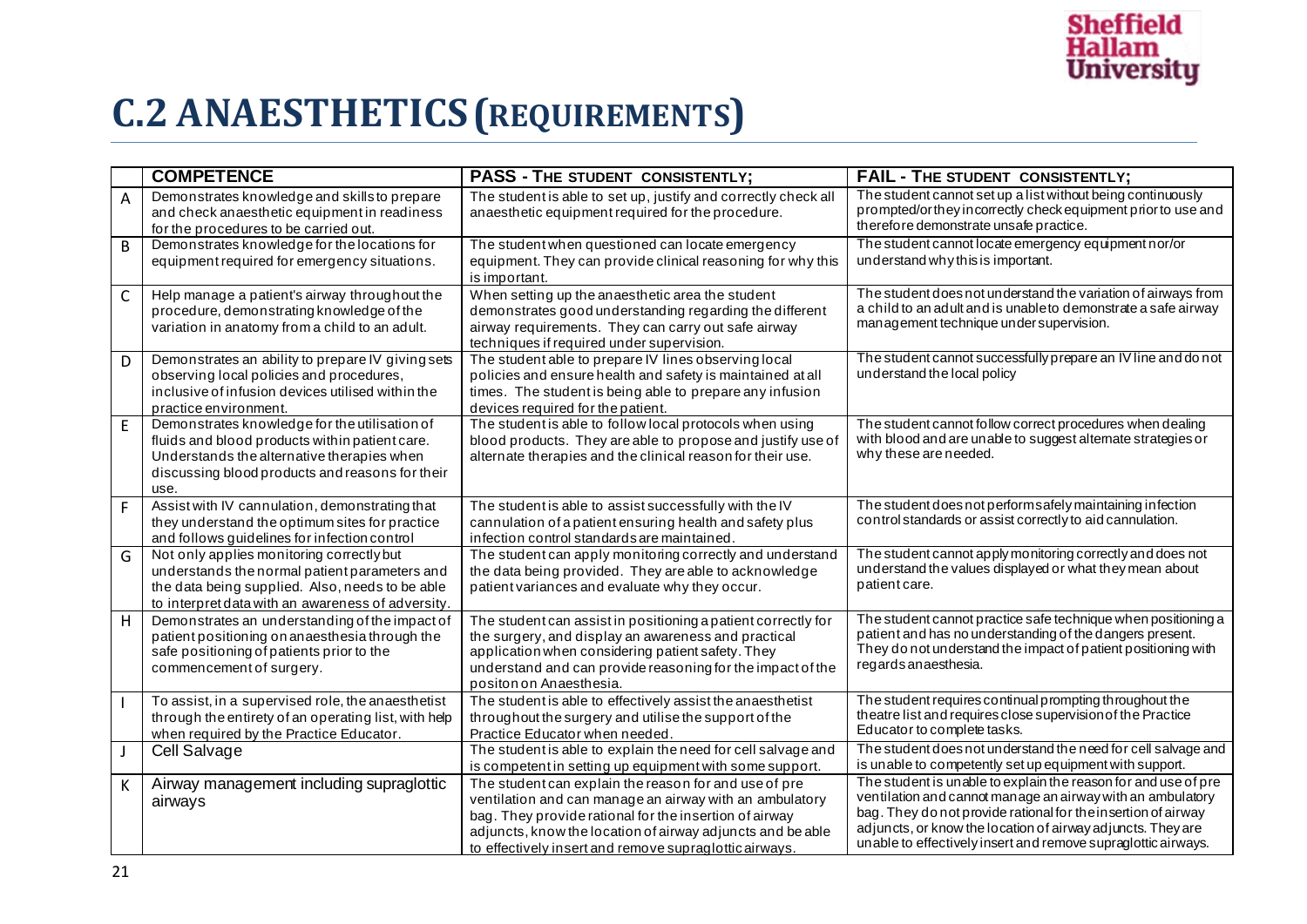

### **C.2 ANAESTHETICS**

|                                                        | <b>Competence description</b>                                                                                                                          | <b>Practice Educator Comments: Sign and Date</b> |  |  |
|--------------------------------------------------------|--------------------------------------------------------------------------------------------------------------------------------------------------------|--------------------------------------------------|--|--|
|                                                        | The student should be able to explain and inform each of the below statements to                                                                       |                                                  |  |  |
|                                                        | 1 <sup>st</sup> or 2 <sup>nd</sup> year students, or members of staff. This should be done in a coherent                                               |                                                  |  |  |
|                                                        | manner, with the use of correct terminology to use as an educational resource.                                                                         |                                                  |  |  |
| A                                                      | Demonstrates knowledge and skills to prepare and check anaesthetic                                                                                     |                                                  |  |  |
|                                                        | equipment in readiness for the procedures to be carried out.                                                                                           |                                                  |  |  |
| В                                                      | Demonstrates knowledge for the locations for equipment required for                                                                                    |                                                  |  |  |
|                                                        | emergency situations.                                                                                                                                  |                                                  |  |  |
| $\overline{\mathbf{c}}$                                | Help manage a patient's airway throughout the procedure, demonstrating                                                                                 |                                                  |  |  |
|                                                        | knowledge of the variation in anatomy from a child to an adult.                                                                                        |                                                  |  |  |
| D                                                      | Demonstrates an ability to prepare IV giving sets observing local policies                                                                             |                                                  |  |  |
|                                                        | and procedures, inclusive of infusion devices utilised within the practice                                                                             |                                                  |  |  |
|                                                        | environment.                                                                                                                                           |                                                  |  |  |
| E                                                      | Demonstrates knowledge for the utilisation of fluids and blood products                                                                                |                                                  |  |  |
|                                                        | within patient care. Understands the alternative therapies when discussing                                                                             |                                                  |  |  |
|                                                        | blood products and reasons for their use.                                                                                                              |                                                  |  |  |
| F                                                      | Assist with IV cannulation, demonstrating that they understand the optimum                                                                             |                                                  |  |  |
|                                                        | sites for practice and follows guidelines for infection control                                                                                        |                                                  |  |  |
| $\overline{\mathsf{G}}$                                | Not only applies monitoring correctly but understands the normal patient                                                                               |                                                  |  |  |
|                                                        | parameters and the data being supplied. Also, needs to be able to interpret                                                                            |                                                  |  |  |
|                                                        | data with an awareness of adversity.                                                                                                                   |                                                  |  |  |
| $\overline{\mathbf{H}}$                                | Demonstrates an understanding of the impact of patient positioning on                                                                                  |                                                  |  |  |
|                                                        | anaesthesia through the safe positioning of patients prior to the                                                                                      |                                                  |  |  |
|                                                        | commencement of surgery.                                                                                                                               |                                                  |  |  |
| $\mathbf{L}$                                           | To assist, in a supervised role, the anaesthetist through the entirety of an                                                                           |                                                  |  |  |
|                                                        | operating list, with help when required by the Practice Educator.                                                                                      |                                                  |  |  |
| J                                                      | <b>Cell Salvage</b>                                                                                                                                    |                                                  |  |  |
| $\overline{\mathsf{K}}$                                | Airway management including supraglottic airways                                                                                                       |                                                  |  |  |
|                                                        | <b>Student Name:</b><br><b>Placement:</b>                                                                                                              |                                                  |  |  |
| <b>Student &amp; CPC/Practice Educator declaration</b> |                                                                                                                                                        |                                                  |  |  |
|                                                        | The student believes they can demonstrate practical competence and supporting knowledge regarding the above elements and this is supported by the CPC. |                                                  |  |  |
|                                                        |                                                                                                                                                        |                                                  |  |  |
|                                                        | <b>Student signature and date</b>                                                                                                                      | <b>CPC/Practice Educator signature and date</b>  |  |  |
|                                                        |                                                                                                                                                        |                                                  |  |  |
|                                                        | If there is a cause for concern or a lack of progression, then please consult the Cause for Concern Process                                            |                                                  |  |  |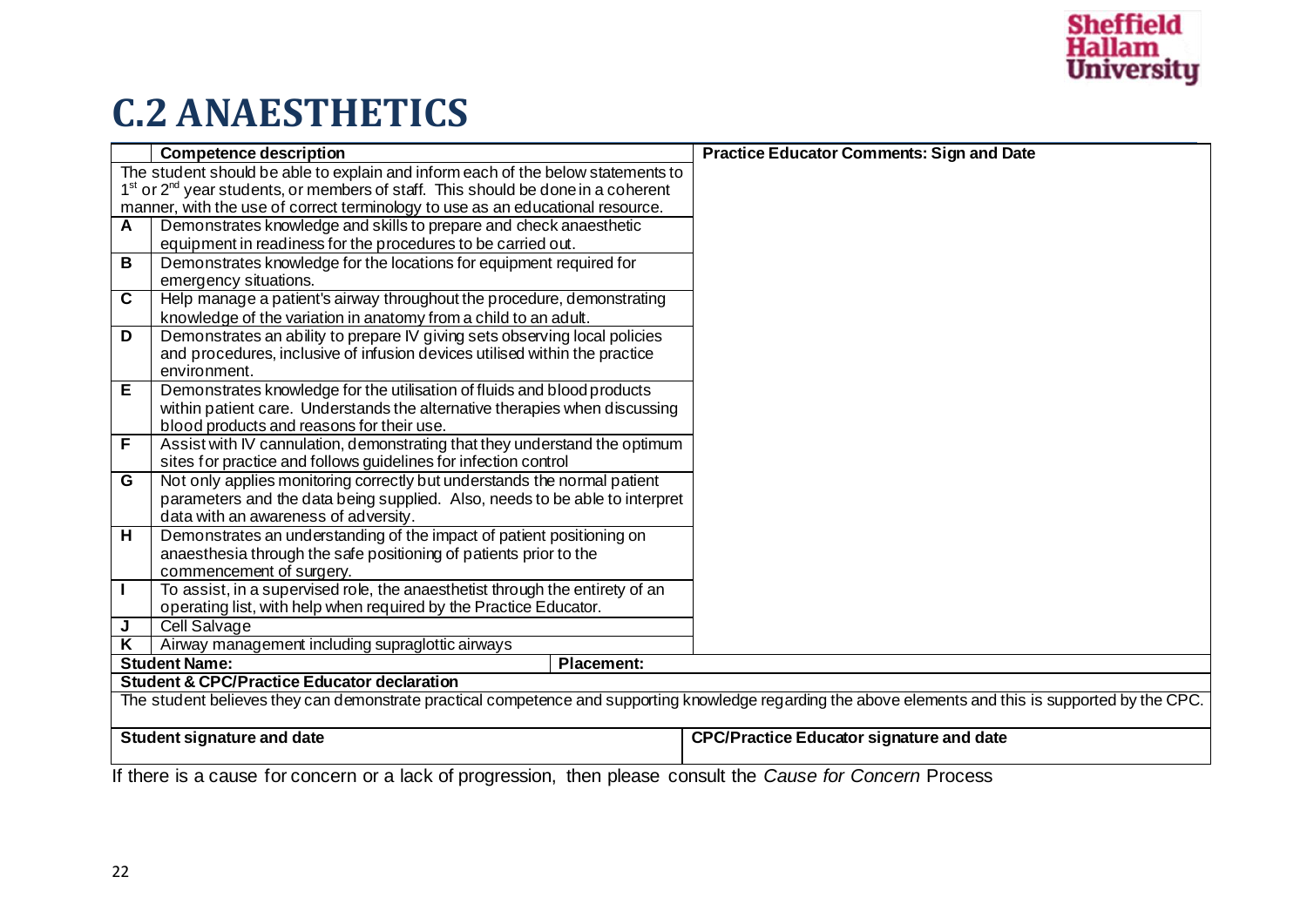

#### **PROGRESSION STATEMENT ANAESTHETICS**

**TO BE COMPLETED BY THE CPC/NOMINATED PRACTICE EDUCATOR WITH THE STUDENT - PLEASE REVIEW ALL COMPETENCIES AND ENSURE THESE ARE CORRECTLY COMPLETED**

|                                                                        | <b>Tick</b> | Student strengths recognised on placement                                                          |
|------------------------------------------------------------------------|-------------|----------------------------------------------------------------------------------------------------|
| Title page signed and dated by the student                             |             |                                                                                                    |
| <b>Skills Passport format</b>                                          |             |                                                                                                    |
| Learning agreement completed                                           |             |                                                                                                    |
| Competence contents checked and<br>correct                             |             | Any student weaknesses/areas for improvements that require attention for future career<br>learning |
| Practice Educators / Associate Practice<br><b>Educators Signatures</b> |             |                                                                                                    |
| Case Logs                                                              |             |                                                                                                    |
| <b>Placement evaluations</b>                                           |             |                                                                                                    |

*Please cross out which ever statement does not apply.*

**I the CPC/Practice Educator have checked the paperwork and agreed that this student has successfully completed year 3 clinical competencies.**

#### **Or**

**I the CPC/Practice Educator have checked the paperwork and in conjunction with other Practice Educators have agreed that this student has FAILED this section (reasons are outlined in the** *Cause for Concern* **form).**

| <b>Student name:</b>      | <b>CPC/Nominated Practice Educator name:</b>      |
|---------------------------|---------------------------------------------------|
| <b>Student signature:</b> | <b>CPC/Nominated Practice Educator Signature:</b> |
| Date:                     | <b>Placement:</b>                                 |

If there is a cause for concern or a lack of progression, then please consult the *Cause for Concern* Process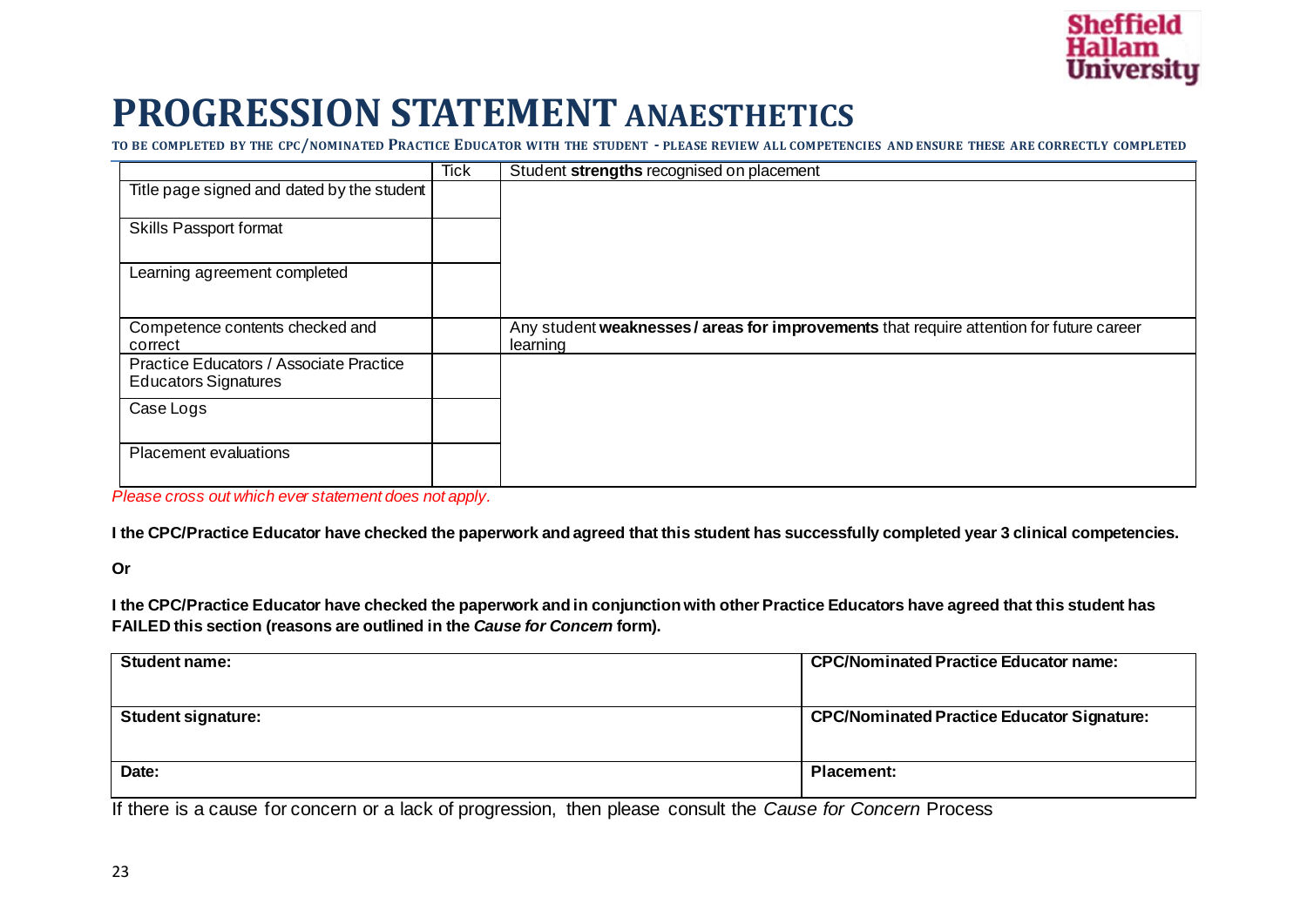

#### **LEARNING AGREEMENT YEAR3 - SURGERY**

**PLEASE COMPLETE THIS FORM FOR EACH NEW PLACEMENT AREA**

| <b>Initial interview</b> |                              |
|--------------------------|------------------------------|
|                          |                              |
|                          |                              |
|                          |                              |
|                          |                              |
|                          |                              |
|                          |                              |
|                          |                              |
|                          |                              |
|                          |                              |
|                          |                              |
|                          |                              |
|                          |                              |
|                          |                              |
|                          |                              |
|                          |                              |
|                          |                              |
|                          |                              |
|                          | <b>CPC/Mentor name:</b>      |
| Student name:            |                              |
| Student signature:       | <b>CPC/Mentor signature:</b> |
| Date of agreement:       |                              |

If there is a cause for concern or a lack of progression, then please consult the 'Cause for Concern' Process.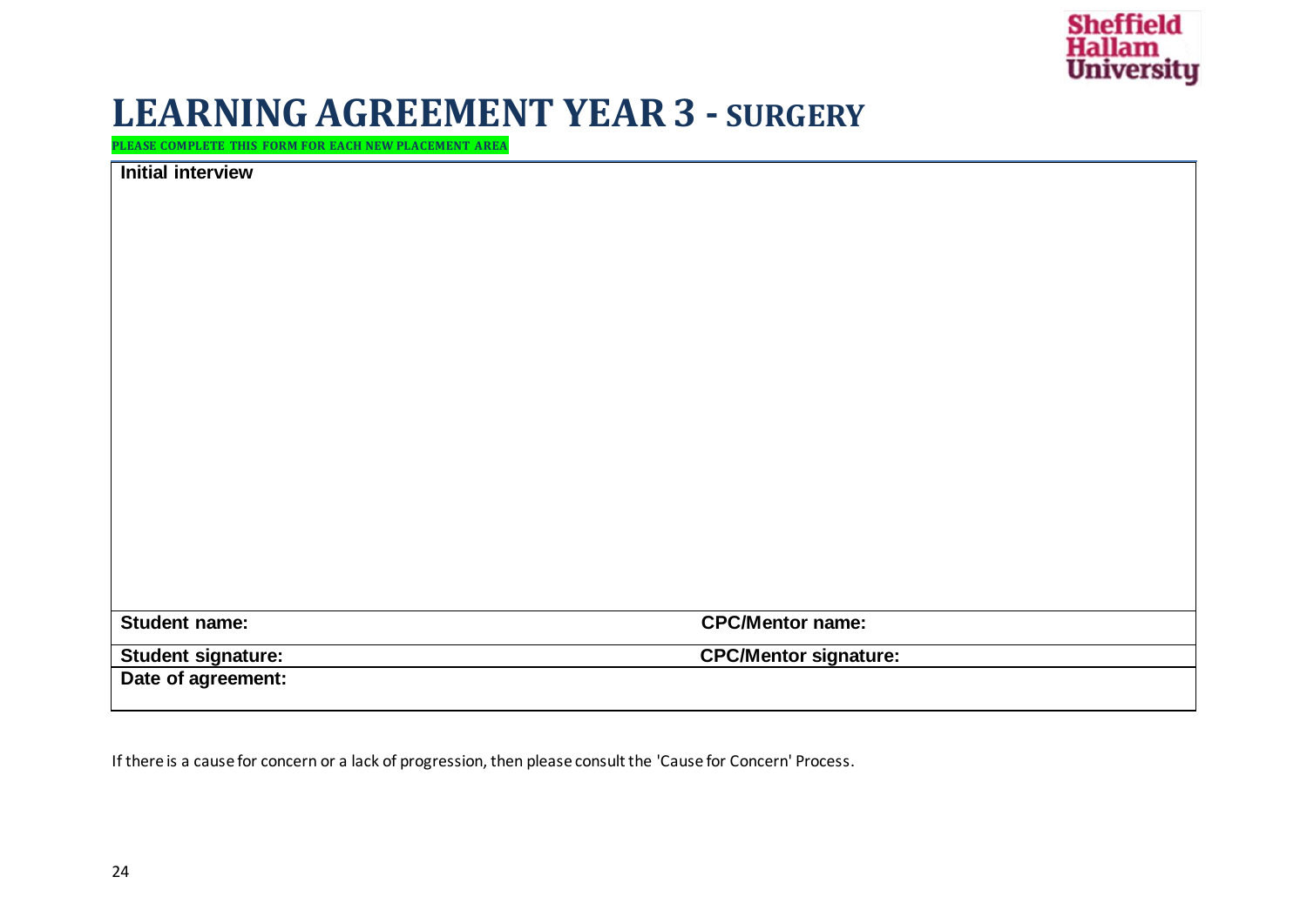

#### **MID TERM REVIEWYEAR3 - SURGERY**

**PLEASE COMPLETE THIS FORM FOR EACH NEW PLACEMENT AREA**

| <b>Mid Term Review</b>    |                              |
|---------------------------|------------------------------|
|                           |                              |
|                           |                              |
|                           |                              |
|                           |                              |
|                           |                              |
|                           |                              |
|                           |                              |
|                           |                              |
|                           |                              |
|                           |                              |
|                           |                              |
|                           |                              |
|                           |                              |
| Student name:             | <b>CPC/Mentor name:</b>      |
| <b>Student signature:</b> | <b>CPC/Mentor signature:</b> |
| Date of agreement:        |                              |

If there is a cause for concern or a lack of progression, then please consult the 'Cause for Concern' Process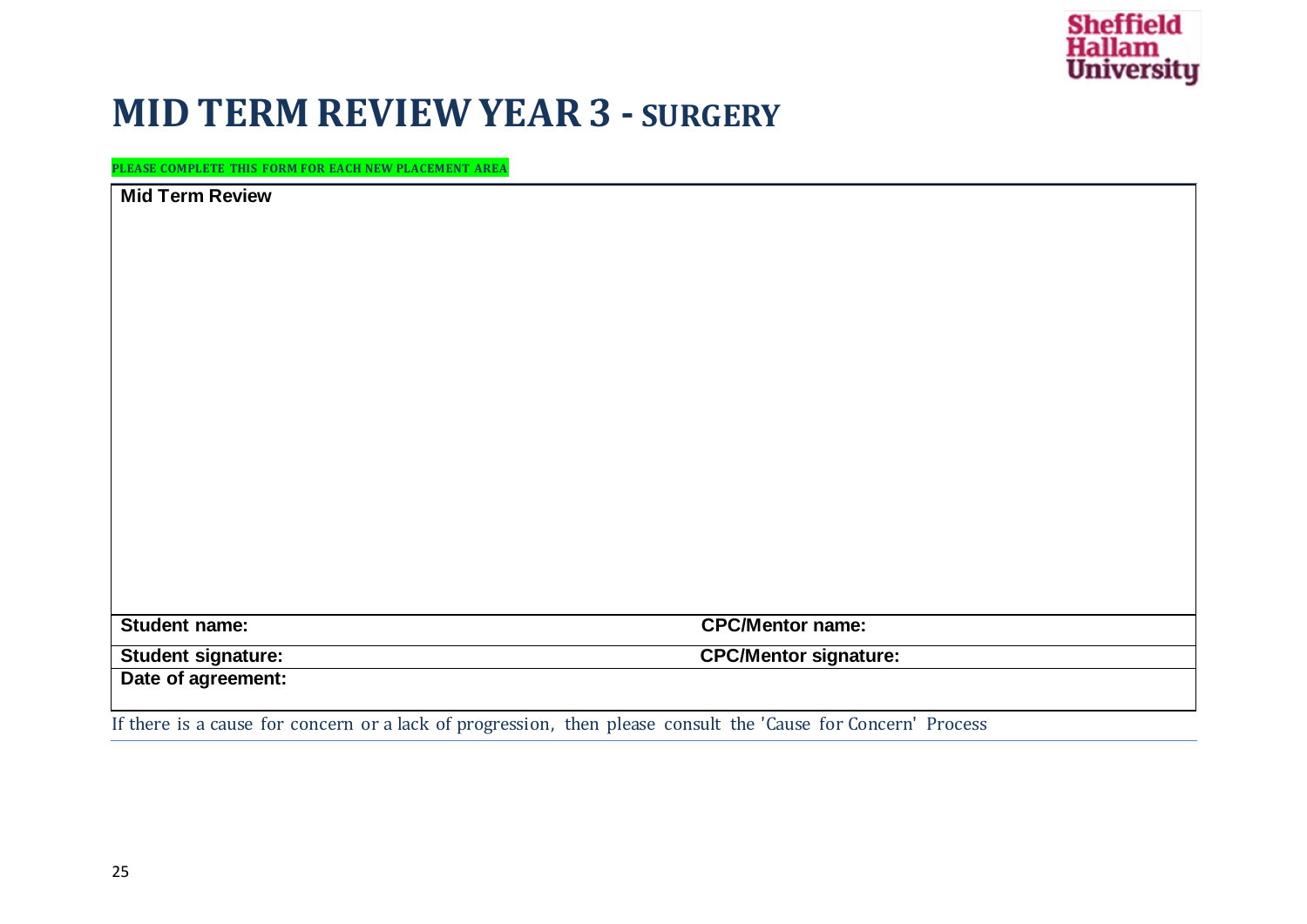

### **C.1S PROFESSIONAL BEHAVIOURS (REQUIREMENTS)**

| <b>COMPETENCE</b>                  | <b>PASS</b>                                                                                                           | <b>FAIL</b>                                                                           |
|------------------------------------|-----------------------------------------------------------------------------------------------------------------------|---------------------------------------------------------------------------------------|
| <b>Communication</b>               | Uses appropriate language and communication skills as                                                                 | Unable to communicate with staff to effectively                                       |
|                                    | required for their developmental level on the programme.                                                              | work as part of the team. Uses inappropriate                                          |
|                                    | Works effectively within professional boundaries                                                                      | language and displays a disregard for                                                 |
|                                    |                                                                                                                       | professional boundaries. They are unable to<br>communicate with patients effectively. |
| <b>Team working</b>                | Able to understand and evaluate the roles within the MDT                                                              | The student does not understand the various roles                                     |
|                                    | and embraces a team ethic towards patient care.                                                                       | of the operating team and show no understanding                                       |
|                                    |                                                                                                                       | of what it is to be a 'professional' within the MDT                                   |
|                                    |                                                                                                                       | team                                                                                  |
| <b>Commitment &amp; Motivation</b> | Motivated towards learning and working within the various                                                             | The student has not studied materials to support                                      |
|                                    | roles within the theatre environment. All aspects of theatre                                                          | learning or developed skills to achieve a pass.                                       |
|                                    | practice should be considered. Students display a                                                                     | They are reluctant to do roles within their scope of                                  |
|                                    | commitment to develop and learn.                                                                                      | practice due to personal preference. There is no                                      |
|                                    |                                                                                                                       | commitment to learning being displayed.                                               |
| Application of theory to practice  | Able to demonstrate clinical reasoning for their actions                                                              | Cannot demonstrate clinical reasoning for their                                       |
|                                    | and is able to discuss their understanding and evaluation                                                             | actions, nor demonstrate understanding of why                                         |
|                                    | of activities within the clinical environment in relation to                                                          | activities occur at a particular time in relation to                                  |
|                                    | clinical and theoretical concepts.                                                                                    | the working environment.                                                              |
| <b>Care &amp; Compassion</b>       | Is aware of patient care pathways and is able to contribute<br>where possible towards the continuity of care within a | Does not display care and compassion where<br>appropriate for patient care.           |
|                                    | department to ensure patient, personal and staff safety                                                               |                                                                                       |
|                                    | using compassion where appropriate.                                                                                   |                                                                                       |
| <b>Punctuality and attendance</b>  | Understands the importance of being on time and                                                                       | Is frequently absent without authorisation, is late                                   |
|                                    | adhering to the work schedule. If they are absent they                                                                | for shifts, has extended coffee or dinner breaks                                      |
|                                    | use the appropriate lines of communication and process                                                                | and/or does not use effective communications to                                       |
|                                    | to report this and ensure that the work area and/or                                                                   | keep the Practice Educator or workplace informed                                      |
|                                    | University are informed of their situation e.g. return to                                                             | as to where they are. Is unaware or repeatedly                                        |
|                                    | work dates.                                                                                                           | does not use the absence polity and procedures                                        |
|                                    |                                                                                                                       | to inform placement or University of their absence.                                   |
| Courage                            | The student displays an ability 'to do the right thing' in                                                            | Clearly does not understand the concept of                                            |
|                                    | relation to all of the above sections. Shows an                                                                       | advocacy and cannot discuss what this means in                                        |
|                                    | understanding of the importance to speak up and can                                                                   | terms of their patients. They fail to speak up                                        |
|                                    | explain the term advocacy.                                                                                            | when required for patient or staff safety issues.                                     |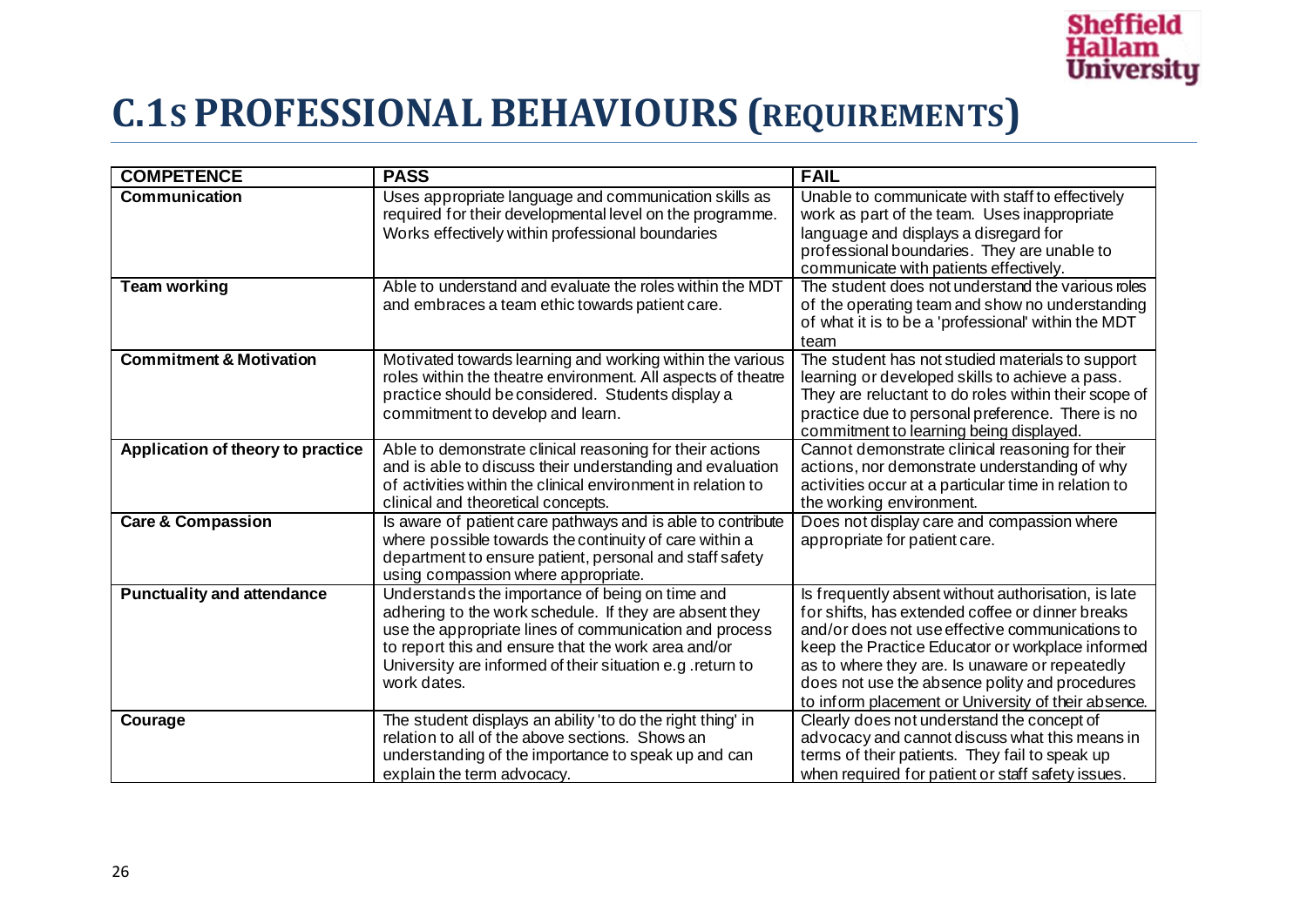

#### **C.1S PROFESSIONAL BEHAVIOURS SURGERY**

**PLEASE COMPLETE THIS FORM FOR EACH NEW PLACEMENT AREA**

During the Operating Department Practitioner programme students, will be expected to uphold key professional attributes to be able to progress forward on the programme. In each area, the student should achieve a pass in all the sections below. Failure to do so will trigger a fail for this period.

| Competence                                                                                                                               | <b>Pass</b> | Fail | <b>Practice Educator Comments: Sign and Date</b> |
|------------------------------------------------------------------------------------------------------------------------------------------|-------------|------|--------------------------------------------------|
| Communication                                                                                                                            |             |      |                                                  |
| Team working                                                                                                                             |             |      |                                                  |
| <b>Commitment &amp; Motivation</b>                                                                                                       |             |      |                                                  |
| Application of theory to<br>practice                                                                                                     |             |      |                                                  |
| Care & Compassion                                                                                                                        |             |      |                                                  |
| Punctuality and attendance +<br>Timesheet (Signed Daily)                                                                                 |             |      |                                                  |
| Courage                                                                                                                                  |             |      |                                                  |
| <b>Student Name:</b>                                                                                                                     |             |      | <b>Placement:</b>                                |
| <b>Student &amp; CPC/Practice Educator declaration</b>                                                                                   |             |      |                                                  |
| The student can demonstrate practical competence and supporting knowledge regarding the above elements and this is supported by the CPC. |             |      |                                                  |
| Student signature and date                                                                                                               |             |      | <b>CPC/Practice Educator signature and date</b>  |
| If there is a cause for concern or a lack of progression, then please consult the Cause for Concern Process.                             |             |      |                                                  |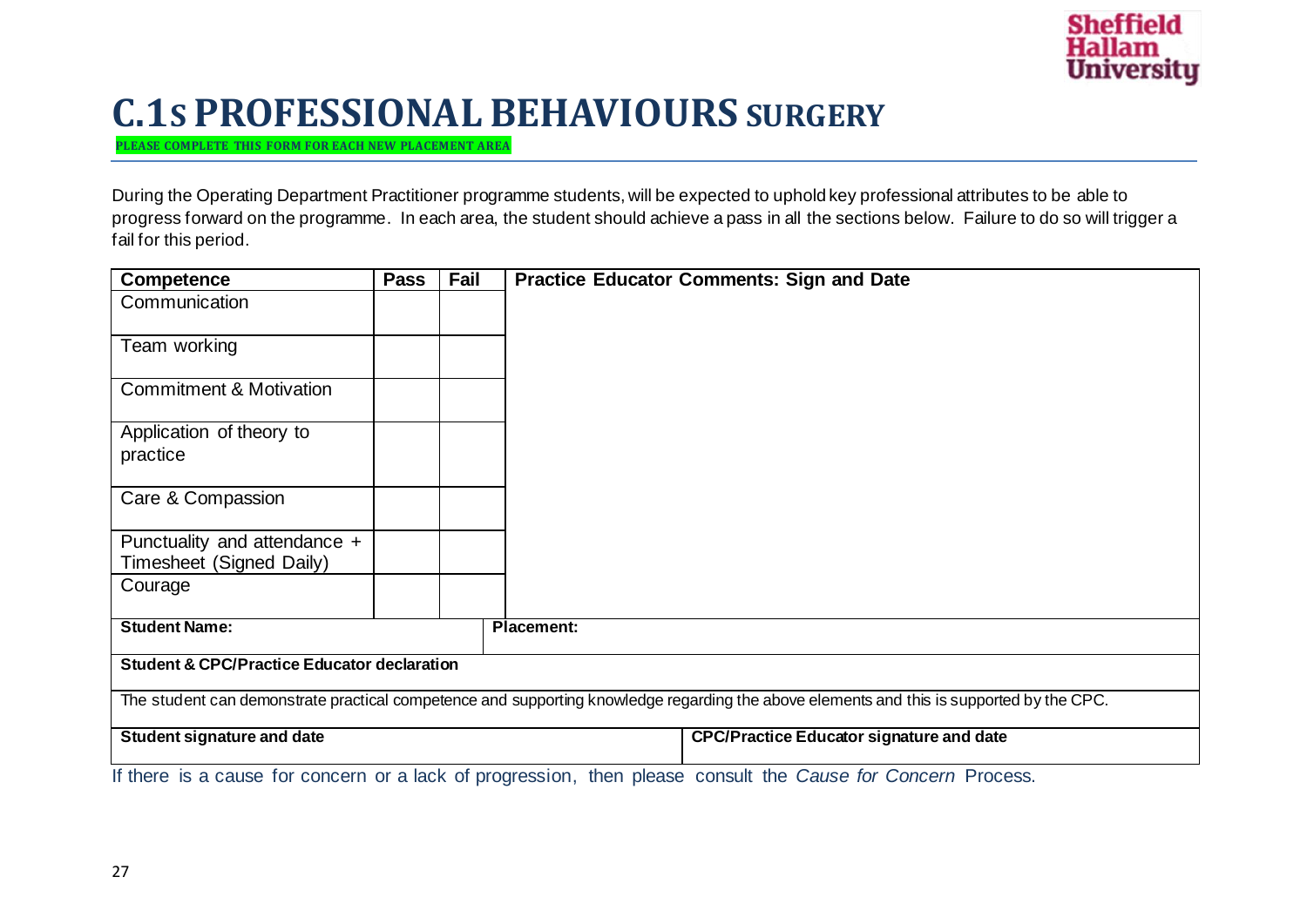

### **C.3 SURGERY(REQUIREMENTS)**

|                | <b>COMPETENCE</b>                                                                                                                                                                       | <b>PASS - THE STUDENT CONSISTENTLY;</b>                                                                                                                                                                                                                                 | <b>FAIL - THE STUDENT CONSISTENTLY;</b>                                                                                                                                                                                                                                                   |
|----------------|-----------------------------------------------------------------------------------------------------------------------------------------------------------------------------------------|-------------------------------------------------------------------------------------------------------------------------------------------------------------------------------------------------------------------------------------------------------------------------|-------------------------------------------------------------------------------------------------------------------------------------------------------------------------------------------------------------------------------------------------------------------------------------------|
| $\overline{A}$ | Demonstrate knowledge and skills required to<br>prepare the surgical environment for the patient<br>procedure.                                                                          | The student is able to prepare a theatre area and<br>ensure all equipment and stock items are available<br>for the planned procedure.                                                                                                                                   | The student cannot prepare a theatre ready for a<br>surgical procedure.                                                                                                                                                                                                                   |
| B              | To be able to scrub competently under<br>supervision.                                                                                                                                   | The student displays competent scrubbing skills and<br>understands the clinical reasoning behind their<br>actions.                                                                                                                                                      | The student cannot scrub correctly and displays<br>unsafe practice                                                                                                                                                                                                                        |
| $\mathsf C$    | Use good communication skills when<br>considering safe practice as part of the scrub<br>team. This is inclusive of communication with<br>the circulating team and surgeons              | The student communicates effectively and uses<br>correct and professional terminology when working as<br>part of the scrub team.                                                                                                                                        | The student cannot communicate effectively.                                                                                                                                                                                                                                               |
| D              | Can set up and maintain a sterile field and what<br>to do should it be contaminated.                                                                                                    | The student understands how to maintain a sterile<br>field and displays good practices whilst scrubbed or<br>circulating.                                                                                                                                               | The student does not maintain a sterile field, or<br>maintain good practices whilst scrubbed and displays<br>unsafe practice.                                                                                                                                                             |
| $\mathsf E$    | Understand the functionality of surgical instruments,<br>inclusive of any specialist items as part of the surgical<br>speciality. This should include endoscopic and open<br>surgeries. | The student demonstrates knowledge and<br>understanding of the functionality of all the<br>instruments used for their clinical procedure.                                                                                                                               | The student cannot explain the surgical instruments<br>and their application in practice                                                                                                                                                                                                  |
| $\mathsf F$    | Issues related to skin prep prior to scrub.                                                                                                                                             | The student understands correct practice with<br>regards skin prep and the clinical reasoning behind<br>the choice or preps available.                                                                                                                                  | The student is unaware of any issues relating to skin<br>prep and is unsafe in their practice                                                                                                                                                                                             |
| G              | Skin Prep and Draping (Includes assisting the<br>surgeon to prep and drape a patient)                                                                                                   | The student can effectively assist the surgeon to prep<br>and drape a patient ready for the procedure.<br>Explaining the impact of skin prep and draping on<br>wound healing and infection control.                                                                     | The student is unable to assist effectively a surgeon<br>to prep and drape a patient. Is unable to explain the<br>impact of skin prep and draping on wound healing<br>and infection control.                                                                                              |
| H              | Wound dressings, various types, inclusive of<br>pressure and absorbent dressings. This also<br>includes the use of drains.                                                              | The student utilises the correct wound dressing and is<br>able to demonstrate through clinical reasoning why<br>different types are used for a specific surgery.                                                                                                        | The student does not have the required knowledge of<br>dressings available for the surgery and do not know<br>how to apply them.                                                                                                                                                          |
|                | Superficial suture cutting.                                                                                                                                                             | The student can explain and discuss the procedure in<br>detail and considers the impact on wound healing and<br>infection control. They are able to effectively perform<br>the technique of superficial suture cutting and<br>understand the limitations of their role. | The student cannot explain and discuss the<br>procedure in detail and considers the impact on<br>wound healing and infection control. They are unable<br>to effectively perform the technique of superficial<br>suture cutting and/or do not understand the limitations<br>of their role. |
| J              | Effective handover of care to the recovery<br>practitioner with consideration to preoperative<br>assessment                                                                             | The student utilises an effective handover technique,<br>using clear, precise and professional language and<br>terminology to facilitate patient safety.                                                                                                                | The hand over is ineffective missing important details<br>that could impact on patient safety and recovery.                                                                                                                                                                               |
| K              | Cell Salvage                                                                                                                                                                            | The student is able to explain the need for cell<br>salvage and is competent in setting up equipment<br>with some support.                                                                                                                                              | The student does not understand the need for cell<br>salvage and is unable to competently set up<br>equipment with support.                                                                                                                                                               |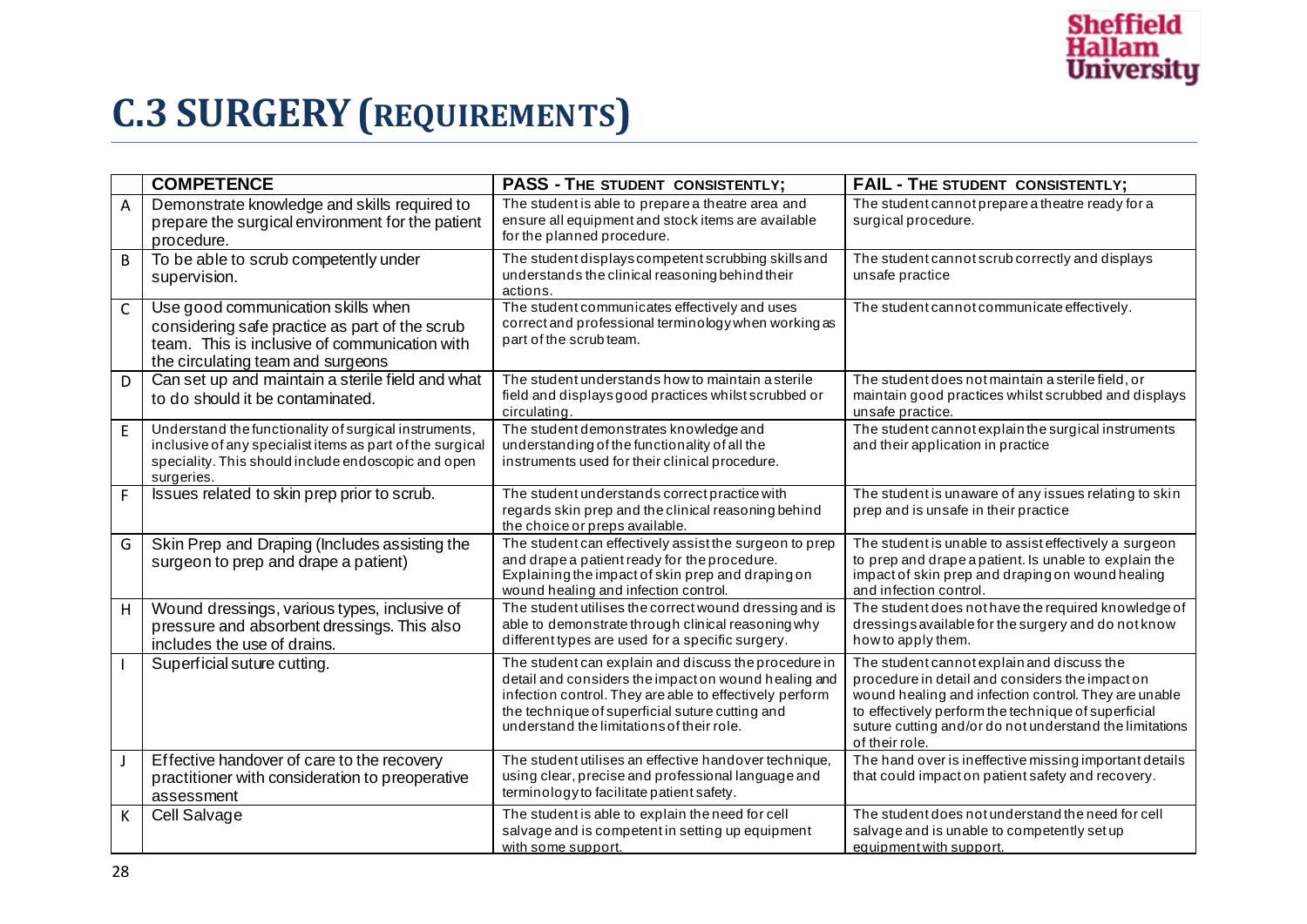

### **C.3 SURGERY**

|                                                                                     | <b>Competence description</b>                                 | <b>Practice Educator Comments: Sign and Date</b> |
|-------------------------------------------------------------------------------------|---------------------------------------------------------------|--------------------------------------------------|
|                                                                                     | The student should be able to explain and inform each of the  |                                                  |
| below statements to 1 <sup>st</sup> or 2 <sup>nd</sup> year students, or members of |                                                               |                                                  |
|                                                                                     | staff. This should be done in a coherent manner, with the use |                                                  |
|                                                                                     | of correct terminology to use as an educational resource.     |                                                  |
| $\mathbf{A}$                                                                        | Demonstrate knowledge and skills required to prepare          |                                                  |
|                                                                                     | the surgical environment for the patient procedure.           |                                                  |
| B                                                                                   | To be able to scrub competently under supervision.            |                                                  |
| $\overline{\mathbf{c}}$                                                             | Use good communication skills when considering safe           |                                                  |
|                                                                                     | practice as part of the scrub team. This is inclusive of      |                                                  |
|                                                                                     | communication with the circulating team and surgeons          |                                                  |
| D                                                                                   | Can set up and maintain a sterile field and what to do        |                                                  |
|                                                                                     | should it be contaminated.                                    |                                                  |
| $\overline{E}$                                                                      | Understand the functionality of surgical instruments,         |                                                  |
|                                                                                     | inclusive of any specialist items as part of the surgical     |                                                  |
|                                                                                     | speciality. This should include endoscopic and open           |                                                  |
|                                                                                     | surgeries.                                                    |                                                  |
| F                                                                                   | Issues related to skin prep prior to scrub.                   |                                                  |
| G                                                                                   | Skin Prep & Draping (Includes assisting the surgeon to        |                                                  |
|                                                                                     | prep & drape a patient)                                       |                                                  |
| $\overline{\mathbf{H}}$                                                             | Wound dressings, various types, inclusive of pressure         |                                                  |
|                                                                                     | and absorbent dressings. This also includes the use of        |                                                  |
|                                                                                     | drains.                                                       |                                                  |
| $\mathbf{I}$                                                                        | Superficial suture cutting                                    |                                                  |
| J                                                                                   | Effective handover of care to the recovery practitioner       |                                                  |
|                                                                                     | with consideration of pre operative assessment                |                                                  |
| K                                                                                   | Cell salvage                                                  |                                                  |

| <b>Student Name:</b>                                                                                                                                      | <b>Placement:</b>                                                                                                                                                                                                                                                                                                  |  |  |  |
|-----------------------------------------------------------------------------------------------------------------------------------------------------------|--------------------------------------------------------------------------------------------------------------------------------------------------------------------------------------------------------------------------------------------------------------------------------------------------------------------|--|--|--|
| <b>Student &amp; CPC/Practice Educator declaration</b>                                                                                                    |                                                                                                                                                                                                                                                                                                                    |  |  |  |
| The student believes they can demonstrate practical competence and supporting knowledge regarding the above elements and this is supported by the<br>CPC. |                                                                                                                                                                                                                                                                                                                    |  |  |  |
| Student signature and date                                                                                                                                | <b>CPC/Practice Educator signature and date</b>                                                                                                                                                                                                                                                                    |  |  |  |
|                                                                                                                                                           | If there is a correct consequence of the leading of the consequence of the correct the $\bigcap_{n\geq 0} \bigcap_{n\geq 0} \bigcap_{n\geq 0} \bigcap_{n\geq 0} \bigcap_{n\geq 0} \bigcap_{n\geq 0} \bigcap_{n\geq 0} \bigcap_{n\geq 0} \bigcap_{n\geq 0} \bigcap_{n\geq 0} \bigcap_{n\geq 0} \bigcap_{n\geq 0} \$ |  |  |  |

If there is a cause for concern or a lack of progression, then please consult the *Cause for Concern* Process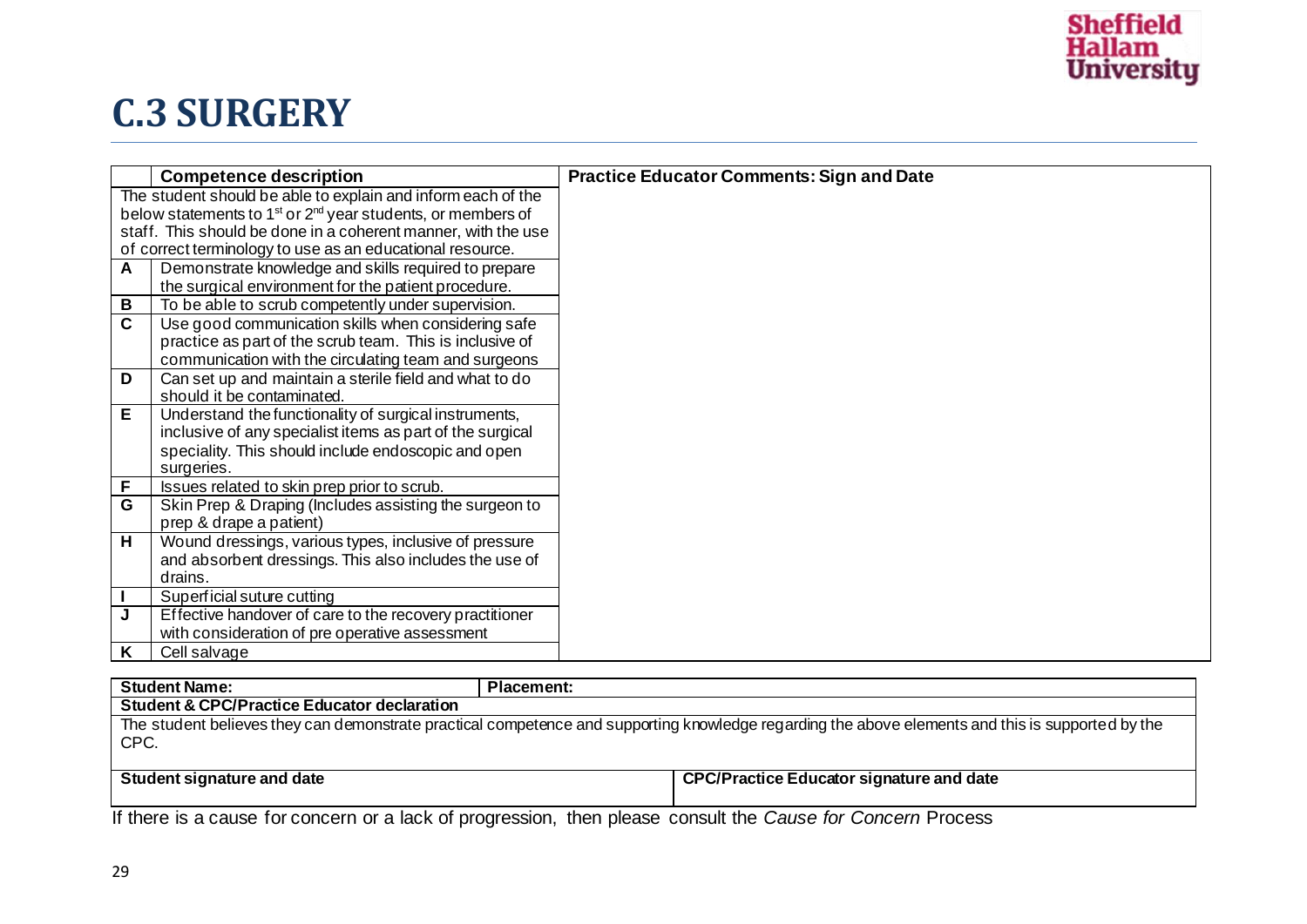

#### **PROGRESSION STATEMENT SURGERY**

**TO BE COMPLETED BY THE CPC/NOMINATED PRACTICE EDUCATOR WITH THE STUDENT - PLEASE REVIEW ALL COMPETENCIES AND ENSURE THESE ARE CORRECTLY COMPLETED**

|                                                                        | Tick | Student strengths recognised on placement                                                          |
|------------------------------------------------------------------------|------|----------------------------------------------------------------------------------------------------|
| Title page signed and dated by the student                             |      |                                                                                                    |
| <b>Skills Passport format</b>                                          |      |                                                                                                    |
| Learning agreement completed                                           |      |                                                                                                    |
| Competence contents checked and<br>correct                             |      | Any student weaknesses/areas for improvements that require attention for future career<br>learning |
| Practice Educators / Associate Practice<br><b>Educators Signatures</b> |      |                                                                                                    |
| Case Logs                                                              |      |                                                                                                    |
| <b>Placement evaluations</b>                                           |      |                                                                                                    |

*Please cross out which ever statement does not apply.*

**I the CPC/Practice Educator have checked the paperwork and agreed that this student has successfully completed year 3 clinical competencies.**

#### **Or**

**I the CPC/Practice Educator have checked the paperwork and in conjunction with other Practice Educators have agreed that this student has FAILED this section (reasons are outlined in the** *Cause for Concern* **form).**

| <b>Student name:</b>      | <b>CPC/Nominated Practice Educator name:</b>      |
|---------------------------|---------------------------------------------------|
| <b>Student signature:</b> | <b>CPC/Nominated Practice Educator Signature:</b> |
| Date:                     | <b>Placement:</b>                                 |

If there is a cause for concern or a lack of progression, then please consult the *Cause for Concern* Process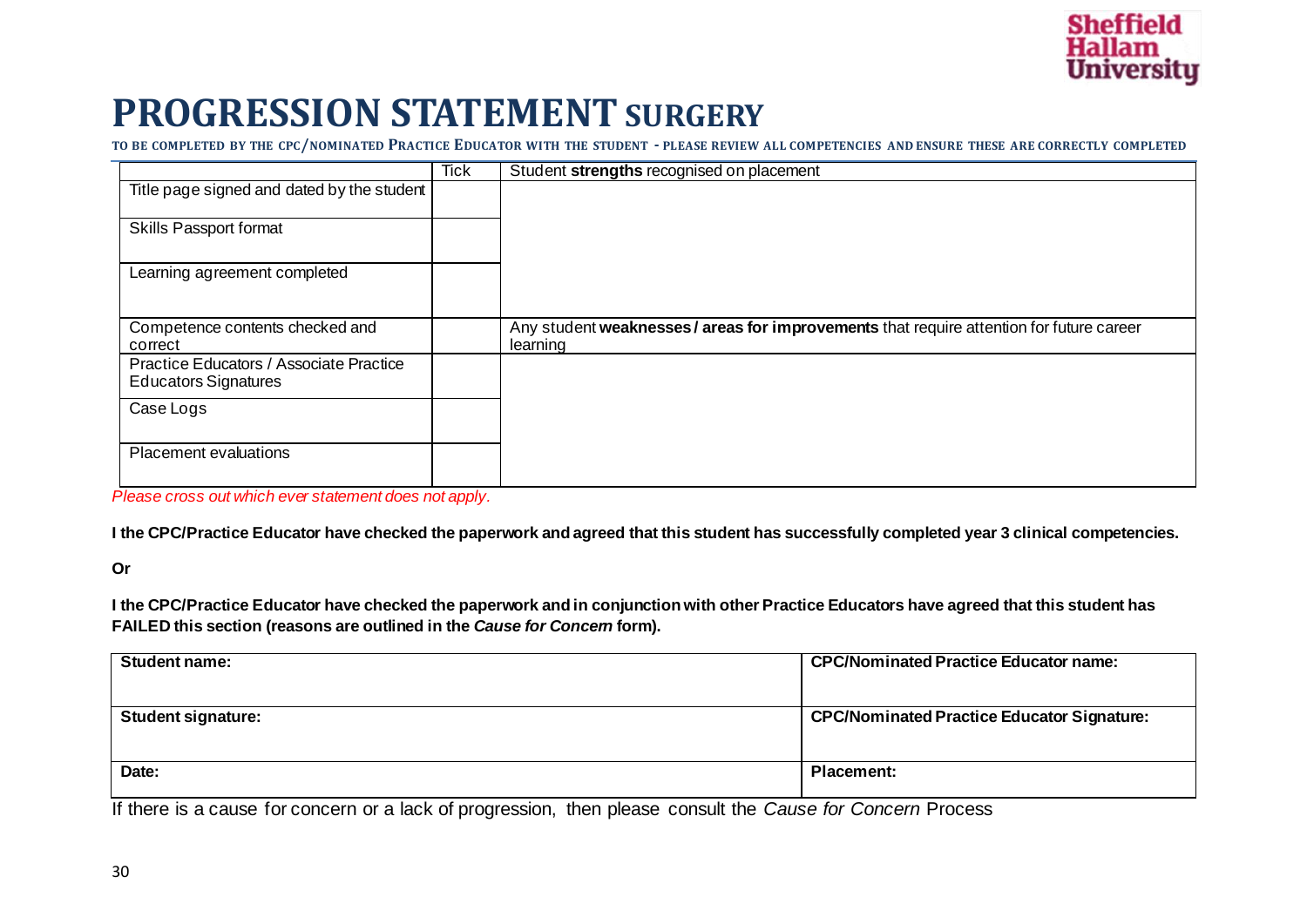

| <b>SHEFFIELD HALLAM UNIVERSITY</b> |                       |
|------------------------------------|-----------------------|
| <b>OPERATING DEPARTMENT</b>        | <b>Student Name</b>   |
| <b>PRACTICE</b>                    | <b>Student Number</b> |
| <b>BSc (Hons)</b>                  | Completion date       |
| YEAR 3 (LEVEL 6)                   | Pass/Fail             |
| <b>Obstetrics and Emergencies</b>  |                       |
| Competencies                       |                       |
|                                    |                       |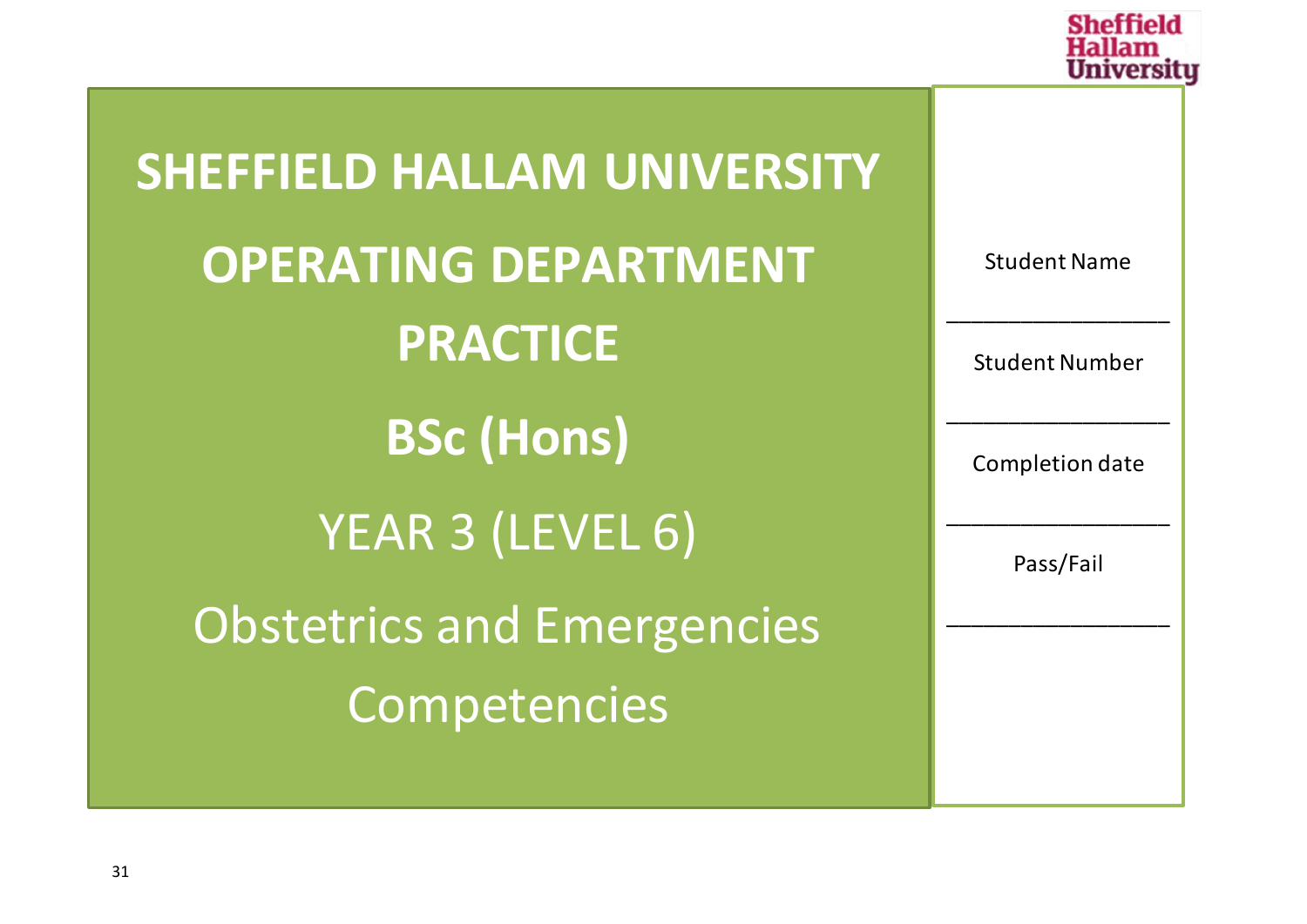

#### **INTRODUCTION TO THE CLINICAL AREA- OBS/EMERGENCIES**

#### **PLEASE COMPLETE THIS FORM FOR EACH NEW PLACEMENT AREA**

This section should be completed by the Practice Educator/supervisor with the student, before or as soon as possible after, the student has commenced in the new work area and prior to completing their learning agreement. The purpose of this introduction is to ensur e the student has been fully orientated to their new placement area and has been made aware of specific policies, procedures and pr otocols related to this work area. By completing the checklist, and signing and dating this declaration, the 'introducer' and the student confirm a thorou gh introduction was carried out to the satisfaction of both parties.

| <b>Content</b>                                                                       | <b>Requirements</b>                                                                                                                                 | <b>TICK</b> |  |  |
|--------------------------------------------------------------------------------------|-----------------------------------------------------------------------------------------------------------------------------------------------------|-------------|--|--|
| <b>Practice Educators</b>                                                            | Designated Named Practice Educator and at least one other identified.                                                                               |             |  |  |
| <b>Security and safety</b>                                                           | Security badges and key codes. Fire procedure and incident reporting                                                                                |             |  |  |
| <b>Orientation</b>                                                                   | Department geography / layout and facilities                                                                                                        |             |  |  |
| Staff changing and recreation facilities                                             | Protocol and any specific requirements e.g. lockers, padlocks, personal                                                                             |             |  |  |
|                                                                                      | items                                                                                                                                               |             |  |  |
| Storage areas-equipment, instruments,                                                | Equipment and items used for Anaesthetics, Surgical and PACU.                                                                                       |             |  |  |
| consumables.                                                                         | Stocking and storage protocols                                                                                                                      |             |  |  |
| <b>Communication</b>                                                                 | Work area contact numbers                                                                                                                           |             |  |  |
| <b>Attendance</b>                                                                    | Expected protocol for the work area and sickness reporting policy.                                                                                  |             |  |  |
| <b>Shift Patterns</b>                                                                | Staff shift patterns                                                                                                                                |             |  |  |
| <b>Sickness Policy</b>                                                               | Sickness policy discussed and telephone number for the department given<br>tel no.                                                                  |             |  |  |
| <b>Emergency Protocol</b>                                                            | Discussion about emergency protocols and location of equipment                                                                                      |             |  |  |
| <b>Previous experience</b>                                                           | Previous achievements and areas for improvements discussed                                                                                          |             |  |  |
|                                                                                      | Comments- please identify any specific issues discussed in the initial meeting i.e. shift pattern of Practice Educators, student requests for shift |             |  |  |
| patterns e.g. cannot work on certain days, travelling distance or child care issues. |                                                                                                                                                     |             |  |  |
|                                                                                      | Any concerns / potential problems are required to be identified and documented at induction, otherwise they may not be considered later.            |             |  |  |
|                                                                                      |                                                                                                                                                     |             |  |  |
| <b>Student name:</b>                                                                 | <b>Practice Educator name:</b>                                                                                                                      |             |  |  |
| <b>Student signature:</b>                                                            | <b>Practice Educator Signature:</b>                                                                                                                 |             |  |  |
| Date of agreement:                                                                   | <b>Placement:</b>                                                                                                                                   |             |  |  |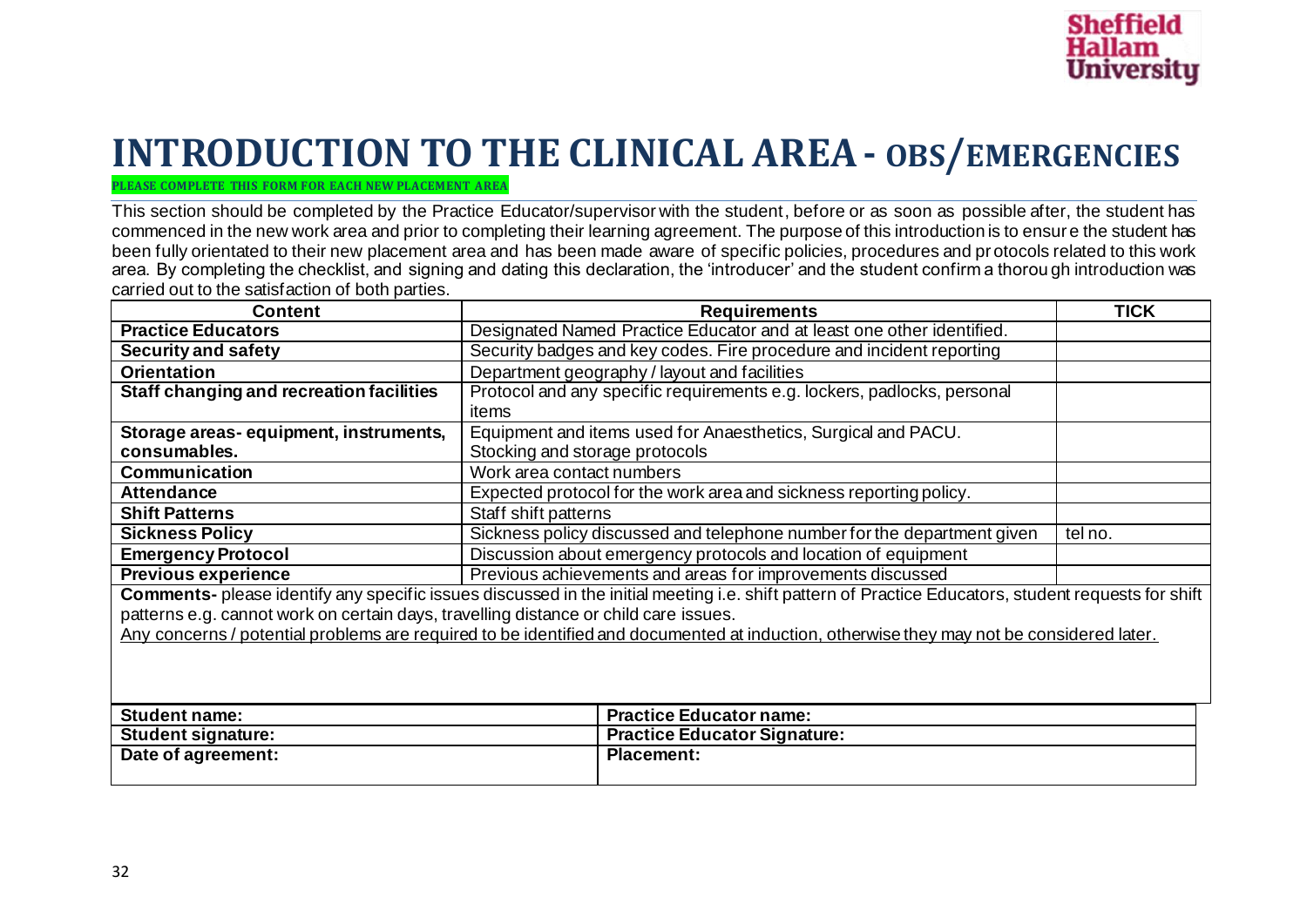

### **LEARNING AGREEMENT YEAR3 - OBS/EMERG**

Year 3 clinical period is yearlong and concentrates on two important aspects: -

- 3. To establish confidence and proficiency in the skills developed in years 1 and 2 by ensuring the student has a good understanding regarding all the practical competencies and,
- 4. Developing new skills in complex cases, emergency/trauma and obstetric specialities.

During this year, students will be expected to support other learners including their peers by delivering teaching sessions to year 1 and potentially year 2 students so that they can demonstrate their knowledge acquired over the previous 2 years. At some point during year 3 it is required for students to participate in 'out of hours' practice.

To complete the year 3 clinical competencies the student will be expected to; -

- Complete Competency Statements C.1 C.3
- Be an effective member of the multi-disciplinary team (supernumerary)
- Improve the skills learned in year 1 & year 2 and adapt to more complex situations
- Treat the patient in a holistic way incorporating the 6 C's
- Peer support  $1^{st}$  and  $2^{nd}$  year students

Students should also engage with their Practice Educator for there midterm reviews) to ensure that they are proceeding as planned towards completion.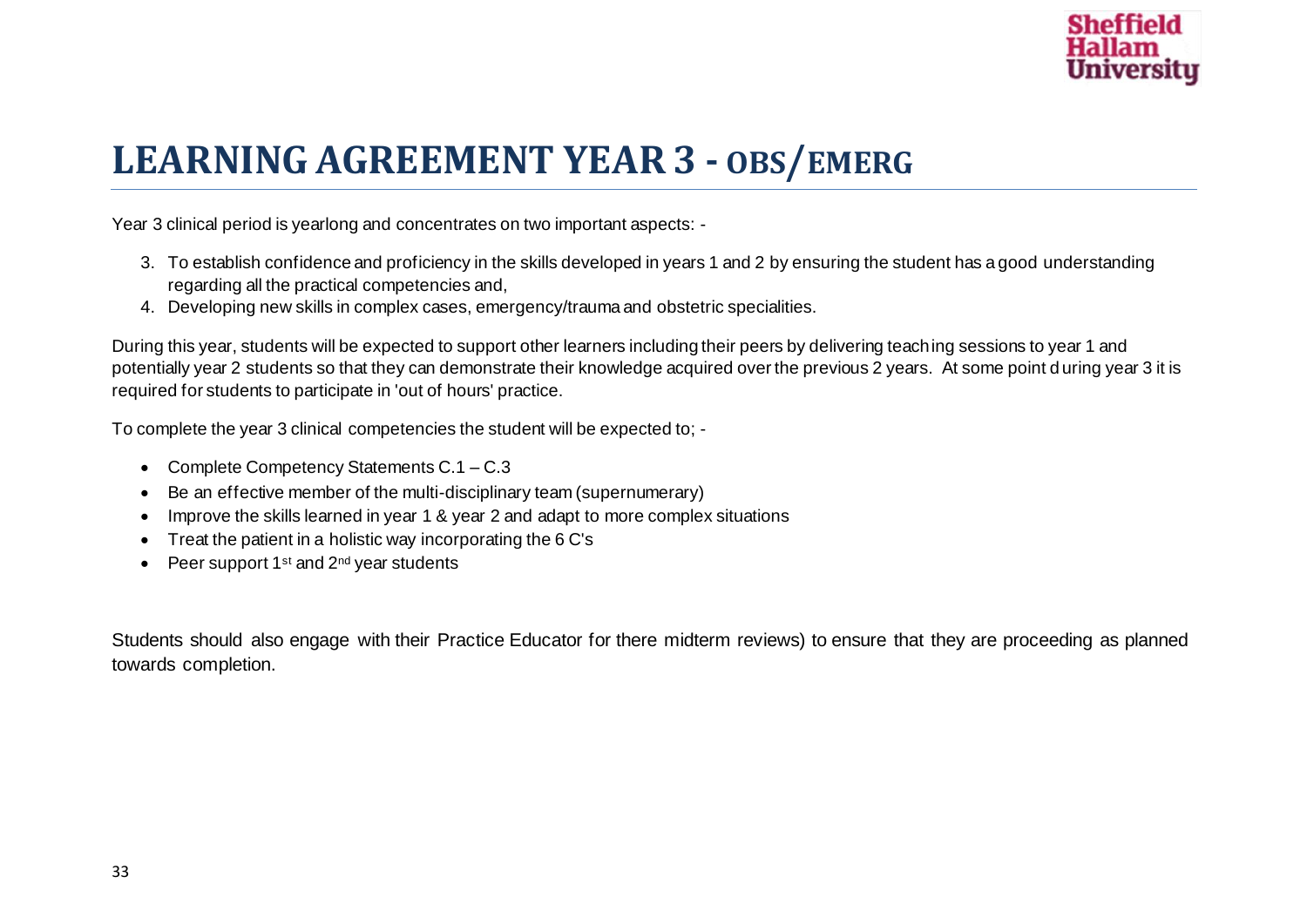

#### **LEARNING AGREEMENT YEAR3 OBS & EMERGENCIES**

**PLEASE COMPLETE THIS FORM FOR EACH NEW PLACEMENT AREA**

| <b>Initial interview</b> |                              |
|--------------------------|------------------------------|
|                          |                              |
|                          |                              |
|                          |                              |
|                          |                              |
|                          |                              |
|                          |                              |
|                          |                              |
|                          |                              |
|                          |                              |
|                          |                              |
|                          |                              |
|                          |                              |
|                          |                              |
|                          |                              |
|                          |                              |
|                          |                              |
| Student name:            | <b>CPC/Mentor name:</b>      |
| Student signature:       | <b>CPC/Mentor signature:</b> |
| Date of agreement:       |                              |

If there is a cause for concern or a lack of progression, then please consult the 'Cause for Concern' Process.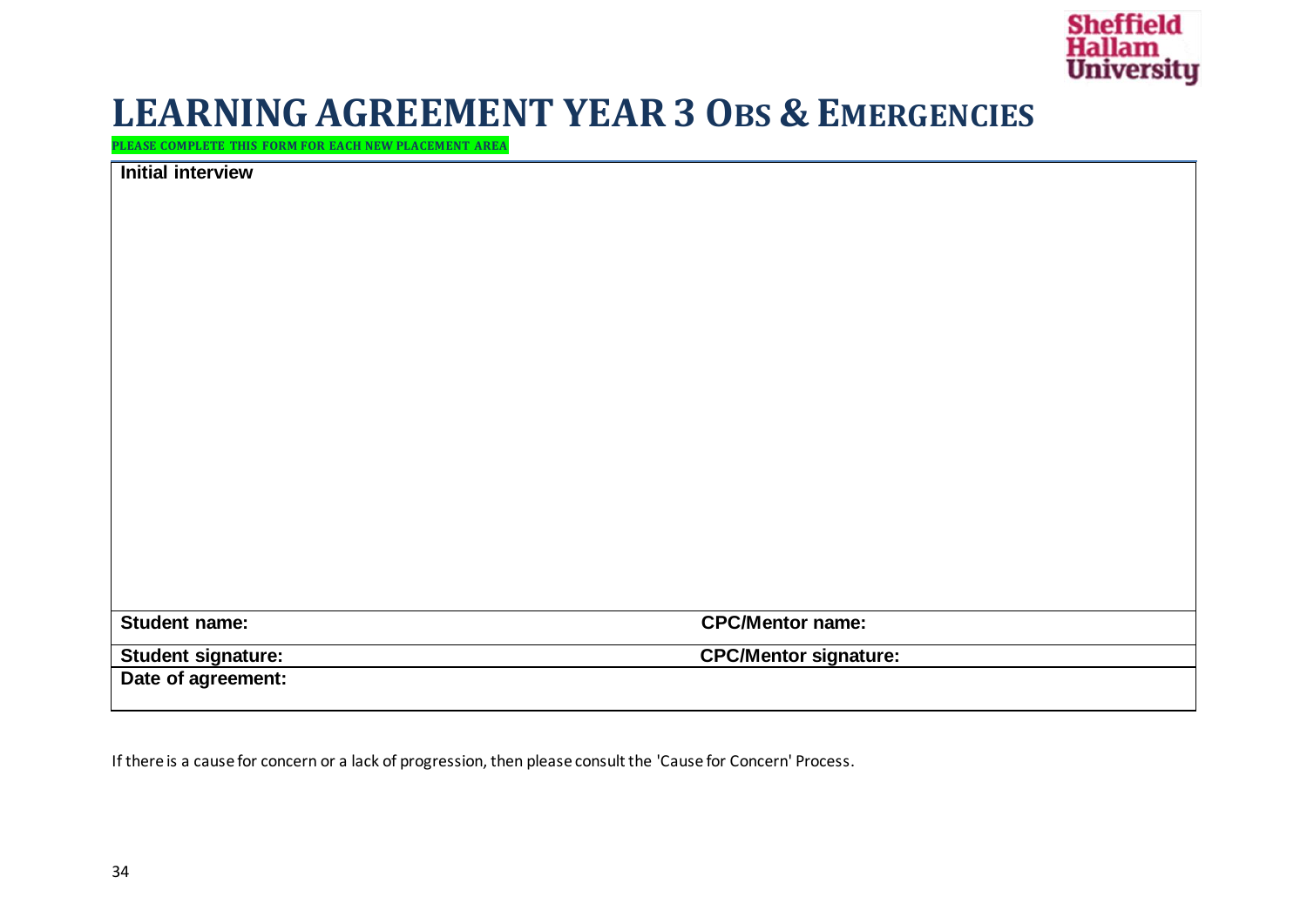

#### **MID TERM REVIEWYEAR3 OBS & EMERGENCIES**

**PLEASE COMPLETE THIS FORM FOR EACH NEW PLACEMENT AREA**

| <b>Mid Term Review</b> |                              |
|------------------------|------------------------------|
|                        |                              |
|                        |                              |
|                        |                              |
|                        |                              |
|                        |                              |
|                        |                              |
|                        |                              |
|                        |                              |
|                        |                              |
|                        |                              |
|                        |                              |
|                        |                              |
| Student name:          | <b>CPC/Mentor name:</b>      |
| Student signature:     | <b>CPC/Mentor signature:</b> |
| Date of agreement:     |                              |

If there is a cause for concern or a lack of progression, then please consult the 'Cause for Concern' Process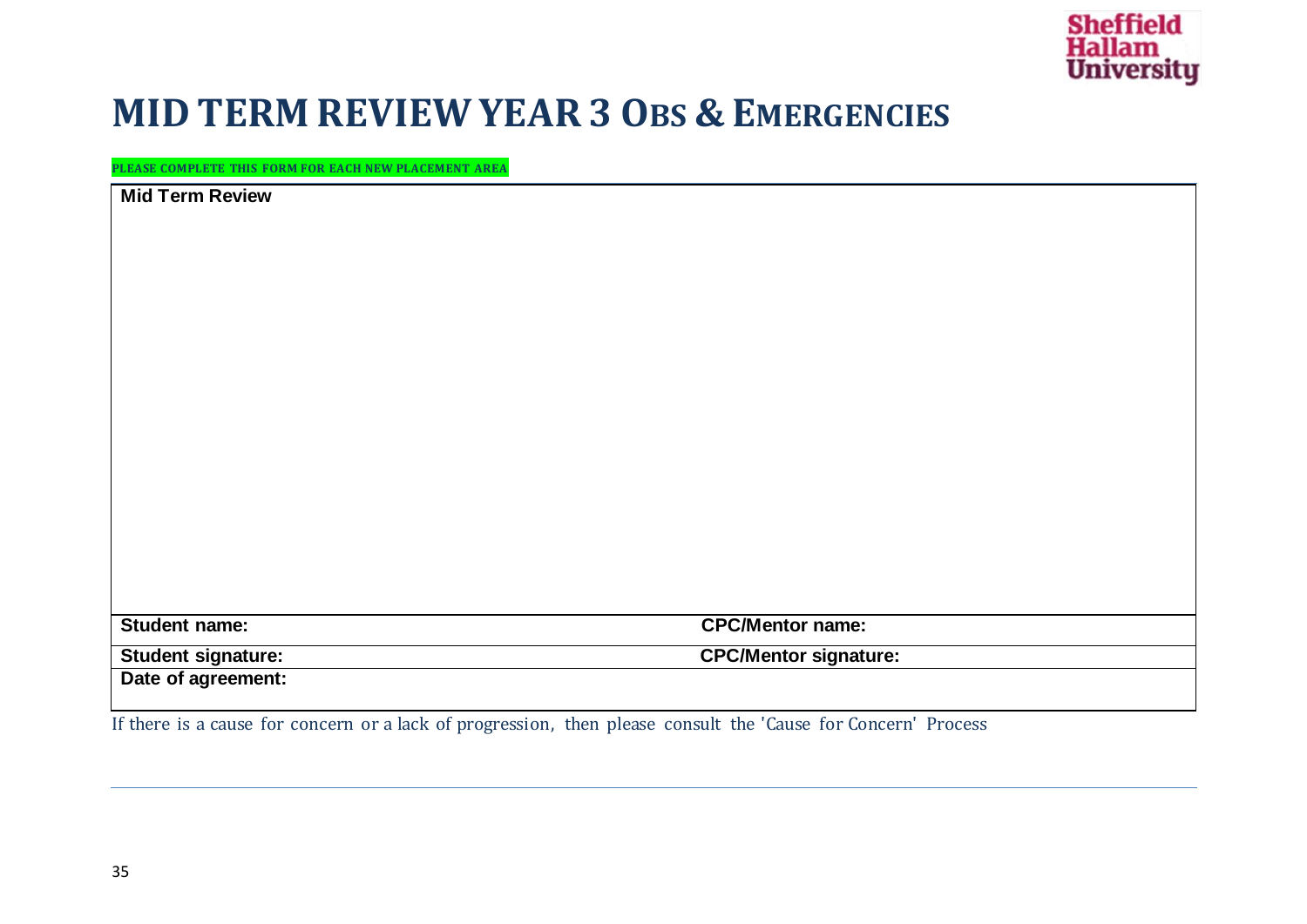

### **C.1OBS PROFESSIONAL BEHAVIOURS (REQUIREMENTS)**

| <b>COMPETENCE</b>                  | <b>PASS</b>                                                                                                               | <b>FAIL</b>                                                                                           |
|------------------------------------|---------------------------------------------------------------------------------------------------------------------------|-------------------------------------------------------------------------------------------------------|
| <b>Communication</b>               | Uses appropriate language and communication skills as                                                                     | Unable to communicate with staff to effectively                                                       |
|                                    | required for their developmental level on the programme.                                                                  | work as part of the team. Uses inappropriate                                                          |
|                                    | Works effectively within professional boundaries                                                                          | language and displays a disregard for                                                                 |
|                                    |                                                                                                                           | professional boundaries. They are unable to                                                           |
|                                    |                                                                                                                           | communicate with patients effectively.                                                                |
| <b>Team working</b>                | Able to understand and evaluate the roles within the MDT                                                                  | The student does not understand the various roles                                                     |
|                                    | and embraces a team ethic towards patient care.                                                                           | of the operating team and show no understanding                                                       |
|                                    |                                                                                                                           | of what it is to be a 'professional' within the MDT                                                   |
|                                    |                                                                                                                           | team                                                                                                  |
| <b>Commitment &amp; Motivation</b> | Motivated towards learning and working within the various<br>roles within the theatre environment. All aspects of theatre | The student has not studied materials to support<br>learning or developed skills to achieve a pass.   |
|                                    | practice should be considered. Students display a                                                                         | They are reluctant to do roles within their scope of                                                  |
|                                    | commitment to develop and learn.                                                                                          | practice due to personal preference. There is no                                                      |
|                                    |                                                                                                                           | commitment to learning being displayed.                                                               |
| Application of theory to practice  | Able to demonstrate clinical reasoning for their actions                                                                  | Cannot demonstrate clinical reasoning for their                                                       |
|                                    | and is able to discuss their understanding and evaluation                                                                 | actions, nor demonstrate understanding of why                                                         |
|                                    | of activities within the clinical environment in relation to                                                              | activities occur at a particular time in relation to                                                  |
|                                    | clinical and theoretical concepts.                                                                                        | the working environment.                                                                              |
| <b>Care &amp; Compassion</b>       | Is aware of patient care pathways and is able to contribute                                                               | Does not display care and compassion where                                                            |
|                                    | where possible towards the continuity of care within a                                                                    | appropriate for patient care.                                                                         |
|                                    | department to ensure patient, personal and staff safety                                                                   |                                                                                                       |
|                                    | using compassion where appropriate.                                                                                       |                                                                                                       |
| <b>Punctuality and attendance</b>  | Understands the importance of being on time and                                                                           | Is frequently absent without authorisation, is late                                                   |
|                                    | adhering to the work schedule. If they are absent they                                                                    | for shifts, has extended coffee or dinner breaks                                                      |
|                                    | use the appropriate lines of communication and process                                                                    | and/or does not use effective communications to                                                       |
|                                    | to report this and ensure that the work area and/or                                                                       | keep the Practice Educator or workplace informed                                                      |
|                                    | University are informed of their situation e.g. return to<br>work dates.                                                  | as to where they are. Is unaware or repeatedly                                                        |
|                                    |                                                                                                                           | does not use the absence polity and procedures<br>to inform placement or University of their absence. |
| Courage                            | The student displays an ability 'to do the right thing' in                                                                | Clearly does not understand the concept of                                                            |
|                                    | relation to all of the above sections. Shows an                                                                           | advocacy and cannot discuss what this means in                                                        |
|                                    | understanding of the importance to speak up and can                                                                       | terms of their patients. They fail to speak up                                                        |
|                                    | explain the term advocacy.                                                                                                | when required for patient or staff safety issues.                                                     |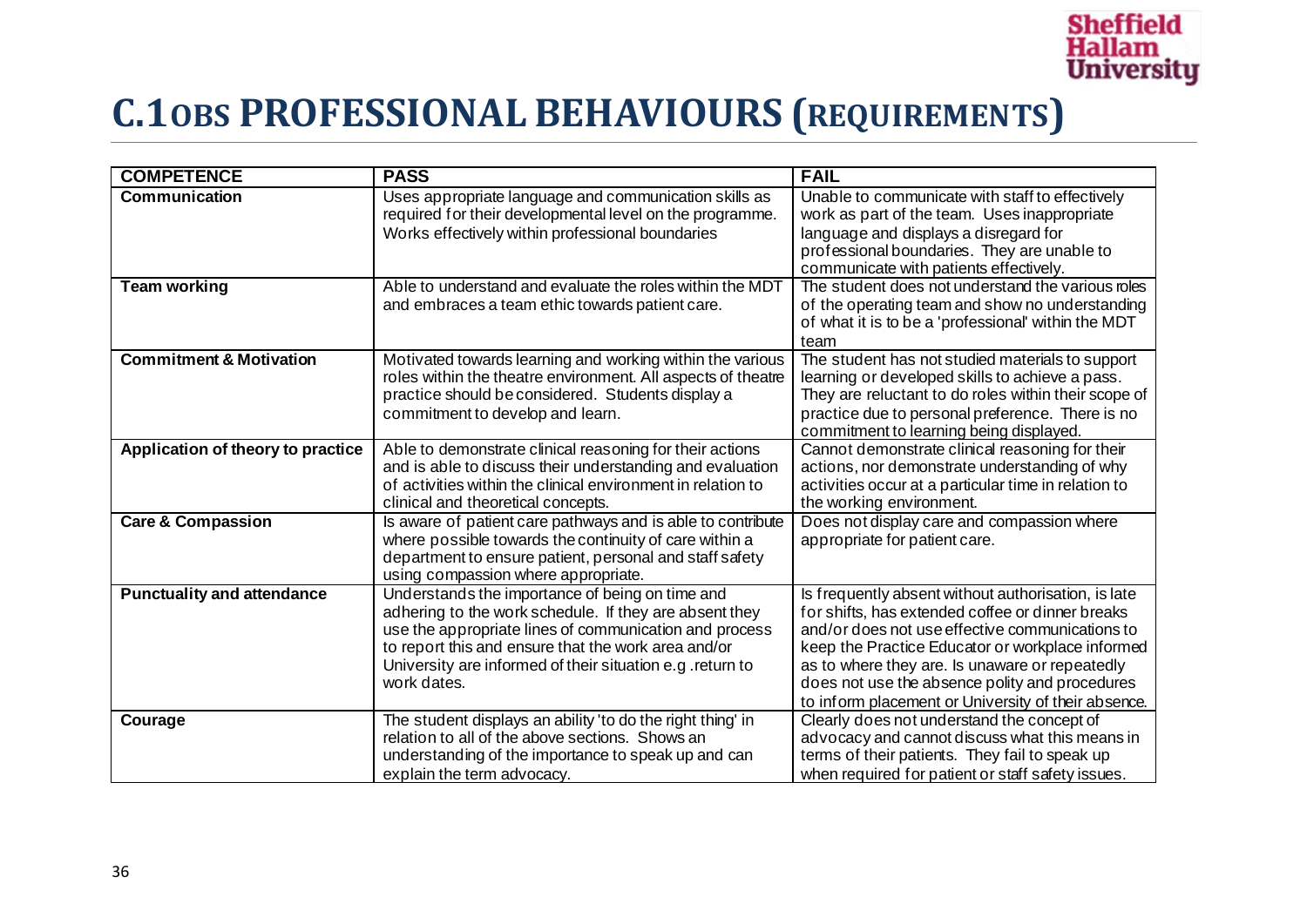

#### **C.1OBS PROFESSIONAL BEHAVIOURS -OBS & EMERGENCIES**

**PLEASE COMPLETE THIS FORM FOR EACH NEW PLACEMENT AREA**

During the Operating Department Practitioner programme students, are expected to uphold key professional attributes to be able to progress forward on the programme. In each area, the student should achieve a pass in all the sections below. Failure to do so will trigger a fail for this period.

| <b>Competence</b><br><b>Pass</b>                                                                                                         |  | Fail | <b>Practice Educator Comments: Sign and Date</b> |
|------------------------------------------------------------------------------------------------------------------------------------------|--|------|--------------------------------------------------|
| Communication                                                                                                                            |  |      |                                                  |
|                                                                                                                                          |  |      |                                                  |
| Team working                                                                                                                             |  |      |                                                  |
| <b>Commitment &amp; Motivation</b>                                                                                                       |  |      |                                                  |
| Application of theory to                                                                                                                 |  |      |                                                  |
| practice                                                                                                                                 |  |      |                                                  |
| Care & Compassion                                                                                                                        |  |      |                                                  |
|                                                                                                                                          |  |      |                                                  |
| Punctuality and attendance +                                                                                                             |  |      |                                                  |
| Timesheet (Signed Daily)                                                                                                                 |  |      |                                                  |
| Courage                                                                                                                                  |  |      |                                                  |
| <b>Student Name:</b>                                                                                                                     |  |      | <b>Placement:</b>                                |
|                                                                                                                                          |  |      |                                                  |
| <b>Student &amp; CPC/Practice Educator declaration</b>                                                                                   |  |      |                                                  |
| The student can demonstrate practical competence and supporting knowledge regarding the above elements and this is supported by the CPC. |  |      |                                                  |
| Student signature and date                                                                                                               |  |      | <b>CPC/Practice Educator signature and date</b>  |
| If there is a cause for concern or a lack of progression, then please consult the Cause for Concern Process.                             |  |      |                                                  |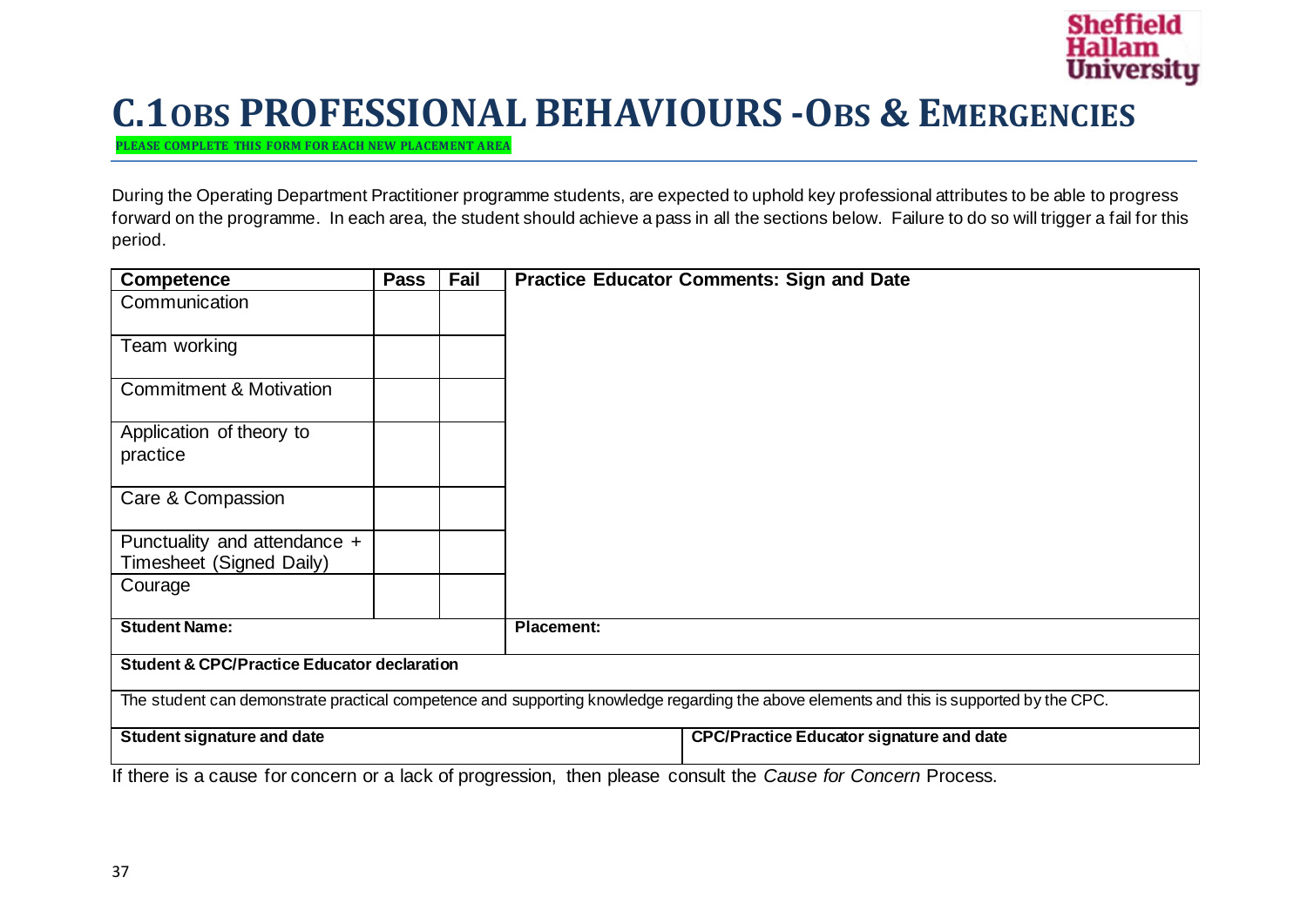

### **C.4 ANAESTHETICS- OBSTETRICS & EMERGENCY/TRAUMA (REQUIREMENTS)**

|              | <b>COMPETENCE</b>                                                                                                                                                          | PASS - THE STUDENT CONSISTENTLY;                                                                                                                                                                                                                                                 | <b>FAIL - THE STUDENT CONSISTENTLY;</b>                                                                                                                                         |
|--------------|----------------------------------------------------------------------------------------------------------------------------------------------------------------------------|----------------------------------------------------------------------------------------------------------------------------------------------------------------------------------------------------------------------------------------------------------------------------------|---------------------------------------------------------------------------------------------------------------------------------------------------------------------------------|
| A            | Demonstrate knowledge and skills required to<br>prepare a theatre for an emergency/trauma<br>procedure.                                                                    | The student should be able to prepare for an<br>emergency/trauma procedure and understand the<br>issues that the case presents, especially when<br>considering altered anatomy or physiology.                                                                                    | The student cannot address the requirement for an<br>emergency/trauma procedure without being<br>constantly reminded.                                                           |
| B            | Can prepare equipment and assist the Anaesthetist<br>with the insertion of CVP, Arterial lines and can also<br>discuss key issues regarding the procedures.                | The student can effectively and efficiently prepare<br>CVP and Arterial lines and enable them to measure<br>the patient's readings. The student is able to assist<br>the anaesthetist during insertion of lines.                                                                 | The student is unable to prepare a CVP or Arterial<br>line correctly and is unable to assist an anaesthetist<br>to insert one.                                                  |
| $\mathsf{C}$ | Understands issues related to anatomy and<br>physiology for emergency/trauma patients with<br>regards anaesthetics.                                                        | The student can discuss and evaluate several<br>differences that emergency/trauma patients may<br>present, and how these might impact on the<br>anaesthesia required.                                                                                                            | They unable to discuss and evaluate altered anatomy<br>or physiology for the procedure and the impact it may<br>have on anaesthetics.                                           |
| D            | Can assist with Rapid Sequence Inductions and have<br>knowledge of what to do if a patient cannot be<br>ventilated or intubated.                                           | The student can successfully assist with an RSI and<br>demonstrate understanding of the reasoning<br>underpinning the procedure. The student<br>understands what course of action needs to be<br>followed if the patient cannot be ventilated or<br>intubated.                   | They are unable perform a RSI and cannot explain<br>the guidelines for a difficult intubation and a patient<br>who is difficult to ventilate.                                   |
| E            | Understands issues related to dual life surgeries and<br>the impact on the patient's anatomy and physiology<br>with regards anaesthetics                                   | The student understands the issues related to dual<br>life scenarios in Obstetrics in relation to the additional<br>equipment and MDT required in theatre.                                                                                                                       | The student has no understanding of the issues<br>related to obstetric procedure about anaesthesia.                                                                             |
| F            | Demonstrates professionalism when dealing with<br>family members                                                                                                           | When dealing with family members the student uses<br>a holistic and professional approach to care for their<br>needs as required.                                                                                                                                                | The student use inappropriate language and does not<br>deal with family members in a professional manner.                                                                       |
| G            | Can assist on Anaesthetics during obstetric<br>procedures                                                                                                                  | The student effectively assists the anaesthetist during<br>obstetric cases and can discuss and evaluate the<br>issues related to it.                                                                                                                                             | The student is unable to effectively assist the<br>anaesthetist during an obstetric procedure.                                                                                  |
| H            | Demonstrates an understanding of the impact of<br>patient positioning on an aesthesia through the safe<br>positioning of patients prior to the commencement of<br>surgery. | The student understands the range of issues related<br>to patient positioning and the impact these positons<br>have on the patient and the treatment they receive.                                                                                                               | The student does not understand the implications for<br>positioning or the impact they have on the patient's<br>wellbeing.                                                      |
|              | Demonstrates knowledge or working within other<br>departments on planned/unplanned procedures and<br>understands the need to be prepared.                                  | The student proactively engages as a supervised<br>participant in anaesthetics outside the theatre<br>environment, in other departments and displays<br>awareness of the issues that may occur. They<br>demonstrate effective planning processes to ensure<br>safe patient care. | The student is unable to engage in work outside of<br>the theatre environment. They have a poor<br>understanding of how to plan to a procedure outside<br>the anaesthetic room. |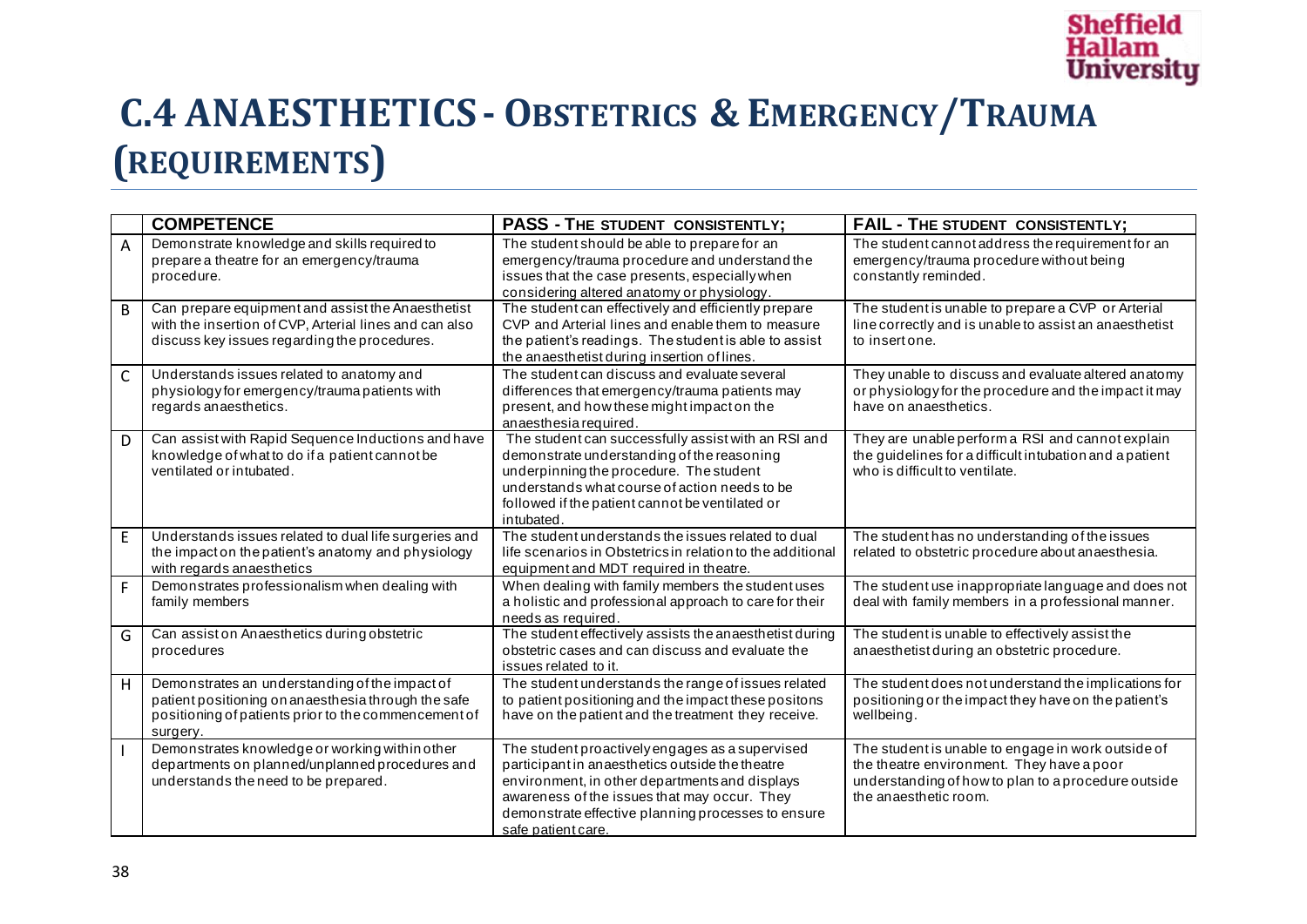

### **C.4 ANAESTHETICS- OBSTETRICS & EMERGENCY/TRAUMA**

|                | <b>Competence description</b>                                                     | <b>Practice Educator Comments: Sign and Date</b> |
|----------------|-----------------------------------------------------------------------------------|--------------------------------------------------|
| A              | Demonstrate knowledge and skills required to prepare a theatre for an             |                                                  |
|                | emergency/trauma procedure.                                                       |                                                  |
| B              | Can prepare equipment and assist the Anaesthetist with the insertion of CVP,      |                                                  |
|                | Arterial lines and can also discuss key issues regarding the procedures.          |                                                  |
| $\overline{c}$ | Understands issues related to anatomy and physiology for emergency/trauma         |                                                  |
|                | patients with regards anaesthetics.                                               |                                                  |
| D              | Can assist with Rapid Sequence Inductions and have knowledge of what to do if     |                                                  |
|                | a patient cannot be ventilated or intubated.                                      |                                                  |
| Έ              | Understands issues related to dual life surgeries and the impact on the patient's |                                                  |
|                | anatomy and physiology with regards anaesthetics                                  |                                                  |
| F              | Demonstrates professionalism when dealing with family members                     |                                                  |
| G              | Can assist on Anaesthetics during obstetric procedures                            |                                                  |
| H              | Demonstrates an understanding of the impact of patient positioning on             |                                                  |
|                | anaesthesia through the safe positioning of patients prior to the commencement    |                                                  |
|                | of surgery.                                                                       |                                                  |
| $\mathbf{I}$   | Demonstrates knowledge or working within other departments on                     |                                                  |
|                | planned/unplanned procedures and understands the need to be prepared.             |                                                  |

| <b>Student Name:</b>                                                                                                                     | <b>Placement:</b> |  |  |
|------------------------------------------------------------------------------------------------------------------------------------------|-------------------|--|--|
| <b>Student &amp; CPC/Practice Educator declaration</b>                                                                                   |                   |  |  |
| The student can demonstrate practical competence and supporting knowledge regarding the above elements and this is supported by the CPC. |                   |  |  |
| CPC/Practice Educator signature and date<br>Student signature and date                                                                   |                   |  |  |

If there is a cause for concern or a lack of progression, then please consult the *Cause for Concern* Process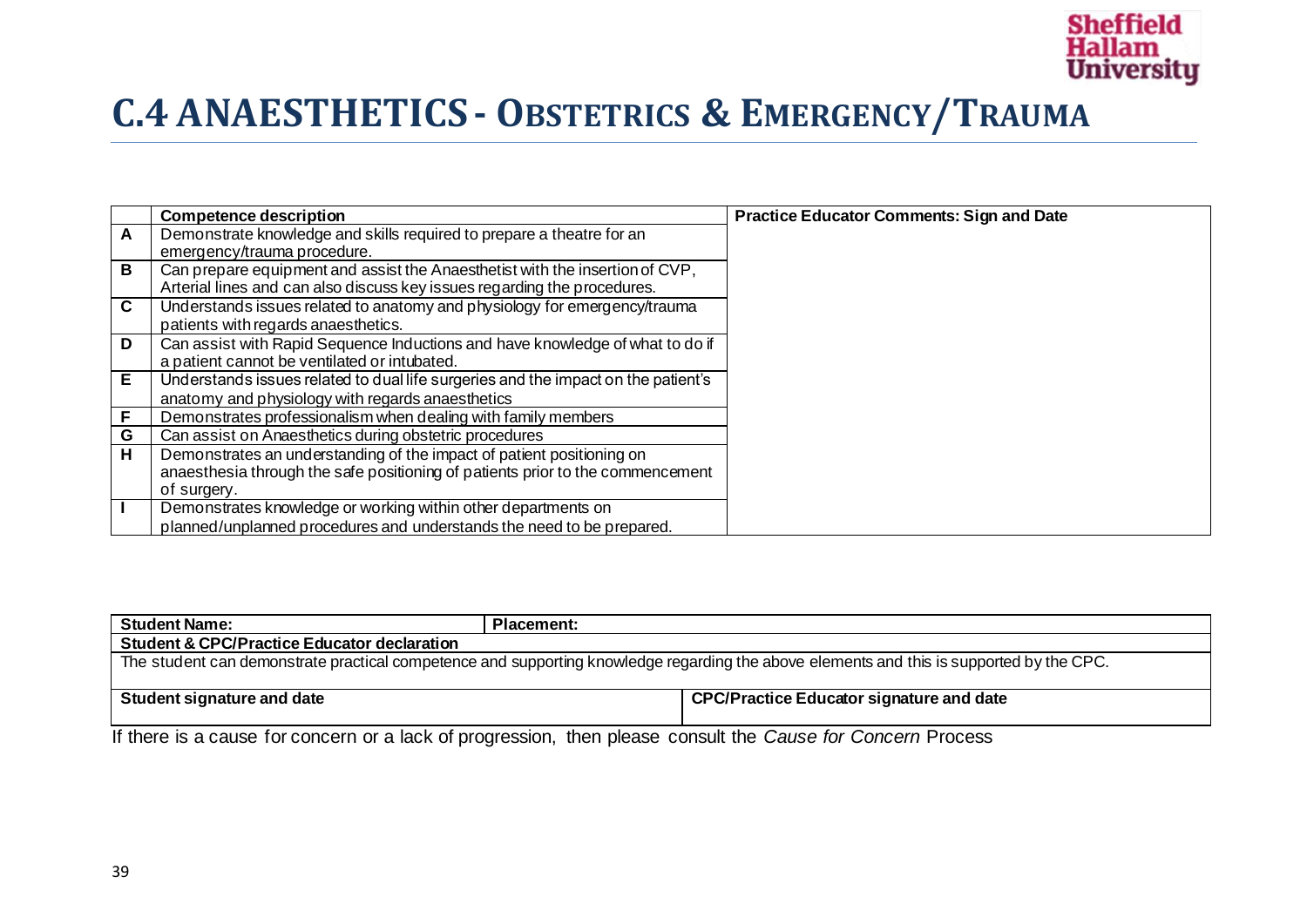

## **C.5 SURGERY - OBSTETRICS & EMERGENCY/TRAUMA**

#### **(REQUIREMENTS)**

|                | <b>COMPETENCE</b>                                                                                                                    | <b>PASS - THE STUDENT CONSISTENTLY;</b>                                                                                                                    | FAIL - THE STUDENT CONSISTENTLY;                                                                                                               |
|----------------|--------------------------------------------------------------------------------------------------------------------------------------|------------------------------------------------------------------------------------------------------------------------------------------------------------|------------------------------------------------------------------------------------------------------------------------------------------------|
| $\overline{A}$ | Demonstrates knowledge and understanding<br>when preparing for an emergency/trauma<br>procedure.                                     | The student is able to prepare a theatre safely<br>and efficiently for an emergency/trauma<br>procedure and check all the consumables,                     | The student is unable to prepare a theatre ready<br>for an emergency/trauma case and does not<br>adequately anticipate what stock or equipment |
|                |                                                                                                                                      | instruments and equipment required<br>The student is able to demonstrate the                                                                               | is required.                                                                                                                                   |
| B              | Demonstrates knowledge and understanding<br>when preparing for an obstetric procedure                                                | knowledge and understanding to effectively and<br>safely prepare for an obstetric procedure,<br>ensuring all consumables and instruments are<br>available. | The student has no understanding of what is<br>required in preparing for an obstetric procedure.                                               |
| $\mathsf{C}$   | Understands issues related to dual life surgeries<br>and the impact on the patient's anatomy and<br>physiology with regards surgery. | They can clinically reason the issues related<br>with scrubbing for obstetric procedures and the<br>impact on the patient's anatomy and physiology.        | The student is unable to discuss issues related<br>to dual life scenarios even after been told.                                                |
| D              | Understands the impact on anatomy and                                                                                                | The student understands the impact of the                                                                                                                  | The student has no appreciation of what the                                                                                                    |
|                | physiology an emergency/trauma case may<br>have with regards the surgical procedure.                                                 | emergency/trauma and the procedure on the<br>patient's anatomy and physiology.                                                                             | impact of the procedure has on the anatomy and<br>physiology of the patient.                                                                   |
| E              | Demonstrates an understanding of the impact of                                                                                       | Understands the surgical procedures positioning                                                                                                            | The student does not understand the danger                                                                                                     |
|                | patient positioning on anaesthesia through the<br>safe positioning of patients prior to the<br>commencement of surgery.              | requirements and the impact on anaesthesia.<br>They can demonstrate a safe approach to<br>patient positioning.                                             | associated with patient positioning and they are<br>unable to demonstrate what this will mean for<br>the patient.                              |
| F              | To be able to scrub competently under<br>supervision.                                                                                | The student successfully scrubs for an obstetric,<br>and emergency/trauma procedure.                                                                       | The student does not meet requirements to<br>scrub safely and does not understand local<br>protocols.                                          |
| G              | Use good communication skills when                                                                                                   | The student can communicate effectively and                                                                                                                | The student fails to communicate effectively with                                                                                              |
|                | considering safe practice as part of the scrub<br>team. This is inclusive of communication with<br>the circulating team and surgeons | use correct terminology and professional<br>language when working as part of the scrub<br>team to support safe practice.                                   | the MDT in the obstetric theatre.                                                                                                              |
| H              | Understand the functionality of surgical                                                                                             | The student understands and can evaluate the                                                                                                               | The student does not understand the equipment                                                                                                  |
|                | instruments, inclusive of any specialist items as<br>part of the surgical speciality                                                 | use and functionality of the instruments and<br>equipment required for the surgery.                                                                        | or instruments they need to use for the<br>procedure.                                                                                          |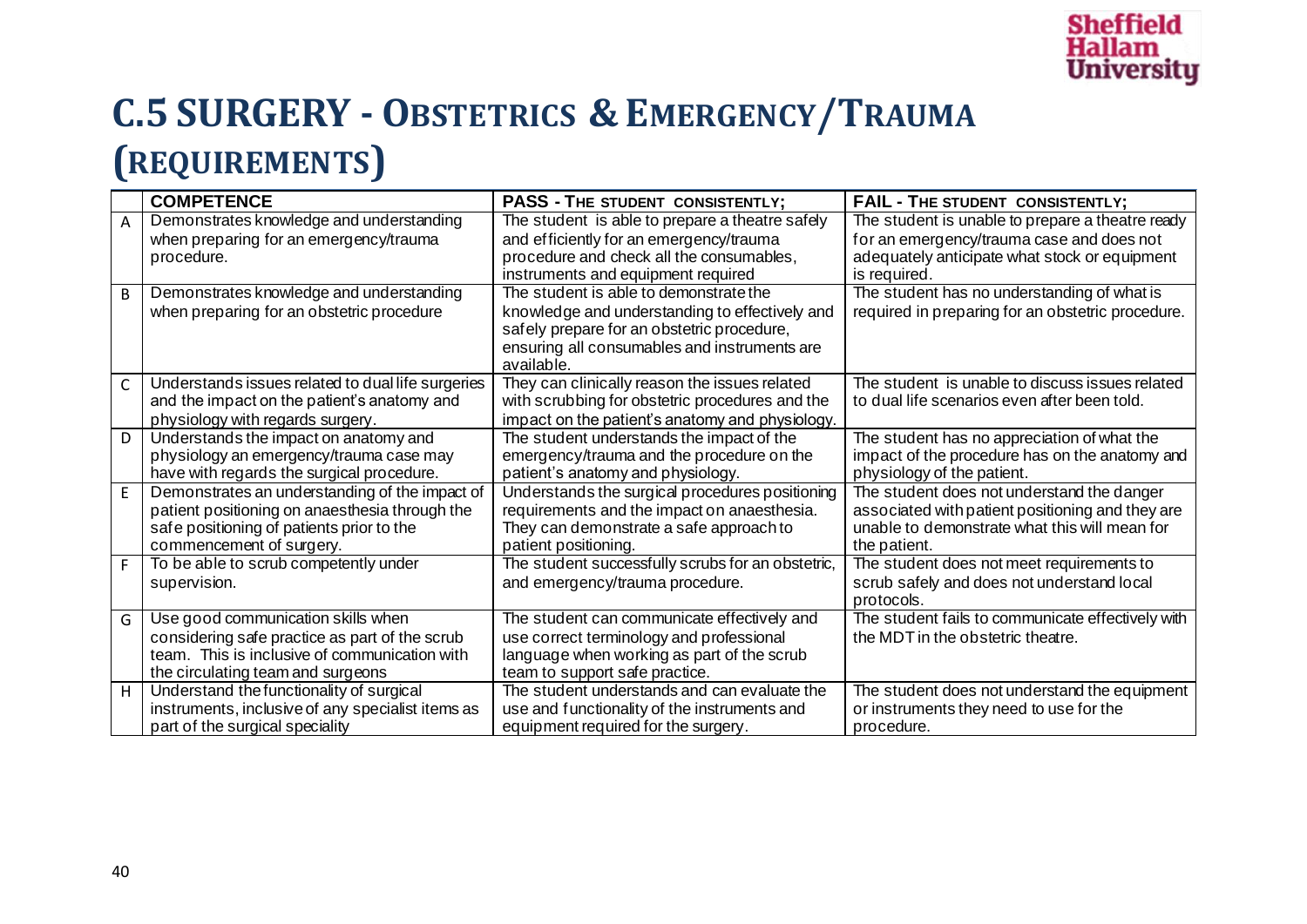

### **C.5 SURGERY - OBSTETRICS & EMERGENCY/TRAUMA**

|   | <b>Competence description</b>                                                     | <b>Practice Educator Comments: Sign and Date</b> |
|---|-----------------------------------------------------------------------------------|--------------------------------------------------|
| A | Demonstrates knowledge and understanding when preparing for an                    |                                                  |
|   | emergency/trauma procedure.                                                       |                                                  |
| B | Demonstrates knowledge and understanding when preparing for an obstetric          |                                                  |
|   | procedure                                                                         |                                                  |
| C | Understands issues related to dual life surgeries and the impact on the patient's |                                                  |
|   | anatomy and physiology with regards surgery.                                      |                                                  |
| D | Understands the impact on anatomy and physiology an emergency/trauma case         |                                                  |
|   | may have with regards the surgical procedure.                                     |                                                  |
| E | Demonstrates an understanding of the impact of patient positioning on             |                                                  |
|   | anaesthesia through the safe positioning of patients prior to the commencement    |                                                  |
|   | of surgery.                                                                       |                                                  |
| F | To be able to scrub competently under supervision for an emergency procedure.     |                                                  |
| G | Use good communication skills when considering safe practice as part of the       |                                                  |
|   | scrub team. This is inclusive of communication with the circulating team and      |                                                  |
|   | surgeons                                                                          |                                                  |
| H | Understand the functionality of surgical instruments, inclusive of any specialist |                                                  |
|   | items as part of the surgical speciality                                          |                                                  |

| <b>Student Name:</b>                                                                                                                     | <b>Placement:</b> |  |  |
|------------------------------------------------------------------------------------------------------------------------------------------|-------------------|--|--|
| <b>Student &amp; CPC/Practice Educator declaration</b>                                                                                   |                   |  |  |
| The student can demonstrate practical competence and supporting knowledge regarding the above elements and this is supported by the CPC. |                   |  |  |
| CPC/Practice Educator signature and date<br>Student signature and date                                                                   |                   |  |  |

If there is a cause for concern or a lack of progression, then please consult the *Cause for Concern* Process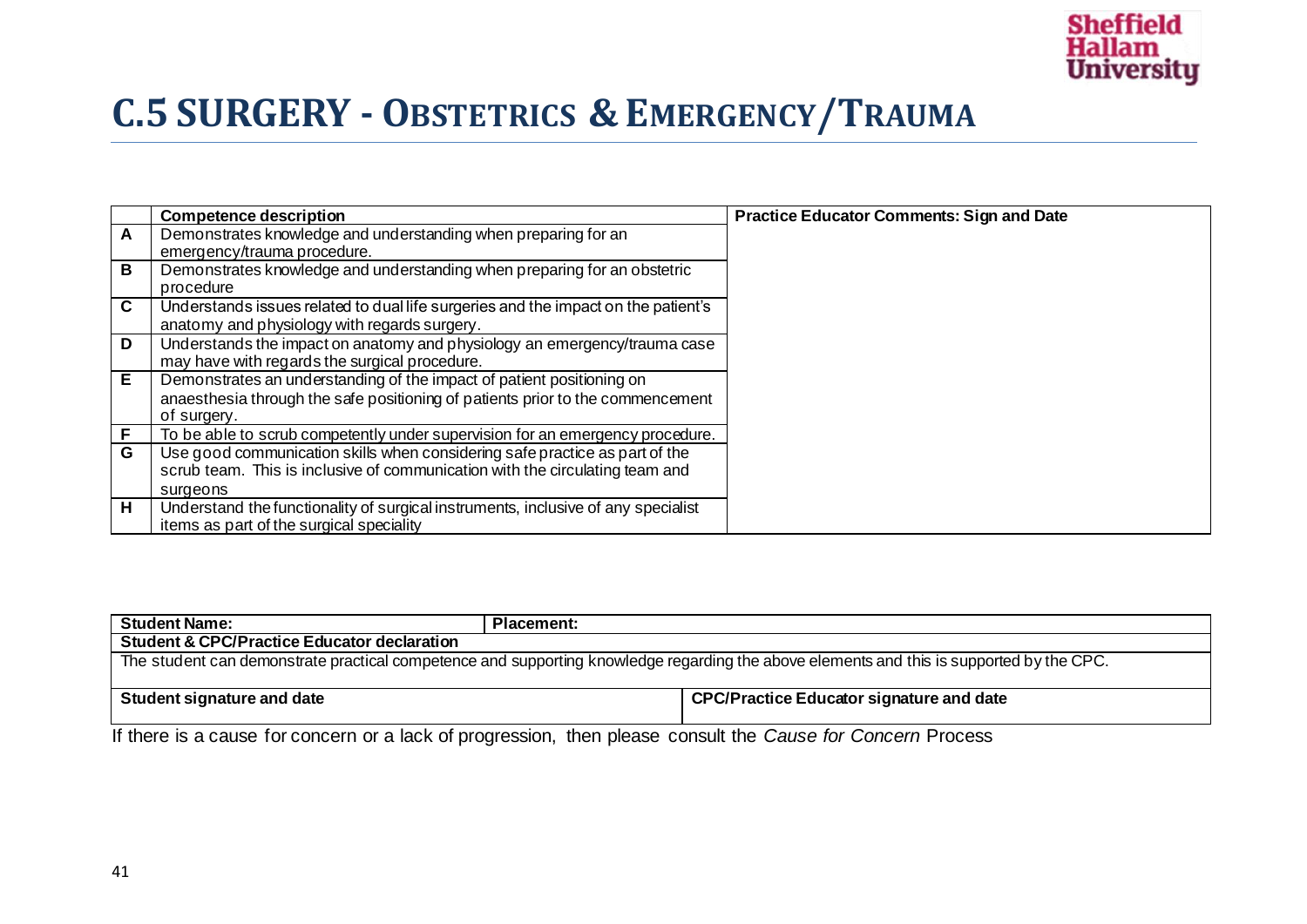

### **C.6 COMPLEX CARE (REQUIREMENTS)- OBS & EMERGENCIES**

|              | <b>COMPETENCE</b>                              | <b>PASS - THE STUDENT CONSISTENTLY;</b>                                                                                                                                                                                                                                 | <b>FAIL - THE STUDENT CONSISTENTLY;</b>                                                                                                                                                                            |
|--------------|------------------------------------------------|-------------------------------------------------------------------------------------------------------------------------------------------------------------------------------------------------------------------------------------------------------------------------|--------------------------------------------------------------------------------------------------------------------------------------------------------------------------------------------------------------------|
| A            | Advanced Resuscitation Council (UK) guidelines | The student can systematically work their way<br>through the Resuscitation Council Guidelines for<br>Advanced life support.                                                                                                                                             | The student cannot follow the guidelines and do<br>not understand the reasoning for the action<br>points detailed on it.                                                                                           |
| B            | Cardiac arrest drugs                           | The student can provide justification and<br>reasoning for the use of Adrenaline,<br>Amiodarone, Atropine and Sodium Bicarbonate<br>in relation to cardiac arrests.                                                                                                     | The student does not understand the doses<br>required, side effect, of contra indications prior<br>to use of drugs used in relation to a cardiac<br>arrest.                                                        |
| $\mathsf{C}$ | The 4 H's and the 4 T's                        | Can discuss the 4 H's and Ts, explaining how<br>they recognise them and how they treat each<br>condition                                                                                                                                                                | The student cannot identify the 4 Hs and 4 Ts,<br>or explaining how they recognise them and how<br>they treat each condition.                                                                                      |
| D            | Anaphylaxis                                    | Can discuss the anaphylaxis guidelines and<br>clinically evaluate the use of Oxygen and<br>Adrenaline during an event.                                                                                                                                                  | The student cannot follow the guidelines for the<br>treatment of anaphylaxis and/or discuss the<br>symptoms of the event. They do not know the<br>dose of adrenaline and its use or why Oxygen is<br>so important. |
| $\mathsf E$  | Can't Intubate, Can't Ventilate                | Can discuss and follow the guidelines for this<br>scenario.                                                                                                                                                                                                             | They cannot follow the guidelines or recognise<br>when they should be implemented.                                                                                                                                 |
| F.           | Malignant Hyperthermia                         | Demonstrates understanding of the MH<br>guidelines and what the signs and symptoms<br>are. They are able to provide clinical reasoning<br>about Dantrolene and the dose required during<br>an episode.                                                                  | The student cannot discuss the signs and<br>symptoms or the treatment of MH in the theatre<br>environment and they do not know the dose or<br>how Dantrolene is used.                                              |
| G            | <b>Obstetric Emergencies</b>                   | Demonstrates awareness of the various<br>emergencies that may occur and the drugs used<br>in Obstetric theatres for emergency situations<br>such as a post-partum haemorrhage. they are<br>aware of the policies regarding pre-drawn drugs<br>for obstetric emergencies | The student is unable to discuss scenarios for<br>Obstetric emergencies or provide reasoning for<br>the importance for have pre drawn drugs ready<br>to use.                                                       |
| H            | Major incident MAJAX                           | Is aware of the protocols in place for a major<br>incident                                                                                                                                                                                                              | Is unaware of the protocols for a major incident                                                                                                                                                                   |
|              | <b>Patient Transfers</b>                       | Student can discuss preparations for in hospital<br>patient transfer, inclusive of equipment required<br>and utilising appropriate communication<br>strategies.                                                                                                         | The student is unable to discuss preparations<br>for in hospital patient transfer, inclusive of<br>equipment required and utilising appropriate<br>communication strategies.                                       |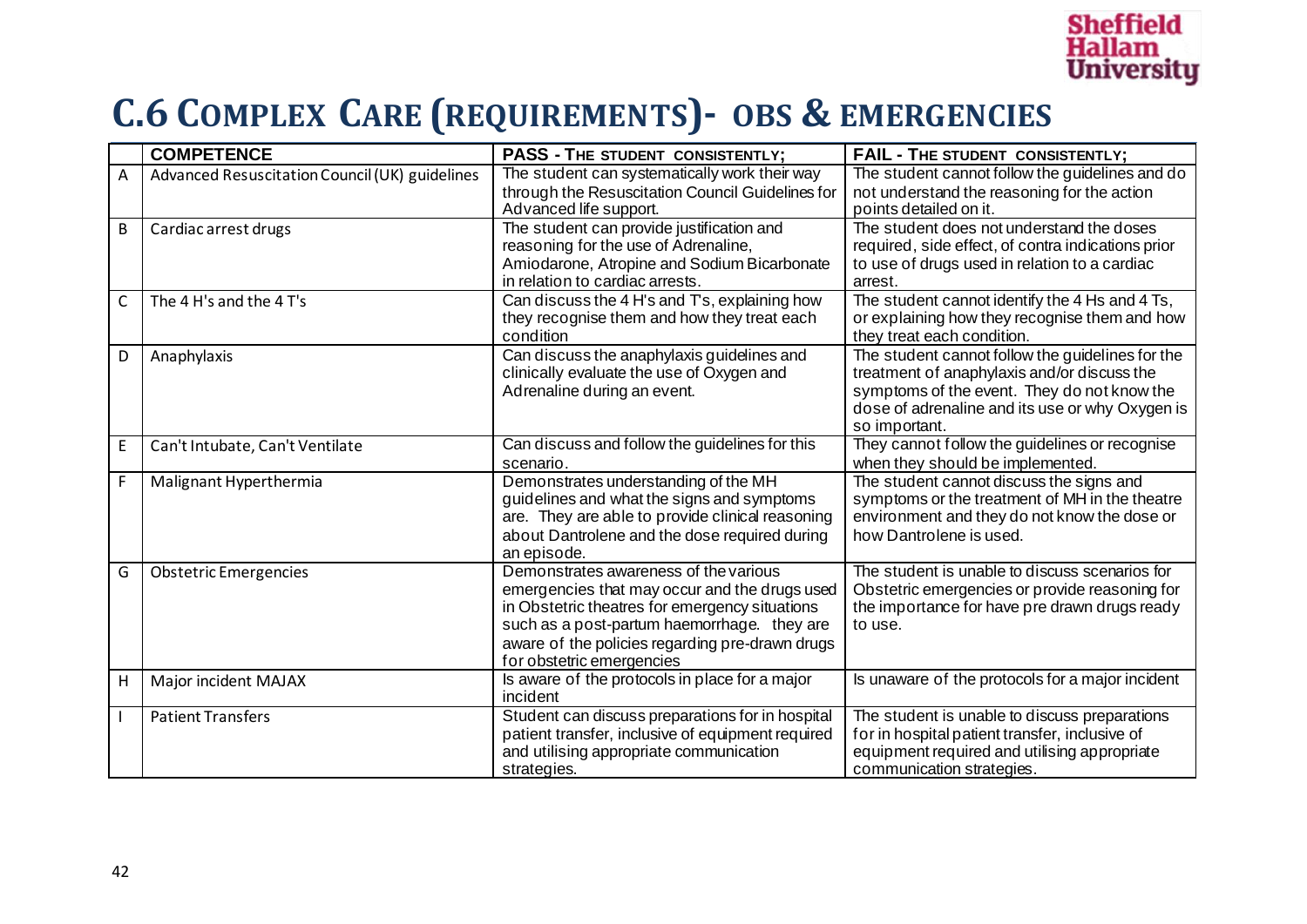

### **C.6 COMPLEX CARE -OBS & EMERGENCIES / TRAUMA**

|   | <b>Competence description</b>                     | <b>Practice Educator Comments: Sign and Date</b> |
|---|---------------------------------------------------|--------------------------------------------------|
| A | Advanced Resuscitation Council (UK)<br>guidelines |                                                  |
| В | Cardiac arrest drugs                              |                                                  |
| C | The 4 H's and the 4 T's                           |                                                  |
| D | Anaphylaxis Drugs                                 |                                                  |
| Е | Can't Intubate, Can't Ventilate                   |                                                  |
| F | Malignant Hyperthermia                            |                                                  |
| G | <b>Obstetric Emergencies</b>                      |                                                  |
| H | Major incident (MAJAX)                            |                                                  |
|   | <b>Patient Transfer</b>                           |                                                  |

| <b>Student Name:</b>                                                                                                                     | <b>Placement:</b> |  |
|------------------------------------------------------------------------------------------------------------------------------------------|-------------------|--|
| <b>Student &amp; CPC/Practice Educator declaration</b>                                                                                   |                   |  |
| The student can demonstrate practical competence and supporting knowledge regarding the above elements and this is supported by the CPC. |                   |  |
| <b>CPC/Practice Educator signature and date</b><br>Student signature and date                                                            |                   |  |
| If there is a cause for concern or a lack of progression, then please consult the Cause for Concern Process.                             |                   |  |

If there is a cause for concern or a lack of progression, then please consult the *Cause for Concern* Process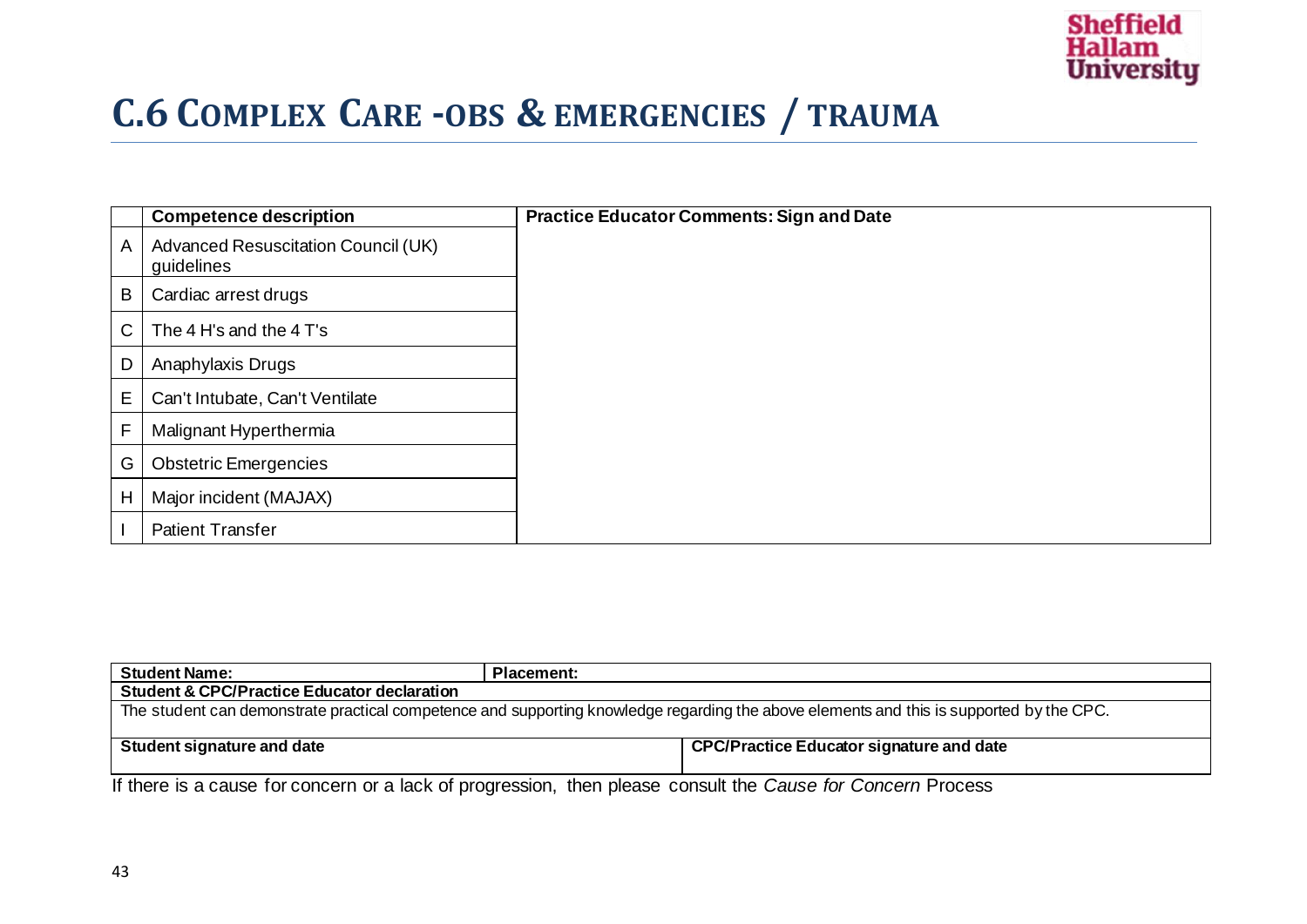

### **PRACTICE EDUCATOR SIGNATURES**

| Date | Signature<br>(+ initials if used) | <b>Name</b> | Profession | <b>Speciality</b> | Date of last<br>update |
|------|-----------------------------------|-------------|------------|-------------------|------------------------|
|      |                                   |             |            |                   |                        |
|      |                                   |             |            |                   |                        |
|      |                                   |             |            |                   |                        |
|      |                                   |             |            |                   |                        |
|      |                                   |             |            |                   |                        |
|      |                                   |             |            |                   |                        |
|      |                                   |             |            |                   |                        |
|      |                                   |             |            |                   |                        |
|      |                                   |             |            |                   |                        |
|      |                                   |             |            |                   |                        |
|      |                                   |             |            |                   |                        |
|      |                                   |             |            |                   |                        |
|      |                                   |             |            |                   |                        |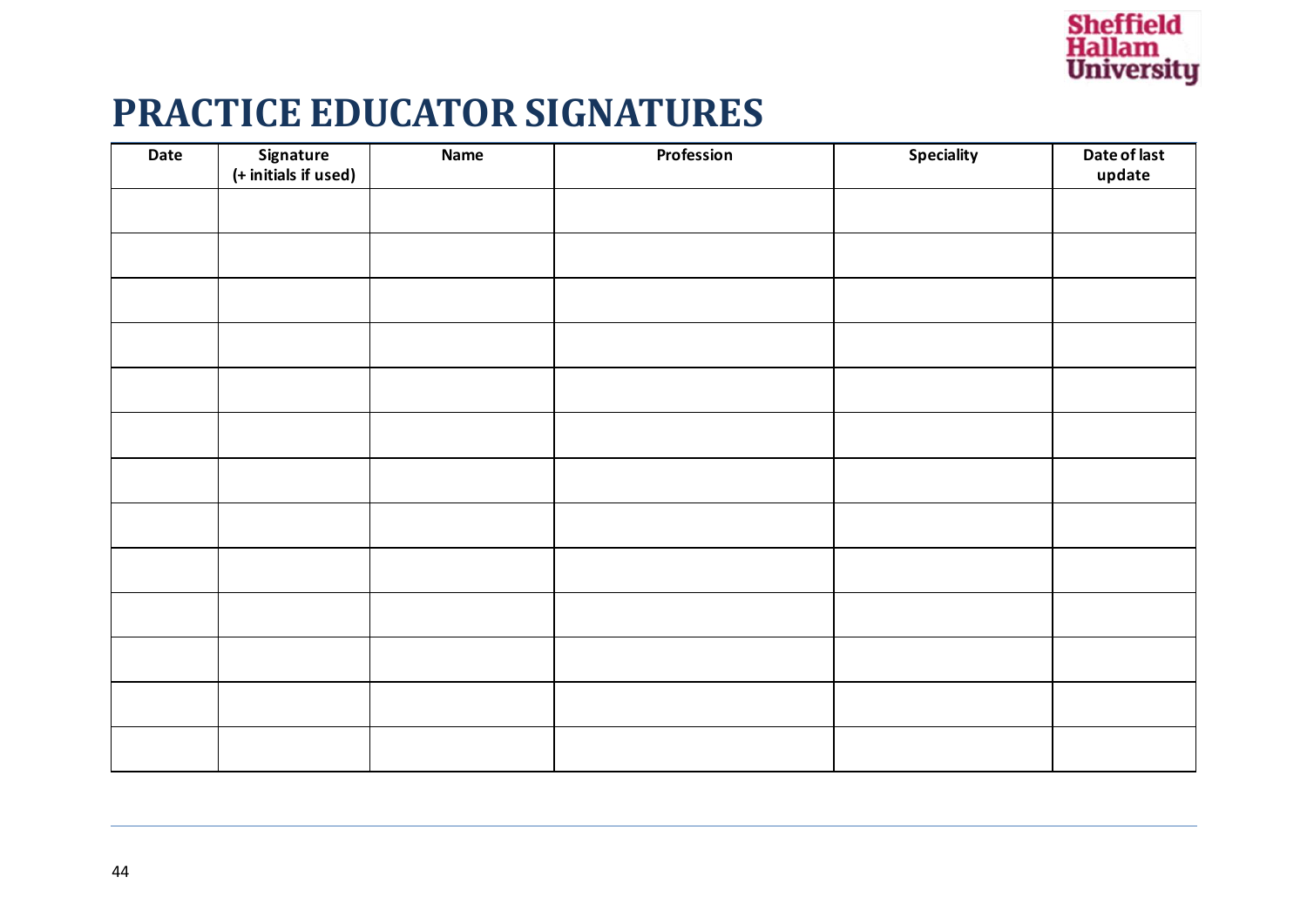

## SHEFFIELD HALLAM UNIVERSITY BSC (HONS) OPERATING DEPARTMENT PRACTICE YEAR 3 (LEVEL 6) SIMULATED COMPETENCIES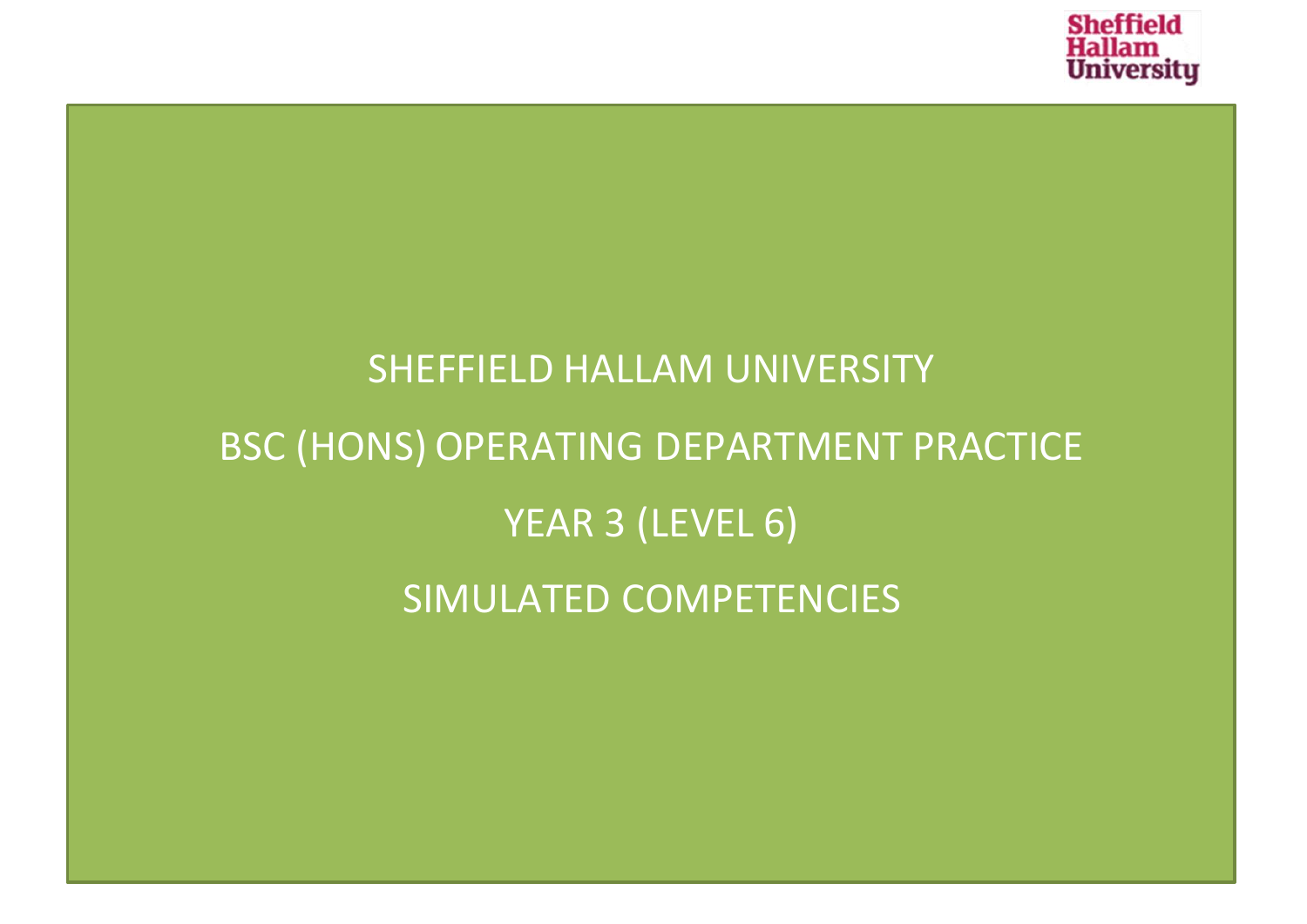

#### **INTRODUCTION**

**THIS IS THE CLINICAL PATHWAY FOR SIMULATED LEARNING. THIS SHOULD BE UTILISED TO SUPPORT STUDENT LEARNING WHILST PROVIDING A SAFE AND EFFECTIVE ENVIRONMENT. SOME OF THE SKILLS THAT ARE PRACTICED WITHIN THIS PATHWAY ARE NOT DELIVERED BY ALL OF OUR CLINICAL PARTNERS, THEREFORE TO ENSURE EQUALITY THEY ARE TAUGHT IN THE SIMULATED LEARNING ENVIRONMENT.** 

**IT IS IMPORTANT TO NOTE THAT SUCCESSFUL COMPLETION OF THE SIMULATED SKILLS PACKAGE DOES NOT DEEM YOU COMPETENT IN THE CLINICAL PLACEMENT ENVIRONMENT, THIS IS FOR SHEFFIELD HALLAM UNIVERSITY SIMULATED PRACTICE ONLY. CLINICAL SKILLS AND SCOPE PACKAGES ARE DEPENDENT ON THE EMPLOYING ORGANISATION FOLLOWING SUCCESSFUL REGISTRATION WITH THE HCPC.** 

**PLEASE NOTE THAT YOU WILL STILL ADHERE TO THE SAME STRINGENT PROFESSIONAL BEHAVIOURS WITHIN THIS PATHWAY AS YOU ARE EXPECTED TO IN PLACEMENT.**